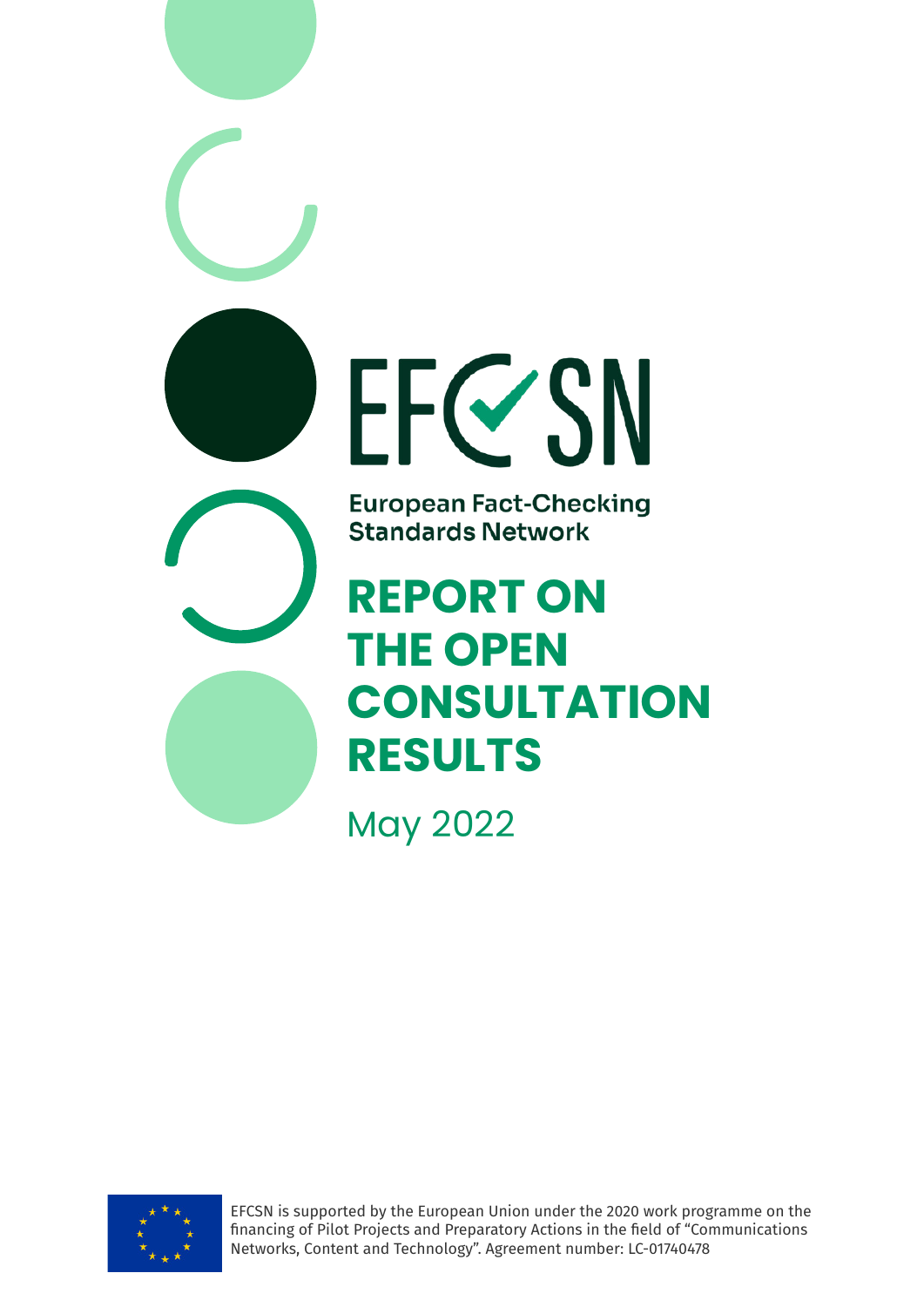This report reflects the answers of the European fact-checking and OSINT organisations, researchers and other stakeholders that participated in the Open Consultation launched by the European Fact-Checking Standards Network (EFCSN) Project in April 2022. EFCSN is supported by the European Union under the 2020 work programme on the financing of Pilot Projects and Preparatory Actions in the field of "Communications Networks, Content and Technology". Agreement number: LC-01740478



EFCSN is supported by the European Union under the 2020 work programme on the financing of Pilot Projects and Preparatory Actions in the field of "Communications Networks, Content and Technology". Agreement number: LC-01740478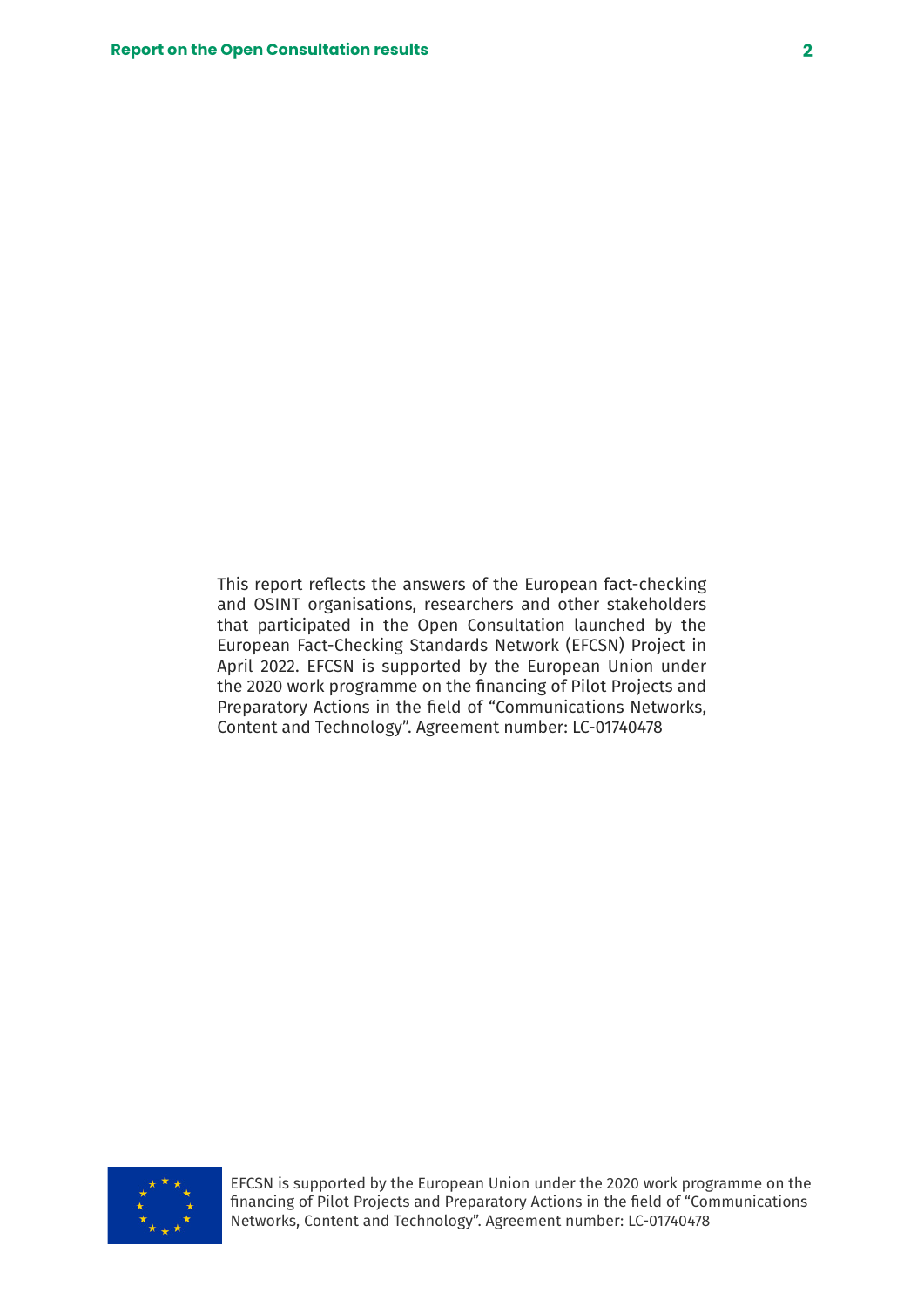# **INDEX**

| <b>1. INTRODUCTION AND METHODOLOGY</b>                        | 5  |
|---------------------------------------------------------------|----|
| <b>1.1 INTRODUCTION</b>                                       | 5  |
| 1.2 METHODOLOGY OF THE OPEN CONSULTATION                      | 5  |
| <b>2. EXPECTATIONS FOR THE CODE</b>                           | 11 |
| 2.1 EXPECTATIONS AND CONSTITUENCIES                           | 11 |
| 2.2 A CODE THAT IS EUROPEAN, INCLUSIVE AND FLEXIBLE           | 12 |
| 2.3 RELATIONSHIP WITH PRE-EXISTING CODES                      | 14 |
| 3. DEFINING FACT-CHECKING AND OSINT OPERATIONS                | 16 |
| 3.1 DEFINING FACT-CHECKING                                    | 16 |
| 3.1.1 FACT-CHECKING ACTIVITIES                                | 16 |
| 3.1.2 DISQUALIFYING ACTIVITIES FOR FACT-CHECKING              | 17 |
| 3.1.3 PREVIOUS DEFINITIONS OF FACT-CHECKING                   | 18 |
| 3.1.4 SHORT-TERMS OPERATIONS                                  | 19 |
| 3.2 DEFINING OSINT                                            | 20 |
| 3.2.1 OPEN SOURCE INVESTIGATION'S ACTIVITIES                  | 20 |
| 3.2.2 DISQUALIFYING ACTIVITIES FOR OPEN SOURCE INVESTIGATIONS | 23 |
| 3.2.3 EXISTING DEFINITIONS                                    | 23 |
| 3.2.4 OSINT ACTORS IN EUROPE                                  | 24 |
| 3.3 RISK ASSESSMENT OF A COMMON CODE VS A SPLIT CODE          | 25 |
| 3.3.1 EXPERTS DISCUSSIONS                                     | 25 |
| 3.3.2 SURVEY RESULTS AND POSSIBLE POINTS OF FRICTION          | 26 |
| <b>3.4 RECOMMENDATIONS</b>                                    | 27 |
| <b>4. METHODOLOGY AND PUBLIC SERVICE</b>                      | 29 |
| 4.1 A CLEAR, CONSISTENT AND PUBLIC METHODOLOGY                | 29 |
| <b>4.2 VIRALITY</b>                                           | 32 |
| <b>4.3 PUBLIC INTEREST</b>                                    | 33 |
| <b>4.4 MEASURING IMPACT</b>                                   | 35 |
| <b>4.5 OTHER SUGGESTIONS</b>                                  | 38 |
| <b>4.6 RECOMMENDATIONS</b>                                    | 40 |
| <b>5. ABOUT ETHICAL STANDARDS</b>                             | 41 |
| 5.1 NON-PARTISANSHIP                                          | 41 |
| 5.2 USER GENERATED CONTENT                                    | 43 |
| <b>5.3 HONEST CORRECTIONS</b>                                 | 44 |
| 5.4 OTHER EDITORIAL SAFEGUARDS                                | 45 |
| <b>5.5 RECOMMENDATIONS</b>                                    | 47 |
| <b>6. ABOUT TRANSPARENCY</b>                                  | 48 |
| <b>6.1 ORGANISATIONAL TRANSPARENCY</b>                        | 48 |
| <b>6.2 FINANCIAL TRANSPARENCY</b>                             | 50 |
| <b>6.3 FUNDING SOURCES</b>                                    | 57 |
| <b>6.4 RECOMMENDATIONS</b>                                    | 61 |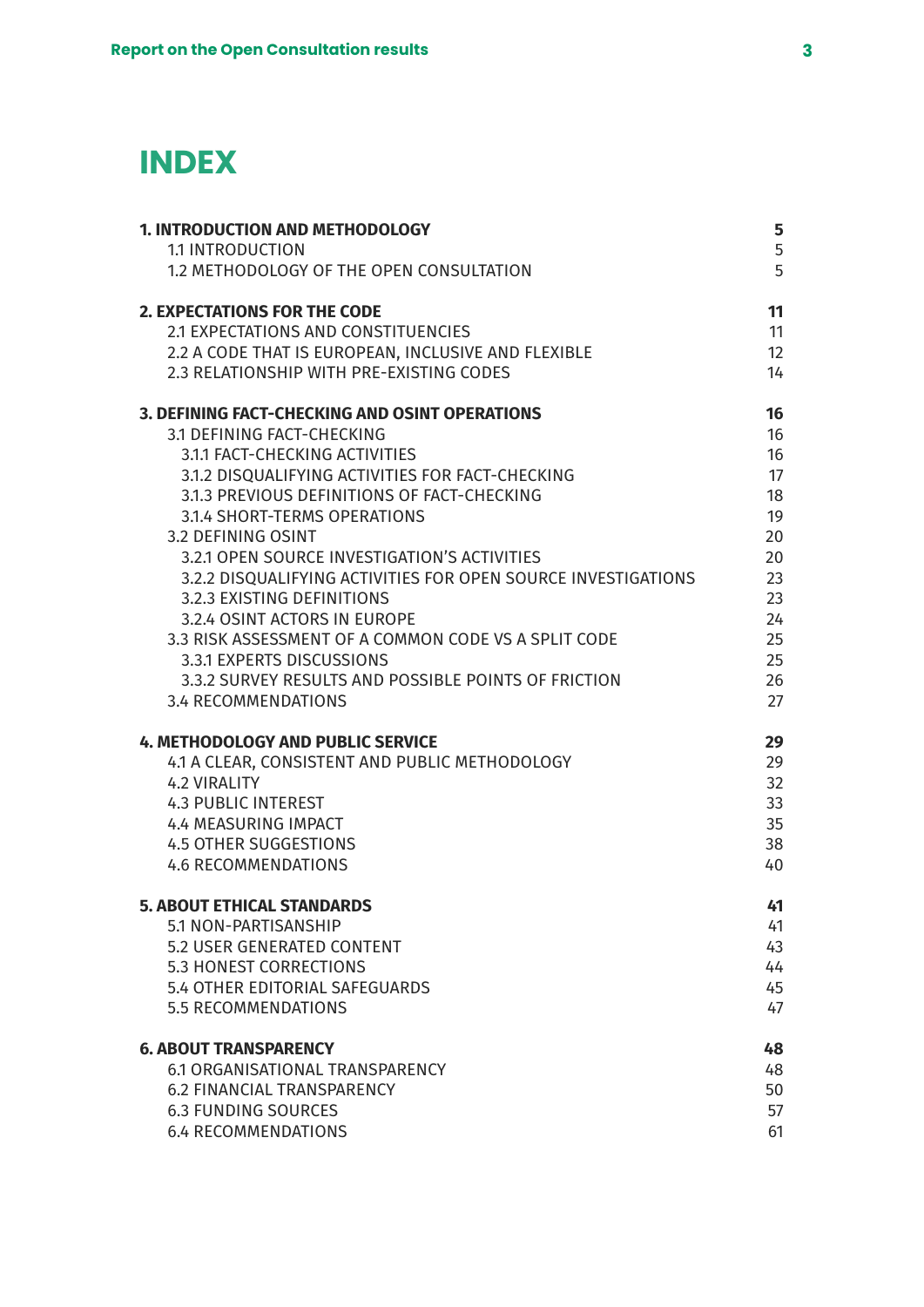| <b>7. ACCESS AND RENEWAL</b>                                  | 62 |
|---------------------------------------------------------------|----|
| 7.1 ACCESSING THE CODE                                        | 62 |
| 7.2 ASSESSING THE APPLICANTS                                  | 63 |
| 7.3 RENEWAL PROCESSES & TIMEFRAME                             | 65 |
| <b>7.4 RECOMMENDATIONS</b>                                    | 65 |
| <b>8. COMPLIANCE AND ENFORCEMENT</b>                          | 67 |
| 8.1 DENOUNCING A FAILURE                                      | 67 |
| 8.2 SANCTIONS                                                 | 68 |
| 8.3 RECOMMENDATIONS                                           | 71 |
| <b>9. EVOLUTION AND CHANGES</b>                               | 72 |
| 91 IMPROVEMENTS OF MEMBERS AND OPEN CHANNELS OF COMMUNICATION | 72 |
| 9.2 APPROVEMENT OF FUNDAMENTAL ASPECTS BY THE GOVERNANCE BODY | 72 |
| 9.3 RECOMMENDATIONS                                           | 74 |
|                                                               |    |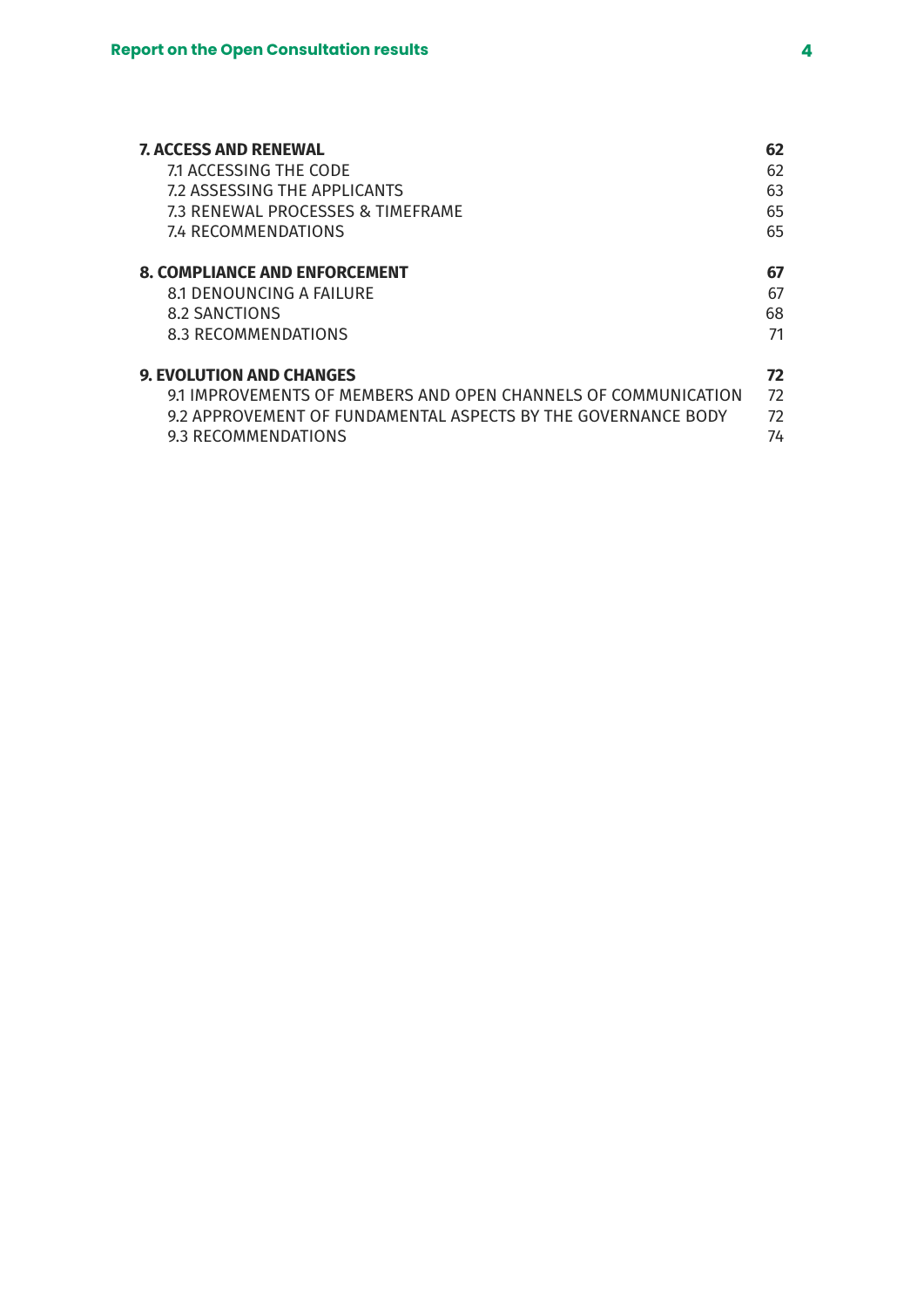# <span id="page-4-0"></span>**1. INTRODUCTION AND METHODOLOGY**

# **1.1 INTRODUCTION**

On April 4, 2022 the [European Fact-checking Standards Network \(EFCSN\)](https://eufactcheckingproject.com/) launched [an Open Consultation](https://eufactcheckingproject.com/the-efcsn-project-has-launched-an-open-consultation-to-gather-insights-and-opinions-on-the-creation-of-a-code-of-professional-integrity-for-european-fact-checking-and-osint-operations/) to gather insights and opinions from fact-checking and OSINT organisations, academics and researchers, media associations, social media platforms and civil society groups about the standards of independence, transparency and methodological and journalistic quality that should guide fact-checking and OSINT operations efforts to combat disinformation. The results of this Open Consultation, which closed on May 4, will inspire the draft of the Code of Professional Integrity for fact-checking and OSINT organisations that will be published in September 2022.

The aim of this report is to summarise the results of surveys carried out during the Open Consultation. This report also includes the views of 16 other experts (members of the fact-checking and OSINT European community that have joined what, within the EFCSN project, has been called the Wide Group, academics, researchers, participants in the creation of other ethical codes or members of independent press regulators, among others) whom the Consortium has interviewed during the months of April and May 2022.

## **1.2 METHODOLOGY OF THE OPEN CONSULTATION**

Before launching the Open Consultation, the Consortium compiled a [first](https://drive.google.com/file/d/1X3ctZBXjv5XmOsKboVhuIhlGvixxmEoG/view?usp=sharing) [report](https://drive.google.com/file/d/1X3ctZBXjv5XmOsKboVhuIhlGvixxmEoG/view?usp=sharing) summarising research about previous efforts to create codes of ethics for fact-checking organisations, OSINT operations and other journalism entities. This report was shared with those surveyed for the EFCSN project.

The Open Consultation consisted of three types of questionnaires: one for fact-checking and OSINT organisations who make up the Wide Group, one for researchers and academics and one for other stakeholders, including social media platforms, media associations and civil society organisations. Although the questionnaires were tailored to each group, most of the questions covered the same issues.

The three surveys were drawn up by the Consortium and then shared with the Working Committee, which made suggestions, added questions and approved the final questionnaire.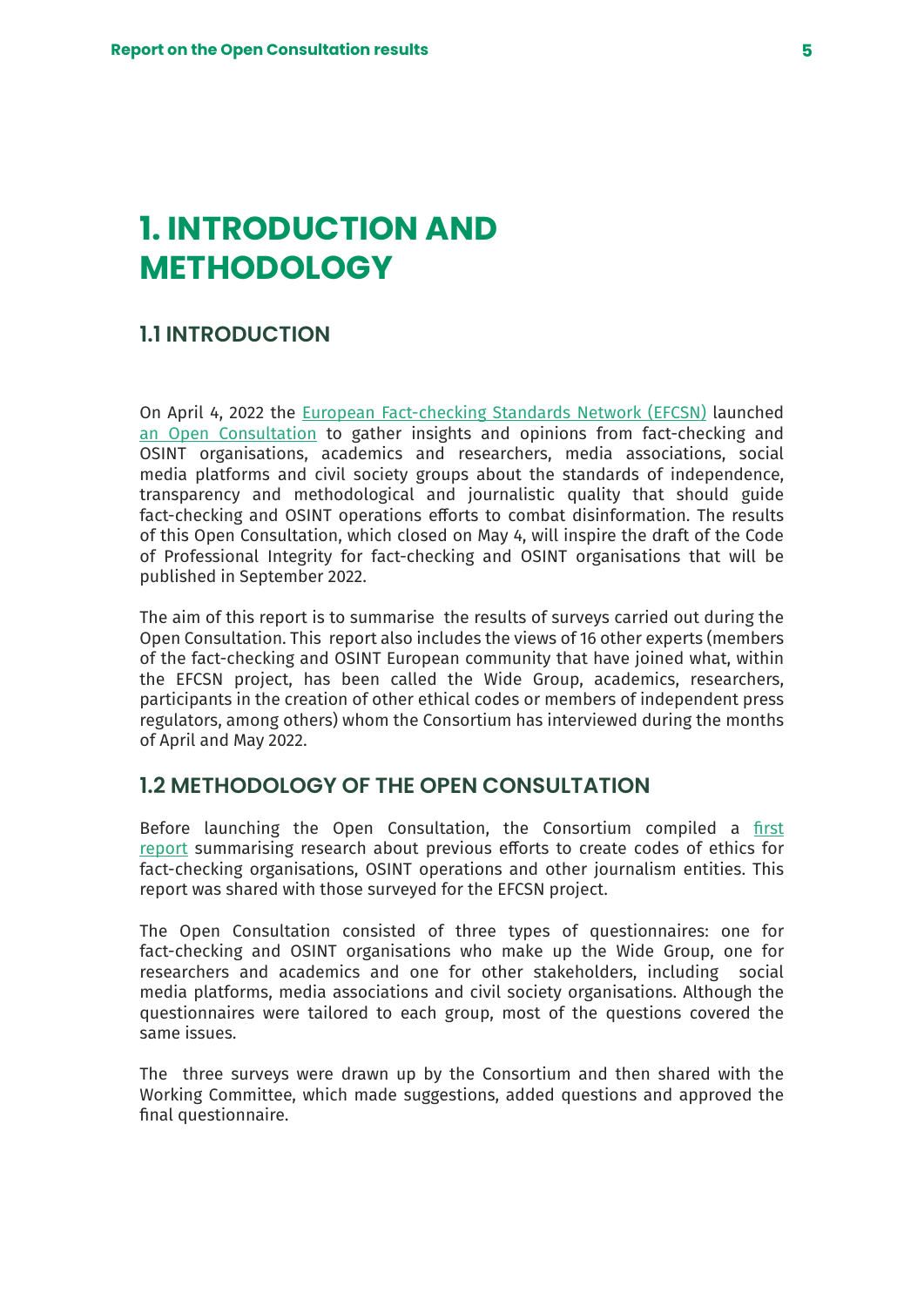The surveys had approximately 50 questions and were divided in different sections related to the goals of the Code and principles such as methodology, transparency, quality and ethical standards, relevance, public interest, non-partisanship, access and renewal and compliance and enforcement.

In addition, the surveys also asked other questions about the future governance of the Code. These answers will be summarised in a future report and proposal on the creation of the Governance Body that will be discussed, reviewed and amended in September 2022 at a two-day event in Madrid with the Wide Group.

It was mandatory to answer the majority of the questions in the surveys, which used a Likert scale to measure the degree of agreement with the question. The possible answers were: *strongly agree, agree, disagree and strongly disagree*, a format made together with the Working Committee after consultation with several sociologists with expertise in surveys. In addition, the surveys also included several open-ended questions for topics that required further explanation.

The questionnaires of the Open Consultation were assembled in Google Forms and sent by email on April 4 to researchers, academics, fact-checking and OSINT organisations and other stakeholders who had already been contacted in advance by the Consortium and had agreed to join the Open Consultation. The fact-checking and OSINT organisations that make up the Wide Group will ultimately be in charge of amending and voting on the Code of Professional Integrity.

During the month that the Open Consultation was open, the Consortium continued to reach out to other stakeholders, researchers and fact-checking and OSINT organisations in order to get a large number of participants.

On May 4, the questionnaires were closed. In total the Open Consultation received 84 responses (49 from fact-checking and OSINT organisations, 22 from researchers and academics and 13 from media associations, civil society groups and social media platforms).

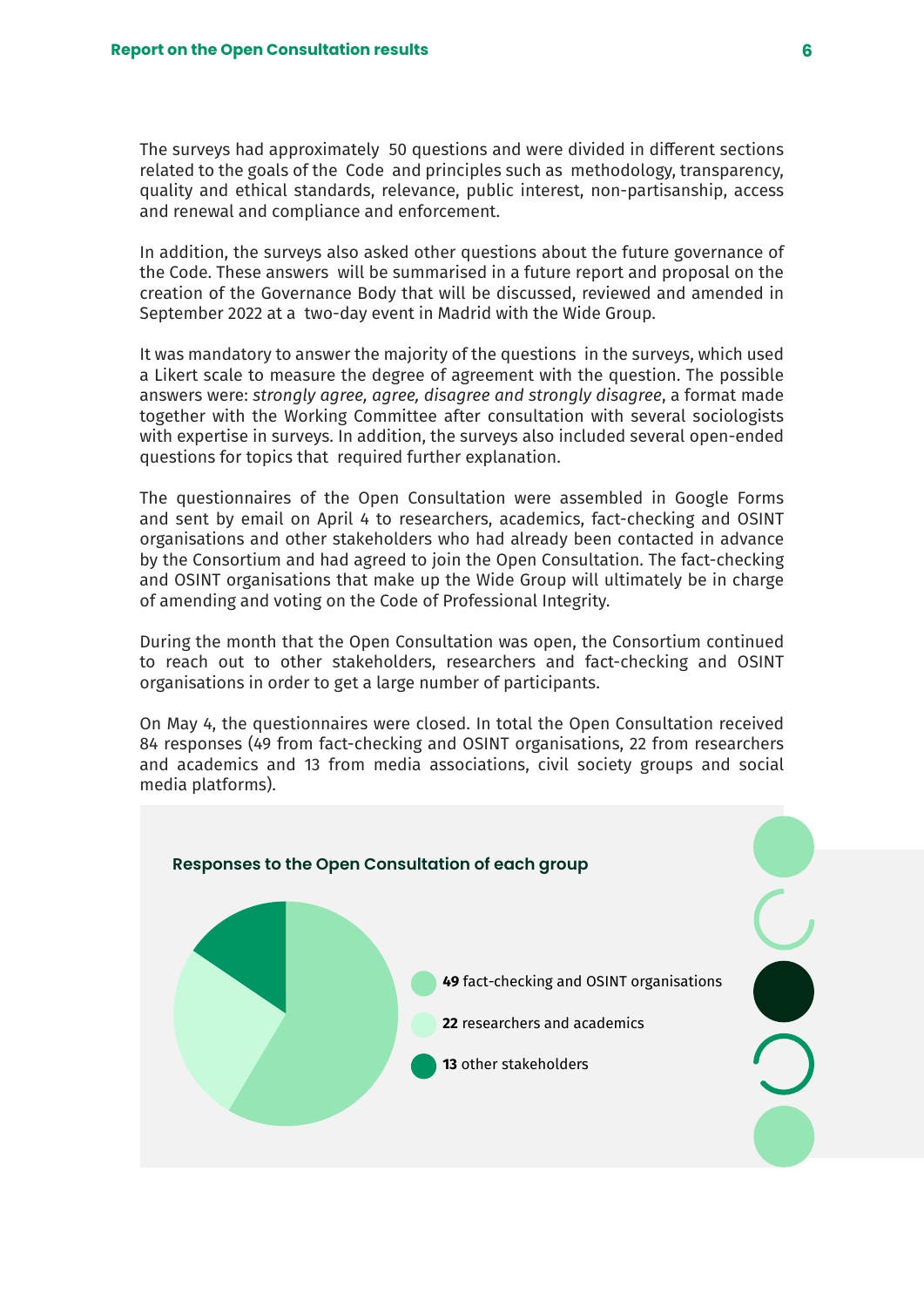The 49 fact-checking and OSINT organisations who participated in the surveys are registered in 28 different countries, the vast majority European (26 countries), although this number is higher if we take into account the countries in which they operate. From these 26 countries where organisations are registered, 16 are part of the European Union (EU).

# **Countries in which the fact-checking and OSINT organisations that have responded to the Open Consultation are registered**

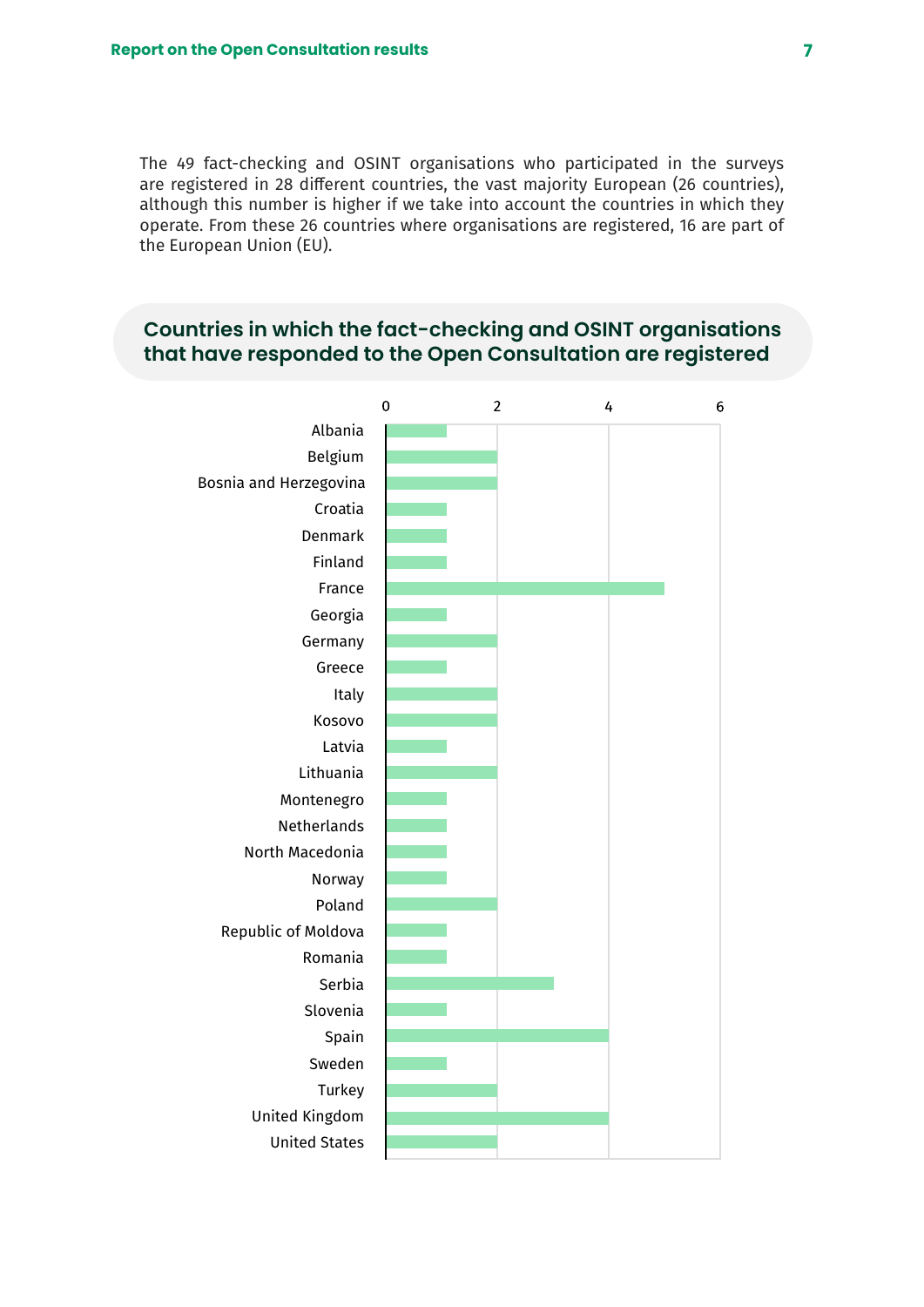In addition to the results obtained in the Open Consultation, the Consortium has interviewed 17 experts, including disinformation researchers and academics, members of fact-checking and OSINT organisations that are part of the Wide Group, external assessors of the [International Fact-checking Network \(IFCN\)](https://www.poynter.org/ifcn/) or board members and advisors of press regulators. The aim of these interviews was to dig deeper into questions in the Open Consultation surveys and explore additional questions about the future Code.

While all the experts interviewed for this report, included members of the Wide Group, will be named along with their statements, answers within the survey from fact-checking and OSINT organisations will remain anonymous and their opinions and insights will be reflected in this report with percentages and whole numbers.

At the end of each of the different chapters you will find a section with recommendations that have been written by [the Consortium members](https://eufactcheckingproject.com/consortium/) (AFP, Pagella Politica, Maldita.es, Demagog, EU DisinfoLab and Correctiv) drawing from the results of the Open Consultation and the experts interviews.

This report also includes some relevant quotes from experts who were earlier consulted for the [Report Informing the Open Consultation](https://drive.google.com/file/d/1X3ctZBXjv5XmOsKboVhuIhlGvixxmEoG/view) (April, 2022).

| <b>Experts interviewed for the report on the</b><br>results of the Open Consultation: |                                                                                                                                                                                                                                                                                                            |  |
|---------------------------------------------------------------------------------------|------------------------------------------------------------------------------------------------------------------------------------------------------------------------------------------------------------------------------------------------------------------------------------------------------------|--|
| <b>Andrea Wills:</b>                                                                  | Board member at <i>IMPRESS</i> , an independent press<br>regulator in the UK. Andrea has experience in<br>broadcasting regulation, standard setting, and<br>investigating editorial failings in the United Kingdom<br>and Australia. She was Independent Editorial Adviser<br>to the BBC Trust.            |  |
| <b>Mehmet Fatih</b><br>Çömlekçi:                                                      | <b>Associate professor of Media and Communication</b><br>studies at Kirklareli University (Turkey).                                                                                                                                                                                                        |  |
| <b>Aidan White:</b>                                                                   | Founder and director of the Ethical Journalism<br>Network. In 2014 Aidan served on the appointments<br>panel of <b>IMPRESS</b> .                                                                                                                                                                           |  |
| <b>Lindsay</b><br><b>Freeman:</b>                                                     | Director of Technology, Law, and Policy at the<br>Human Rights Center, UC Berkeley School of Law.<br>She led the drafting team of the Berkeley Protocol<br>on Digital Open Source Investigations, which the<br>Center co-published with the UN Office of the High<br><b>Commissioner for Human Rights.</b> |  |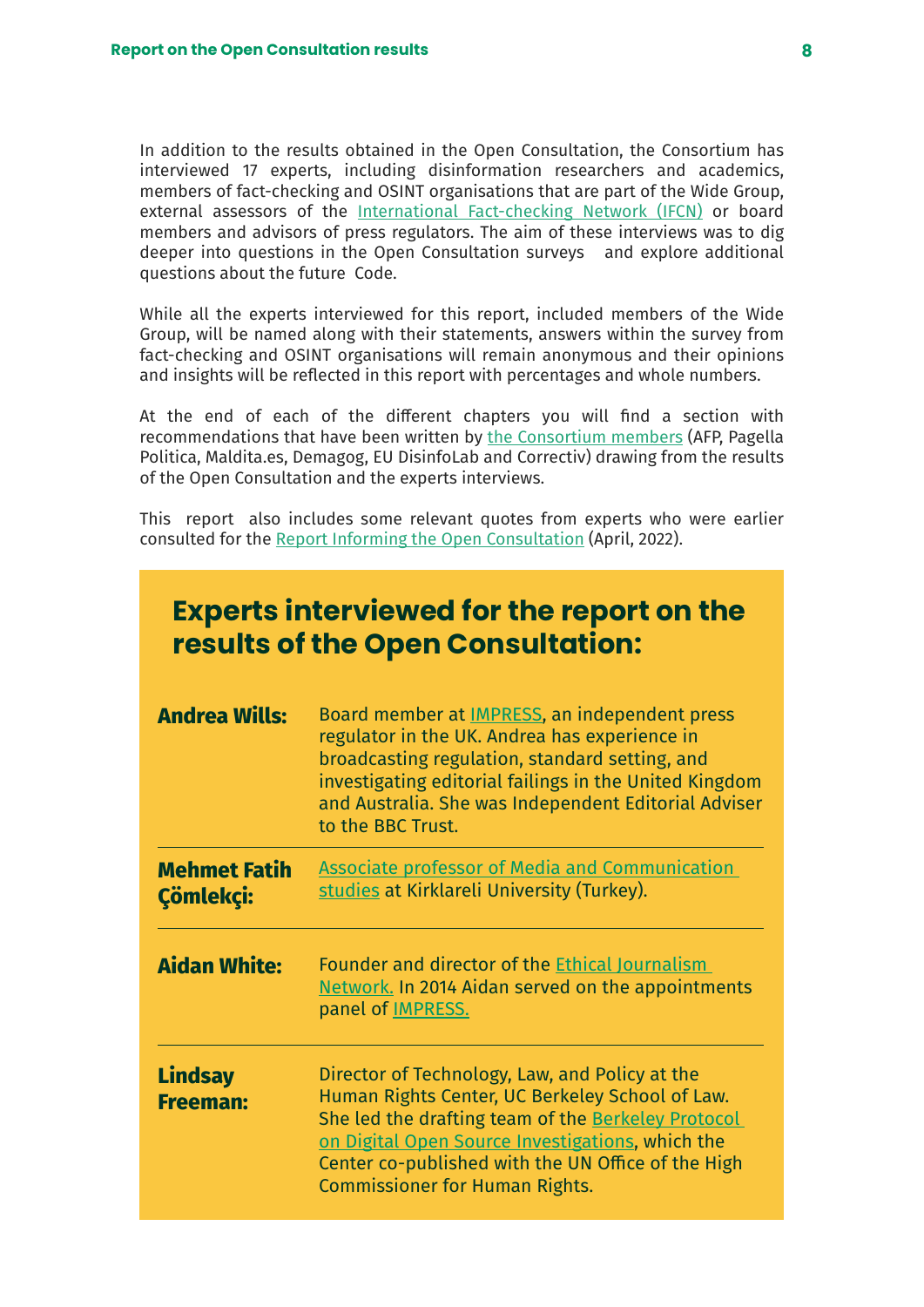| <b>Hanno Fenech:</b>                                                                     | Senior Policy and Communications Officer at<br><b>Independent Press Standards Organisation (IPSO),</b><br>an independent regulator of the UK's newspapers<br>and magazines.                                                                                                                                                                                                                                                                                                                               |
|------------------------------------------------------------------------------------------|-----------------------------------------------------------------------------------------------------------------------------------------------------------------------------------------------------------------------------------------------------------------------------------------------------------------------------------------------------------------------------------------------------------------------------------------------------------------------------------------------------------|
| <b>Ramón</b><br><b>Salaverría:</b>                                                       | Full professor of Journalism and director of<br>Digitalunav - Center for Internet Studies and Digital<br>Life at University of Navarra (Pamplona, Spain). He is<br>an expert of the Council of Europe on sustainability<br>of news media. His research focuses on digital<br>journalism and disinformation. He is currently<br>principal investigator of <b>IBERIFIER</b> - Iberian Digital<br>Media Research and Fact-Checking Hub, funded by<br>the European Commission. <b>IFCN</b> external assessor. |
| <b>Sam</b><br><b>Dubberley:</b>                                                          | Head of Amnesty's Evidence Lab, a space for<br>researchers, investigators, students, journalists<br>and others to explore and share cutting-edge<br>investigative techniques in human rights.                                                                                                                                                                                                                                                                                                             |
| <b>Mathias</b><br><b>Vedeler:</b>                                                        | Advisor of the Professional Committee (PFU) at the<br><b>Norwegian Press Association.</b>                                                                                                                                                                                                                                                                                                                                                                                                                 |
| <b>Laurens Lauer:</b>                                                                    | a Post-doctoral research fellow at the Faculty of<br>Social Sciences of the University of Duisburg-Essen<br>(Germany) and a member of the Centre for Global<br>Cooperation Research in Duisburg (Germany). IFCN<br>external assessor.                                                                                                                                                                                                                                                                     |
| <b>Laura Ranca</b><br>and Wael<br><b>Eskandar</b><br><u>(Tactical Tech,</u><br>Germany). | Laura leads Tactical Tech's Exposing the Invisible<br>project which provides techniques, tools and<br>methods of digital and non-digital investigations<br>and Wael is a Project Developer for Tactical Tech's<br>Exposing the Invisible project.                                                                                                                                                                                                                                                         |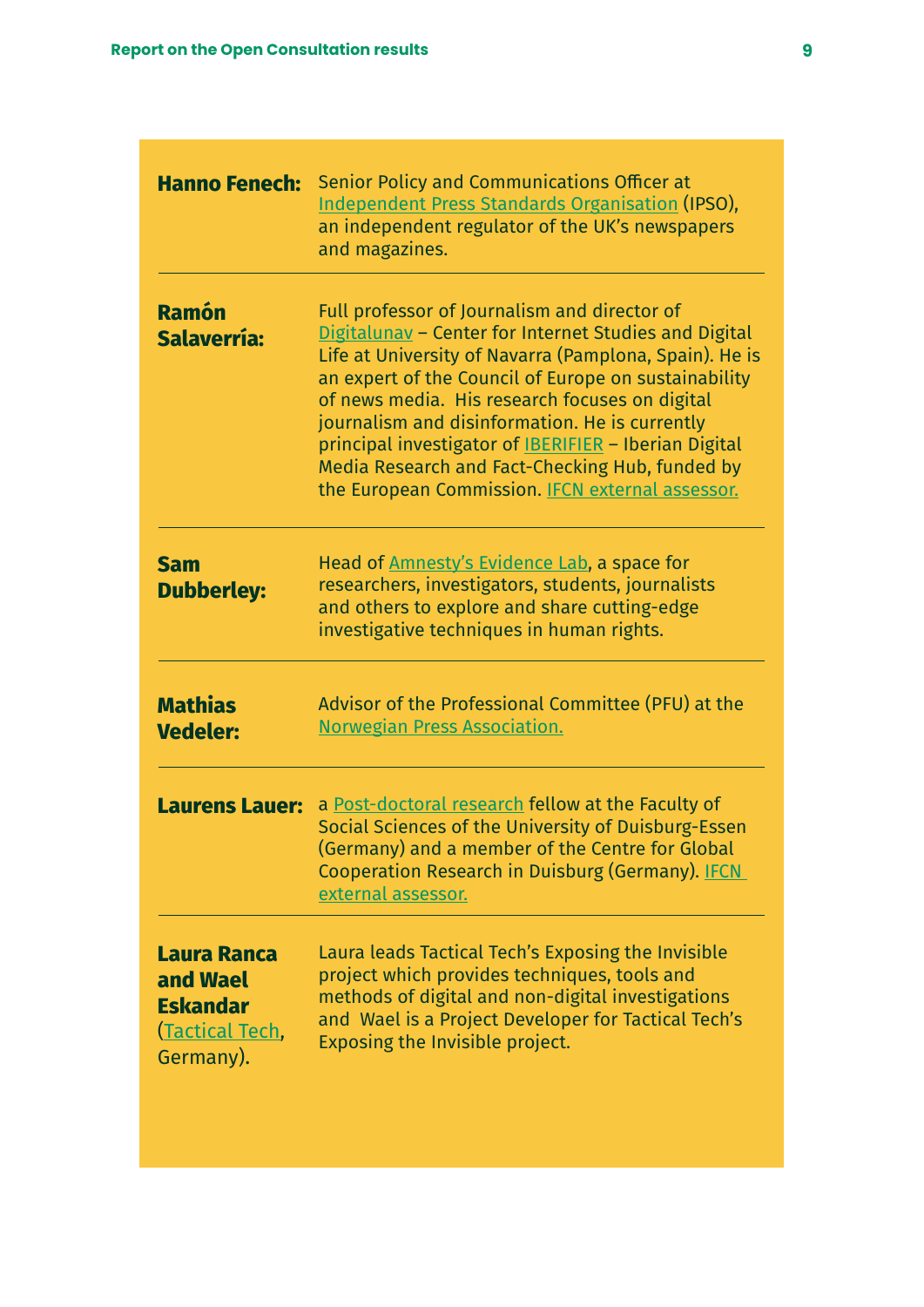| <b>Marilín</b><br><b>Gonzalo:</b>                                              | Public Policy Manager at the fact-checking media<br>outlet, Newtral (Spain).                                                                                                                                                                                                          |
|--------------------------------------------------------------------------------|---------------------------------------------------------------------------------------------------------------------------------------------------------------------------------------------------------------------------------------------------------------------------------------|
| <b>Thanos</b><br><b>Sitistas and</b><br><b>Theodoros</b><br><b>Daniilidis:</b> | Thanos Sitistas is the senior editor and Theodoros<br>Daniilidis the founder of <b>Ellinika Hoaxes</b> (Greece), a<br>fact-checking media outlet.                                                                                                                                     |
| <b>Ana Brakus:</b>                                                             | Executive director of <b>Faktograf</b> , an investigative and<br>fact-checking media outlet (Croatia).                                                                                                                                                                                |
| <b>Desirée</b><br>García:                                                      | Head of Digital at Agencia EFE. She was formerly<br>head of EFE's Fact-checking unit, EFE Verifica<br>(Spain).                                                                                                                                                                        |
| <b>Emmanuel</b><br><b>Vincent:</b>                                             | He is a scientist researcher and head of<br>ScienceFeedback and ClimateFeedback, a not-<br>for-profit organisation verifying the credibility of<br>influential claims and media coverage that claims to<br>be scientific, starting with the topics of climate and<br>health (France). |
| <b>Lukas</b><br><b>Andriukaitis:</b>                                           | The Associate Director at the Atlantic Council's<br>Digital Forensic Research Lab (DFRLab), a global<br>network of digital forensic analysts to combat<br>disinformation (USA).                                                                                                       |
| <b>Jessica</b><br><b>Gabriele</b><br><b>Walter:</b>                            | Postdoc at Aarhus University, coordinating the SOMA<br>(Social Observatory for Disinformation and Social<br>Media Analysis) and the <b>EDMO</b> (European Digital<br>Media Observatory) project.                                                                                      |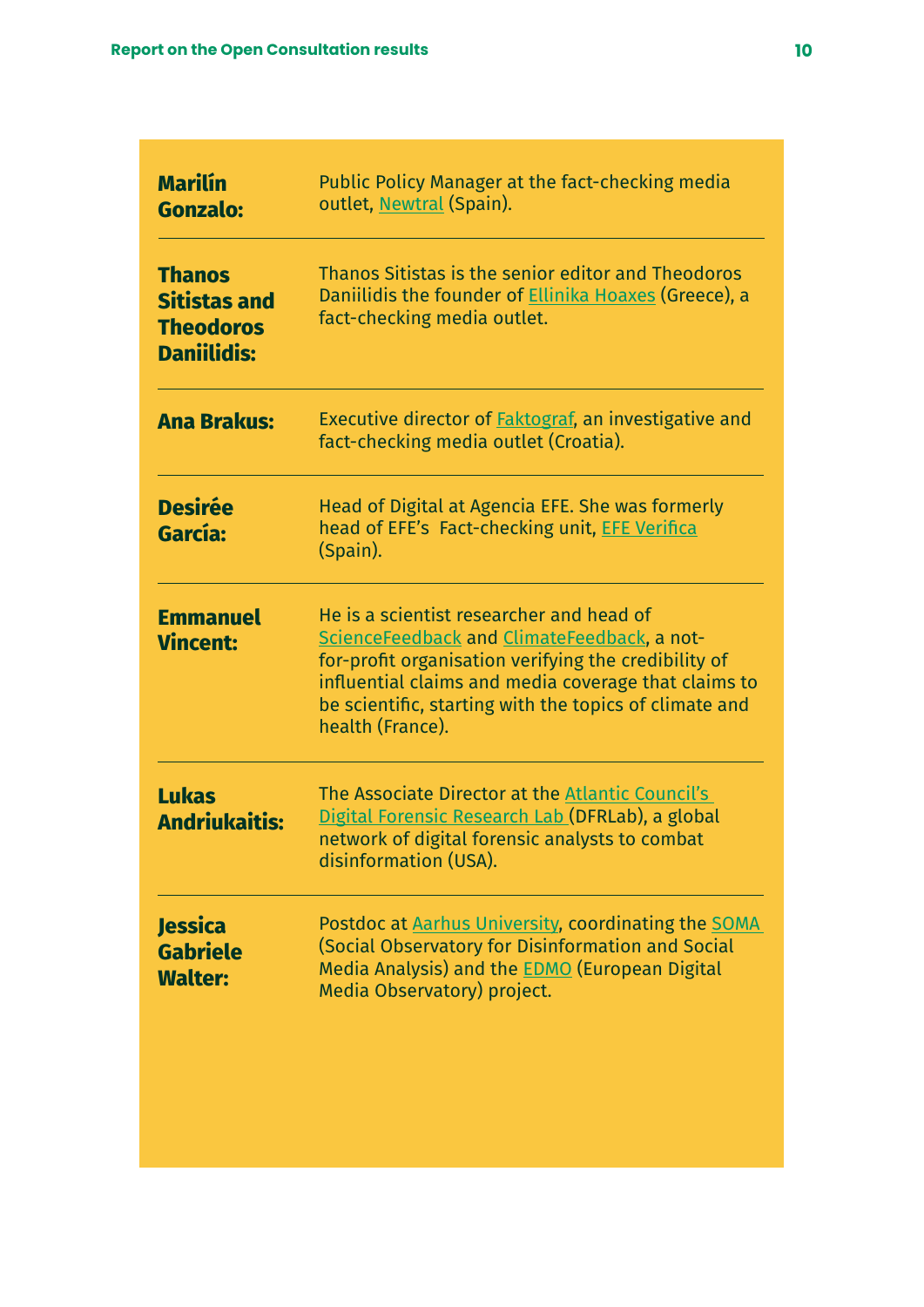# <span id="page-10-0"></span>**2. EXPECTATIONS FOR THE CODE**

The questionnaires asked members of the Wide Group, which includes 49 fact-checking and OSINT operations, to reflect on what they believed the role and purpose of the Code should be; what would make it beneficial to their organisations and their missions; and how the Code should interact with other existing Codes of Principles.

## **2.1 EXPECTATIONS AND CONSTITUENCIES**

Nearly all – 96% – of fact-checking and OSINT operations surveyed **agree that the future Code should be a set of general guidelines that define best practices in relation to their operations.** There was also strong agreement that the European Code should act as **guarantor of quality** (96% agree) among its members and **become the basis for establishing standards for this group of organisations.** Moreover, there is unanimous agreement (100%) that those **standards should be built in a manner that works towards strengthening citizens' trust in these organisations.**

Over 90% of the respondents also believe **the Code should clarify for citizens, institutions and other stakeholders (e.g. social media platforms) what is and what is not a fact-checking or OSINT operation**, based on which organisations comply with its minimum standards. A fact-checking organisation, for instance, believes the European Code *"should mitigate the risks of unreliable or politicized fact-checking or OSINT operations aimed to disrupt the work of reliable and trusted organisations* 

*(i.e. the risks to fact-checking and OSINT community from false Russian "fact-checking" operations)".* 

The development of a clear set of standards in the Code could help make this differentiation. Whether the Code ultimately employs a seal or badge for citizens to more easily recognise which organisations meet its standards remains an open question. Nick Waters, an open source analyst from [Bellingcat](https://es.bellingcat.com/), notes this could be helpful for the OSINT community as well, as the field evolves from work done mainly by individuals to organisations who would want to establish their credibility with the public.

**Over 90% of the respondents believe building credibility depends notably on employing the Code as a tool to clarify for citizens, institutions and other stakeholders what is and what is not a fact-checking or OSINT operation.**

What this Code should bring to the fact-checking and OSINT communities, according to the operations asked, is more collaboration. Over 95% of the respondents from the Wide Group hope that it **will ensure better cooperation in the region.** This cooperation, they say, can happen in different areas: for instance, 85% of fact checkers and OSINT operations agree that **the European Code should give them the capacity to have a joint voice regarding policy issues related to disinformation**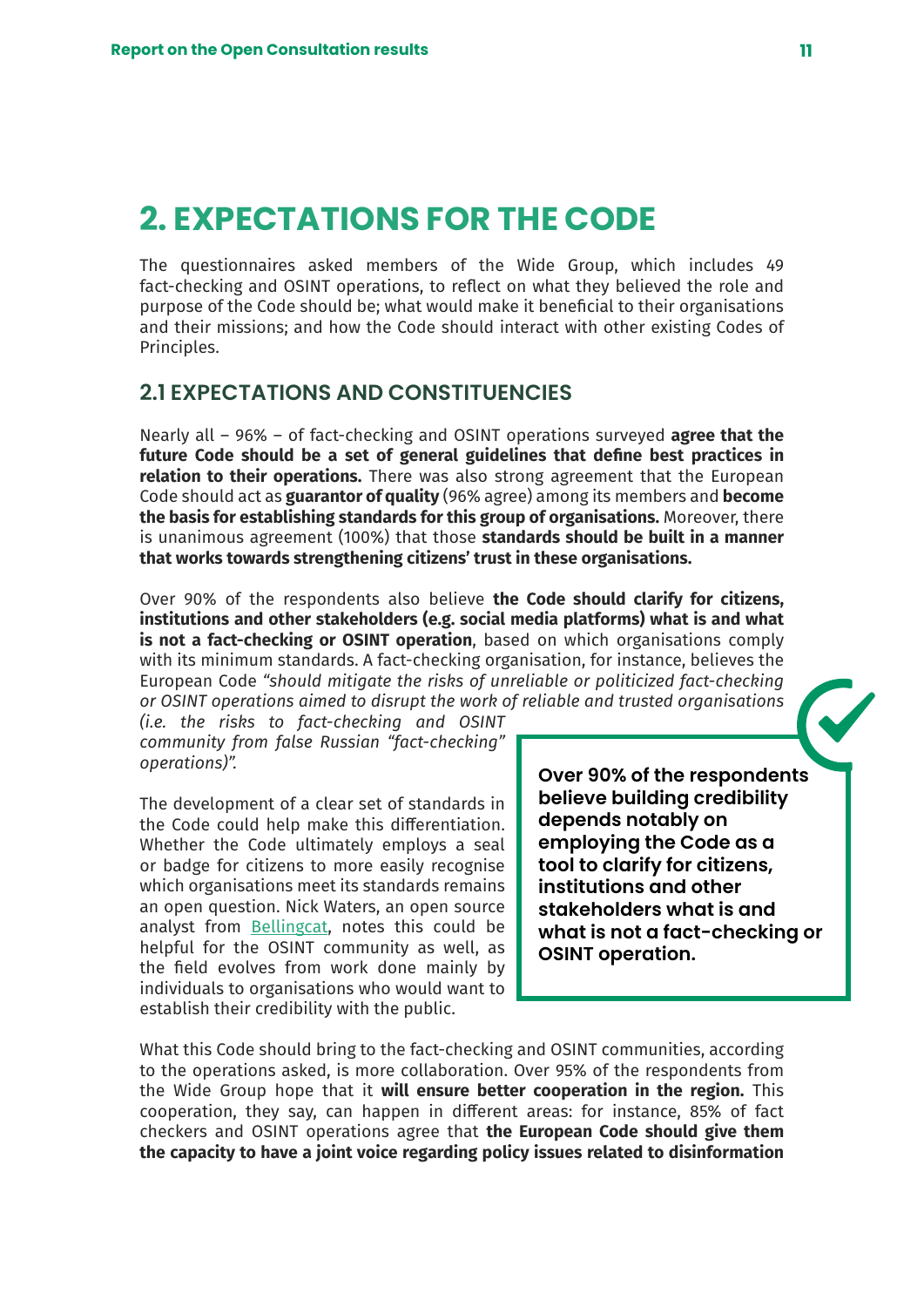<span id="page-11-0"></span>**and also in negotiations with other relevant stakeholders in the field.** There is an interest in **finding common approaches on how to fight disinformation** (76%) and a few respondents mentioned the opportunity for the Code to be more than a set of standards and "provide for mechanisms for solidarity and protection of members exposed to threats, attacks or unjustified lawsuits".

Asked in a more general form about how the Code could be beneficial to the fact-checking and OSINT communities in Europe, the operations have provided a range of answers. Many of them insist on the idea of the Code building trust across different constituencies ("among its signatory organisations as well as the public", as a respondent said) and also providing a more unified voice for those communities. Other have more encompassing aims for it, such as this other respondent that said the Code would be beneficial if "it offered training and mentorship to improve the quality of fact-checking in Europe; provided a forum through which common challenges could be discussed and lead to unified action as needed; gave the public a clear indication of which fact-checking/OSINT actors met basic standards of ethics, independence and quality; created a space where new research and insights about best practices could be shared and discussed".

When asked out the Code could benefit their work, fact-checkers and OSINT operations offered several possibilities:

- *• "It enables a public badge/branding which demonstrates organisation's proven professional integrity".*
- *• "It gives a louder voice in negotiating with platforms, EU institutions, national governments on tackling disinformation and setting up policies."*
- *• "It will help the general public understand easily the checks and balances that make the community a trustworthy source of information."*
- *• "It would set a Europe-wide platform to cross cooperation between fact-checking and OSINT communities".*
- *• "Will periodically monitor the conduct of the fact-checking organisations that have signed this Code".*
- *• "It could also help improve the work of those who may not yet fit the standards it aims for".*

Several fact-checking and OSINT organisations also stress the necessity of writing the Code in language that is clear and accessible to both the community and the wider public. *"Anyone should be able to read and understand the European Code,"*  one organisation advises.

# **2.2 A CODE THAT IS EUROPEAN, INCLUSIVE AND FLEXIBLE**

How European should the Code be? And how can that "Europeanness" be written into the Code? **Fact Checkers and OSINT organisations agree that addressing European specificities will be key** (84% agree). However, **limiting the focus of the Code only to European-specific issues is opposed by a majority** (69%). In that balance there is an opportunity, according to other stakeholders consulted, such as a representative from Meta: "*We believe the EFCSN and the European Code would present added*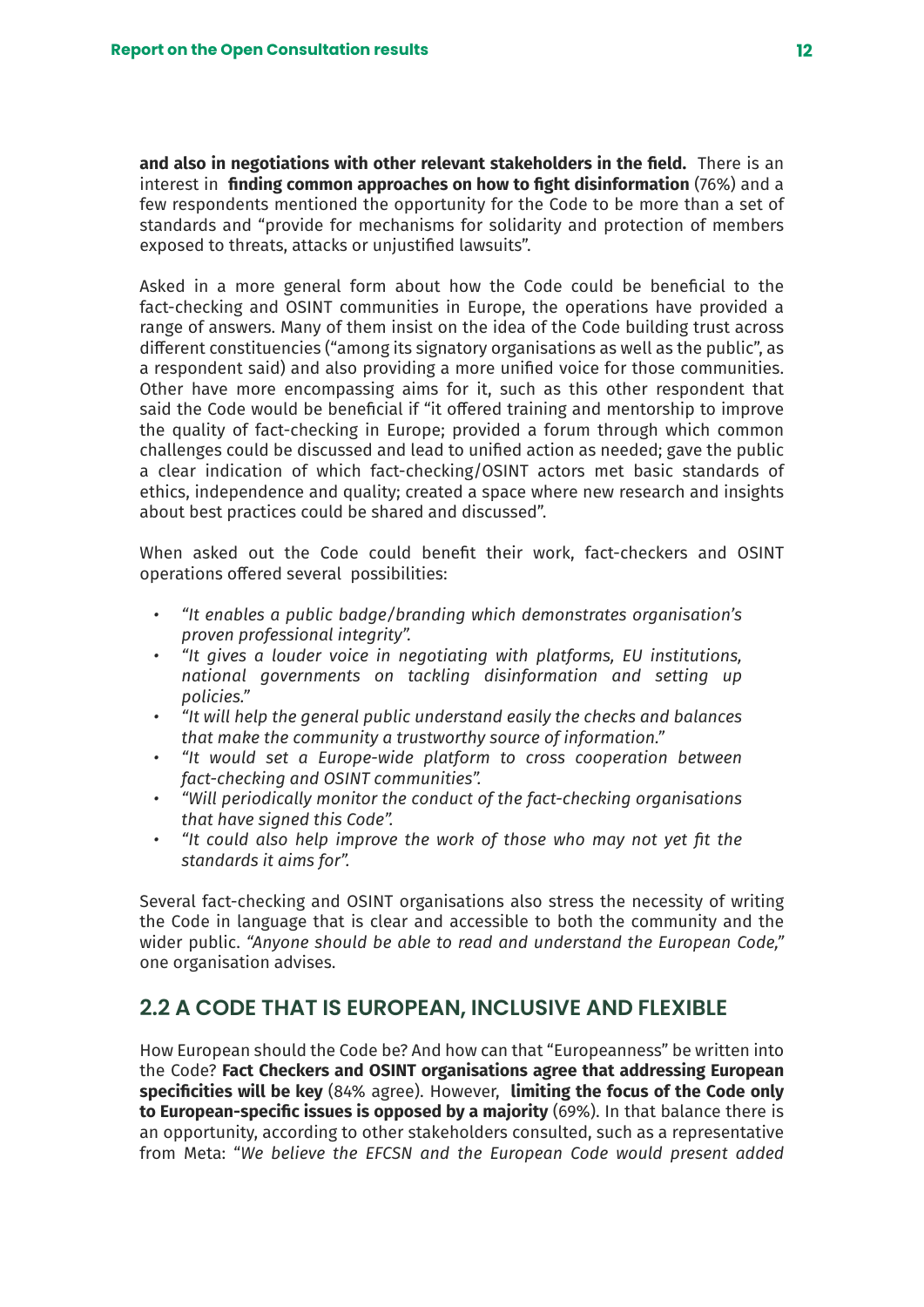*value because of their unique understanding and expertise of European languages, cultures, trends, and regulations".*

Many fact-checkers and OSINT organisations have also highlighted the necessity of a Code that is inclusive and takes into account the range of different contexts in which European organisations operate. For instance, one fact-checking organisation says the Code would be beneficial if it *"sets standards that can be implemented while respecting the local and regional peculiarities where the operations are taking place".* A representative of an OSINT operation calls for it to be *"widely inclusive and remain adaptable as the domain and needs evolve".*

A representative of an OSINT organisation also mentions: "The European Code should be inclusive - providing a pathway for emerging organisations that aren't currently able to meet those standards to indicate their intent and be given support to do so - so that it doesn't act as a barrier which cuts organisations - particularly from more developing OSINT/fact-checking environments - out of discussions and interactions."

**"The European Code should be inclusive - providing a pathway for emerging organisations that aren't currently able to meet those standards to indicate their intent and be given support to do so"** -A representative of an OSINT organisation

This aim for inclusiveness brings to light the experience of the war in Ukraine. The crisis has raised the question of whether the Code's standards should be flexible in certain exceptional situations. There could be difficulties and even risks that may arise in times of armed conflict for fact-checking and OSINT operations if they are to strictly follow transparency standards, for example. The same question applies to organisations based in non-democratic or authoritarian regimes. Experts interviewed noted the difficulty of walking this line, like Ramón Salaverría, from [University of Navarra](https://www.unav.edu/web/facultad-de-comunicacion/profesores-e-investigacion/digitalunav), who states: "*The Ukrainian invasion gives us a situation in* 

*which it's absolutely clear that you can't be totally transparent in all and every aspect of fact-checking because otherwise you are putting organisations or even specific people in risk. But at the same time, you have to balance that with some transparency and some accountability, in terms of the way you behave for the rest of the society".* 

Yet Wael Eskandar, from [Tactical Tech](https://tacticaltech.org/), notes a possible risk of relaxing the Code for organisations working in such situations: : *"A lot of governments and the area's more authoritarian regimes employ seemingly independent organisations to appear as fact-checkers. If you relax it [the Code] for them, then they can spread disinformation. So we cannot relax the Code, but we should write the Code ethically, in such a way that is convincing".*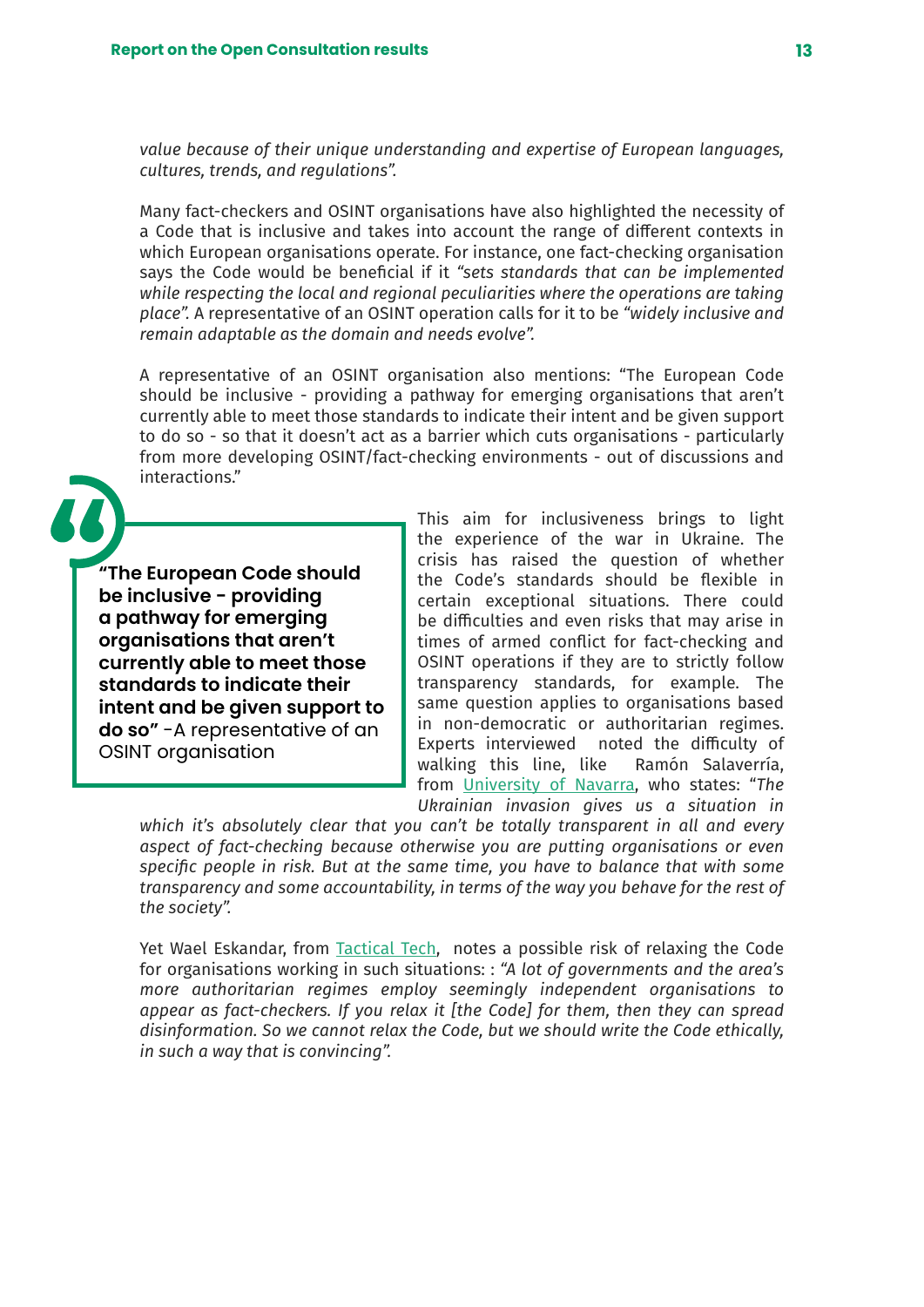## <span id="page-13-0"></span>**2.3 RELATIONSHIP WITH PRE-EXISTING CODES**

Although the European Code will have distinctive features, it is not the first initiative of its kind. It is important to establish how it is going to interact with other existing codes and how it is going to differentiate itself from them.

Only 24'4% of the polled fact-checking and OSINT operations say that the **European Code should aim to create an original set of standards not based on existing codes,** and there is almost unanimous agreement that **this Code should reflect on previous experiences**, for instance the International Fact-checking Network's (IFCN) Code of Principles. **89% of respondents believe the European Code should cover the same aspects while improving upon any gaps.**

**100% agreed that the Code should aim to become a reference and a standard for European Institutions on what fact checking and OSINT operations are.**

In addition, **98% of said operations say the Code should seek to coordinate with IFCN while keeping its own voice**, and it is also unanimously (100%) agreed that **the Code should aim to become a reference and a standard for European Institutions on what fact checking and OSINT operations are.** Nevertheless, the polled organisations are not in agreement about the specific characteristics of this collaboration with IFCN. **Automatic interchangeability between the two codes** (i.e. being certified by one of them would imply automatically being recognised by the other) is supported by 71%, though several organisations wrote that the nature of this needs further elaboration. *"It would be beneficial if the application process to the European Code could reflect the status of the IFCN signatories when the same questions are asked of applicants,"* one fact-checking organisation suggests. On the contrary, the researchers that participated in the survey, 59% disagree with the interchangeability component, though several stressed the importance of "harmonising" the two Codes.

At the same time, 61% of the fact-checking and OSINT operations **do not believe the European Code should seek to be under the umbrella of the IFCN Code of Principles**, with one fact-checker calling for a *"demonstrable, clear and distinct function from the IFCN and other membership bodies, with professional standards that are complementary and not inadvertently in conflict or the source of tensions"*.

Emmanuel Vincent from fact-checker [Science Feedback](https://sciencefeedback.co/) in France reflects on distinctions with IFCN and expresses his agreement with using the European Code to raise the bar higher: *"I think it has more value if it's a bit harder and more serious maybe in terms of how it's really checking what the fact-checkers are doing, because I think that's what many people criticize fact-checkers; they say, 'who is checking them', something like that. So maybe there is something missing here that we could feel [out], not necessarily the fact-checkers can fact-check themselves."*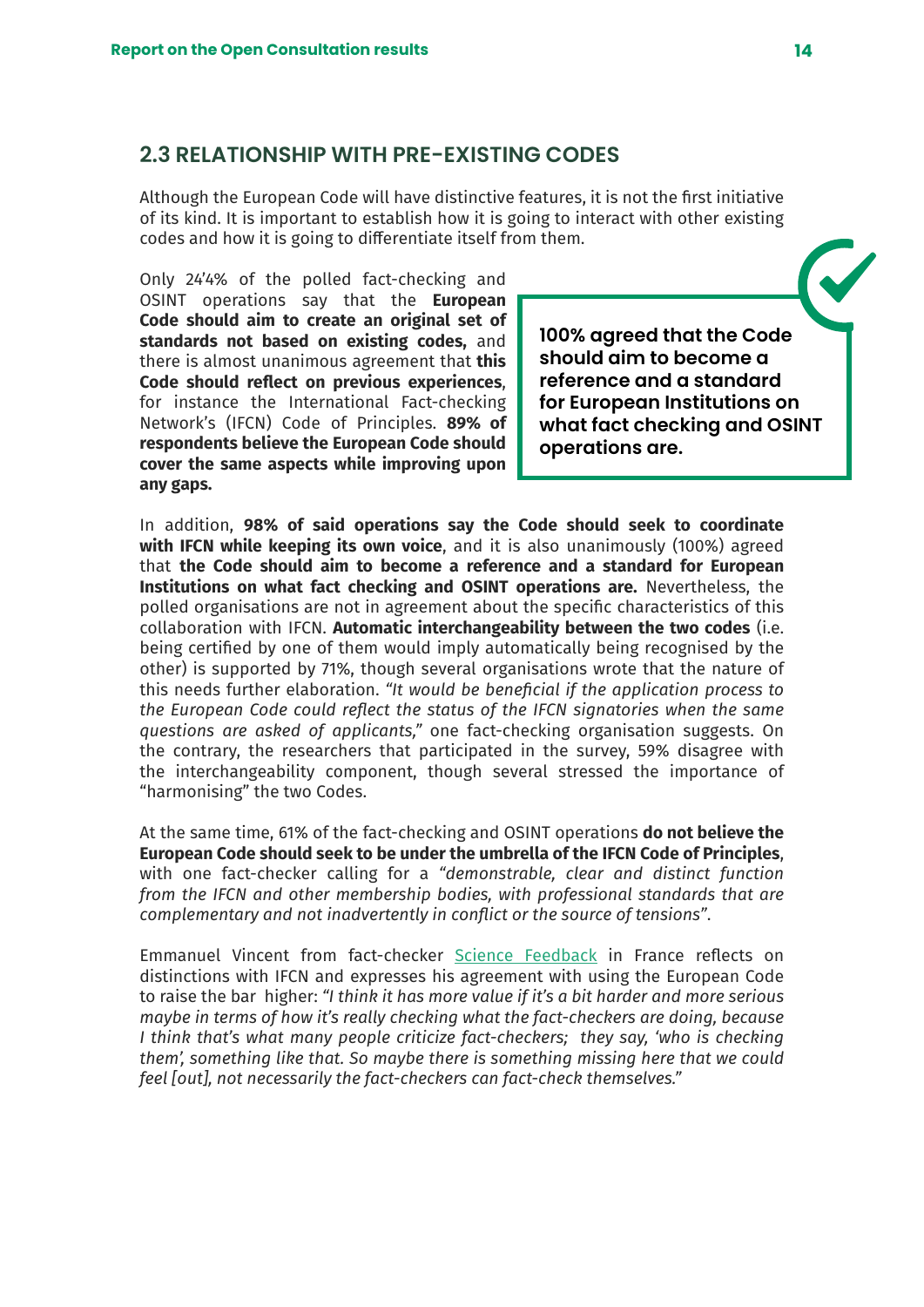Finally, there is a **strong approval (95'9%) regarding cooperating with other existing**  efforts like the <u>[Journalism Trust Initiative](https://www.journalismtrustinitiative.org/es/)</u> (JTI) but there is no further information on how that cooperation should be. One fact-checking organisation calls for a *"functional and beneficial relationship with IFCN and/or initiatives like JTI which would contribute to strengthening of individual organisations and improving the 'craft itself'".*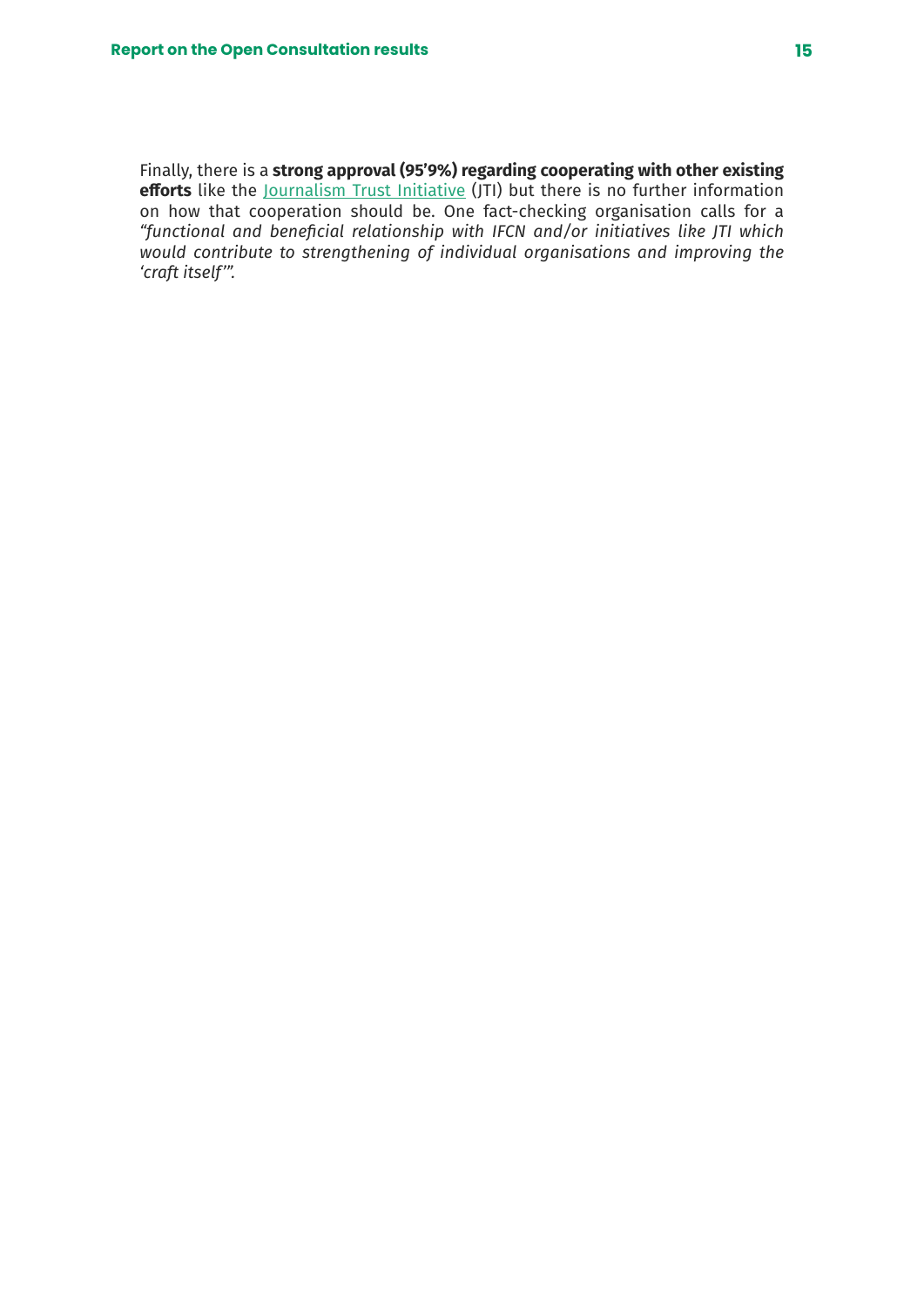# <span id="page-15-0"></span>**3. DEFINING FACT-CHECKING AND OSINT OPERATIONS**

The work of fact-checkers and open source investigators has evolved considerably since the fields first emerged. For this reason, we began our surveys with questions about **how to define the scope of these activities and which types of organisations would fall under the purview of the Code.** We also examine how to accommodate both fact-checking and OSINT operations into this project.

# **3.1 DEFINING FACT-CHECKING**

## **3.1.1 FACT-CHECKING ACTIVITIES**

While fact-checking organisations first emerged with a focus on verifying what is true and what is false, in recent years their work has expanded to include explanatory formats, Q&As, media literacy training, 'pre-bunking' and more. In Europe, the fact-checking community includes a mix of independent organisations, both non and for profit, as well as units embedded within traditional media outlets or other organisations. Some are dedicated to political fact-checking, while others focus their lens on misinformation circulating on social media platforms. Nevertheless, in our survey of the Wide Group, we found broad consensus on a range of activities that organisations consider appropriate for fact-checkers.

For instance, **verifying claims made by politicians and public figures, debunking claims made on social media, fact-checking content published by other media, and creating explainer formats and Q&As were all agreed upon by at least 90% of participants** (more than 44 out of the 49 organisations) **as acceptable activities.**

There was also **approval of collaborating with social media platforms on content moderation: 80% (39 participants) agreed or strongly agreed**, while the rest –a split between fact-checking and OSINT groups– disagreed or strongly disagreed.

Other areas of agreement include **the inappropriateness of carrying paid commercial ads** (more than 90% of organisations disagreed with this activity, most of them strongly), **paid political advertising** (90% disagreed, most of them strongly) or **carrying branded or sponsored content**, whether it is identified or not (75% of organisations disagreed or strongly disagreed with carrying identified branded content, while 92% disagreed, most of them strongly, **with carrying unidentified branded content**).

There was broad backing for activities such as **advocating on disinformation regulation and other related issues** (94% agreed or strongly agreed), as well as **offering professional training on fact-checking and media literacy training and content for the public** (all agreed, mostly strongly). Most organisations (36 out of 49) also agreed or strongly agreed that **it is acceptable to offer paid advice to commercial companies or public institutions on how to deal with disinformation.**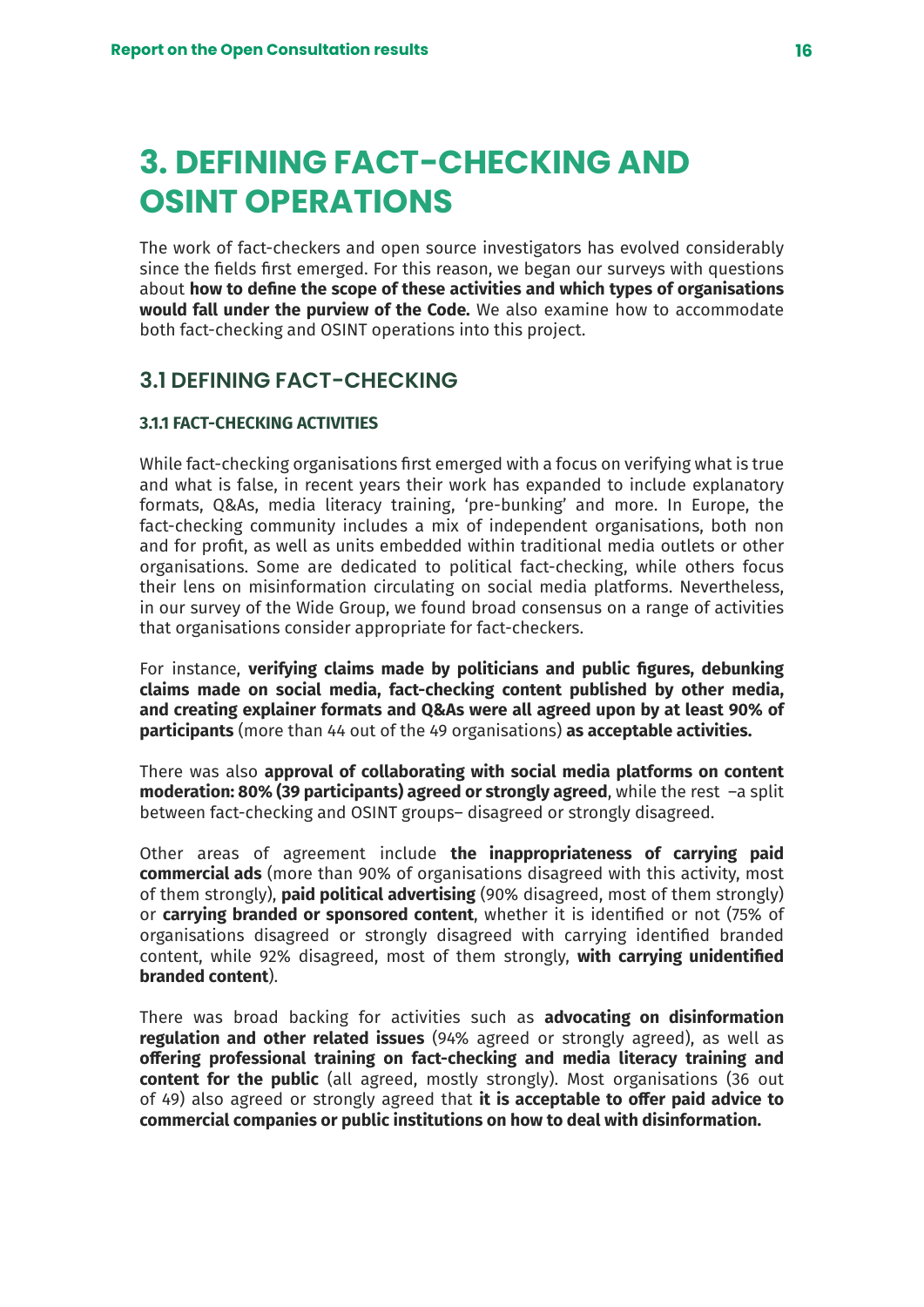<span id="page-16-0"></span>There were more divided opinions among the Wide Group about **activities such as debunking claims about sports entertainment or gossip, with around half approving and half disapproving.** One fact-checking organisation qualified their responses about the various activities: *"We view some of these activities more as a matter of what FC [fact-checking] operations could do, than of what they "should" do, in that these answers would depend on specific circumstances and contexts."*

Other areas of debate included whether **fact-checking organisations should be able to sell content to third parties** (67% in favour), **offer investigative services to third parties** (61% in favour), **and carry content sponsored by public entities** (35% in favour). **Using a fake alias to enter closed information/disinformation groups** was also approved of by 61% of surveyed operations.

**There were mixed responses on whether it is acceptable to advocate on issues unrelated to disinformation** with 63% of the Wide Group disagreeing. One organisation explained that it depends "how someone defines "issues unrelated to disinformation. For us, it is ok that fact-checking outlets and their publishers are engaged, in a transparent manner, in advocacy related to misinformation as well, but more broadly to transparency, openness and other policies relevant to regulation of media and the public sphere. Additionally: cooperation with political candidates is not acceptable. Also, nontransparent lobbying is not acceptable."

## **3.1.2 DISQUALIFYING ACTIVITIES FOR FACT-CHECKING**

When asked if **there were any other activities that could disqualify a fact-checking organisation from being considered independent**, the most common answer among the Wide Group was collaborating with political actors or advocating for a specific political party or cause. Researchers and academics also raised this point. *"Being a voice of a state or political organisation"* would discredit a fact-checking organisation, said Mehmet Fatih Çömlekçi, an assistant professor of Media and Communication studies at [Kirklareli University in Turkey](https://www.klu.edu.tr/dil/en).

A researcher who filled out the survey considered *"Financial dependency or affiliation with political parties" and "associations with authoritarian or proto-authoritarian governments"* factors that would exclude an organisation from being considered independent or credible.

Peter Cunliffe-Jones, a researcher at [University of Westminster](https://www.westminster.ac.uk/) and Member of the Advisory Board to the IFCN, noted other possible disqualifying factors, such as intentionally spreading false information or avoiding certain topics for any reason other than safety: *"I think a fact-checking operation would be neither independent nor credible if: (i) it can be shown to intentionally disseminate false information or restrict its fact-checking of particular topics for any reason other than the safety of its team (ii) any activity or relationship that would either distort their findings or restrict the fields of their fact-checking work".*

Lucas Graves, Associate Professor at the School of Journalism and Mass Communication at the [University of Wisconsin,](https://www.wisc.edu/) also stressed the core principle of a fact-checker's commitment to the public, deeming any failures on this front a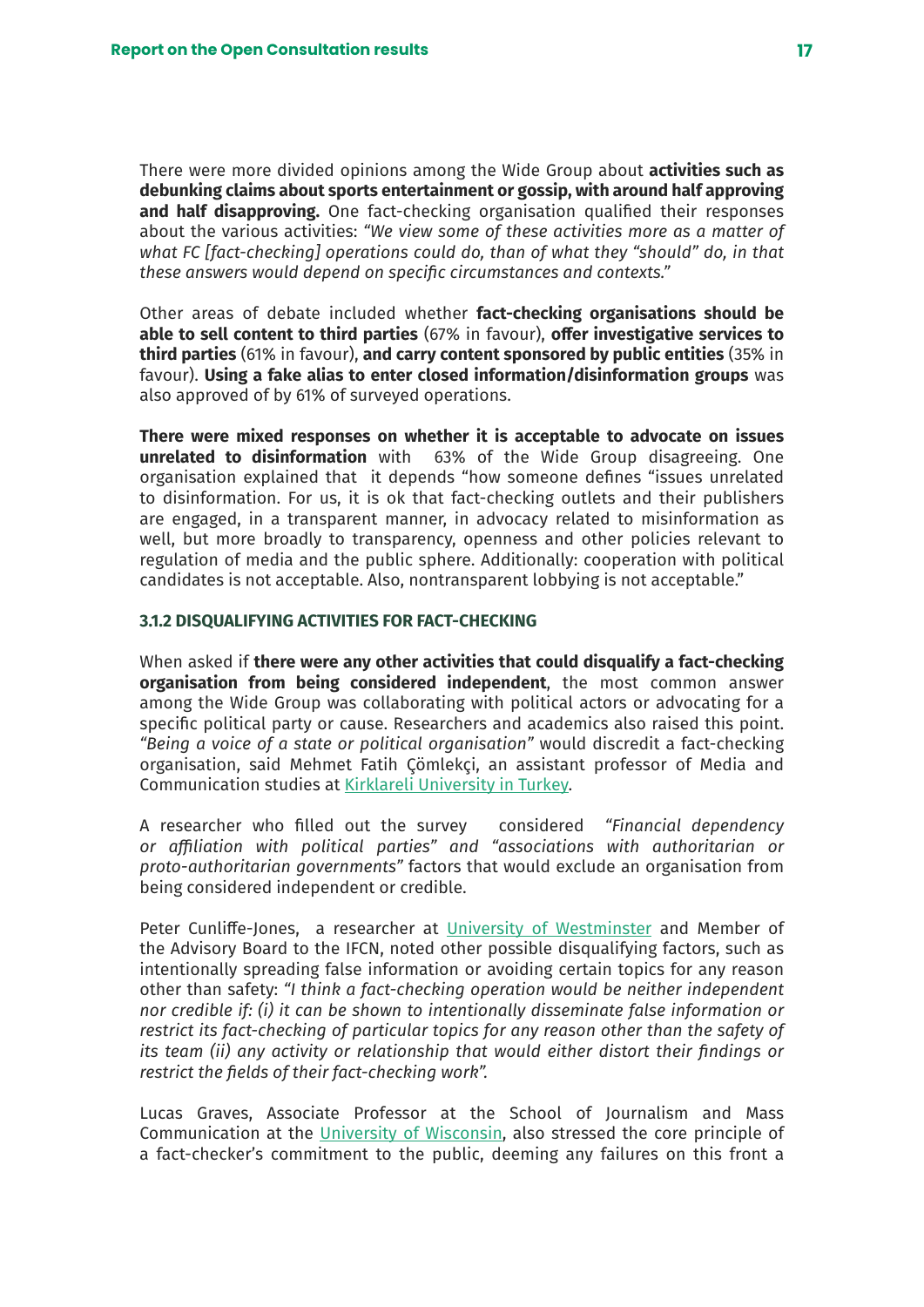<span id="page-17-0"></span>possible disqualifier. *"A fact-checker's primary commitment must be to the public; any pattern of activity that calls that into question may be disqualifying. This includes evidence of 1) failing to gather and assess evidence in good faith, 2) failing to publicly disclose activities, organisational ties, or funding sources, but also 3) advocacy for specific groups or campaigns beyond sharing relevant fact-checks, with the exception of campaigns directly related to e.g. press freedom, disinformation regulation, open records, etc."*

**"A fact-checker's primary commitment must be to the public; any pattern of activity that calls that into question may be disqualifying."** - Lucas Graves, Researcher University of Wisconsin

## **3.1.3 PREVIOUS DEFINITIONS OF FACT-CHECKING**

There are already existing definitions for the distinctive field of fact-checking. The IFCN, for instance, describes its signatories as *"legally registered organisations set up for the purpose of fact-checking that regularly publish non-partisan reports on the factual accuracy of statements by public figures and prominent institutions and widely circulated claims in text, visual and other formats focused primarily on claims related to public interest issues."* 

The [Duke Reporters' Lab,](https://reporterslab.org/) which maintains a database of fact-checking projects around the world, defines fact-checkers as non-partisan organisations that regularly publish reports which:

- verify the accuracy of claims made by prominent public figures and institutions;
- debunk rumors, hoaxes and other forms of misinformation that spread online;
- or review the status of political promises made by candidates and political parties.

We also asked researchers and academics for help defining fact-checking. Below are several suggestions:

*"There is a narrow, literal definition of fact-checking and a broader one. The narrow or literal definition would be "publishing or broadcasting content that assesses the factual accuracy of factual statements made by public figures and prominent institutions and/or claims widely circulated online in text, visual and other formats". The broader definition would encompass the wider range of counter-mis/ disinformation activity that many 'fact-checking' organisations undertake. This includes activities such as liaising with individuals and organisations to secure corrections or withdrawal of false information, improving access to accurate information and promoting understanding of mis/disinformation ('media literacy' or 'misinformation literacy')."* - Peter Cunliffe-Jones, current researcher at [University of](https://www.westminster.ac.uk/) [Westminster](https://www.westminster.ac.uk/) and Member of the Advisory Board to the IFCN, founder of [Africa Check](https://africacheck.org/) and involved in writing the first IFCN Code in 2015 and in charge of conducting its review in 2019.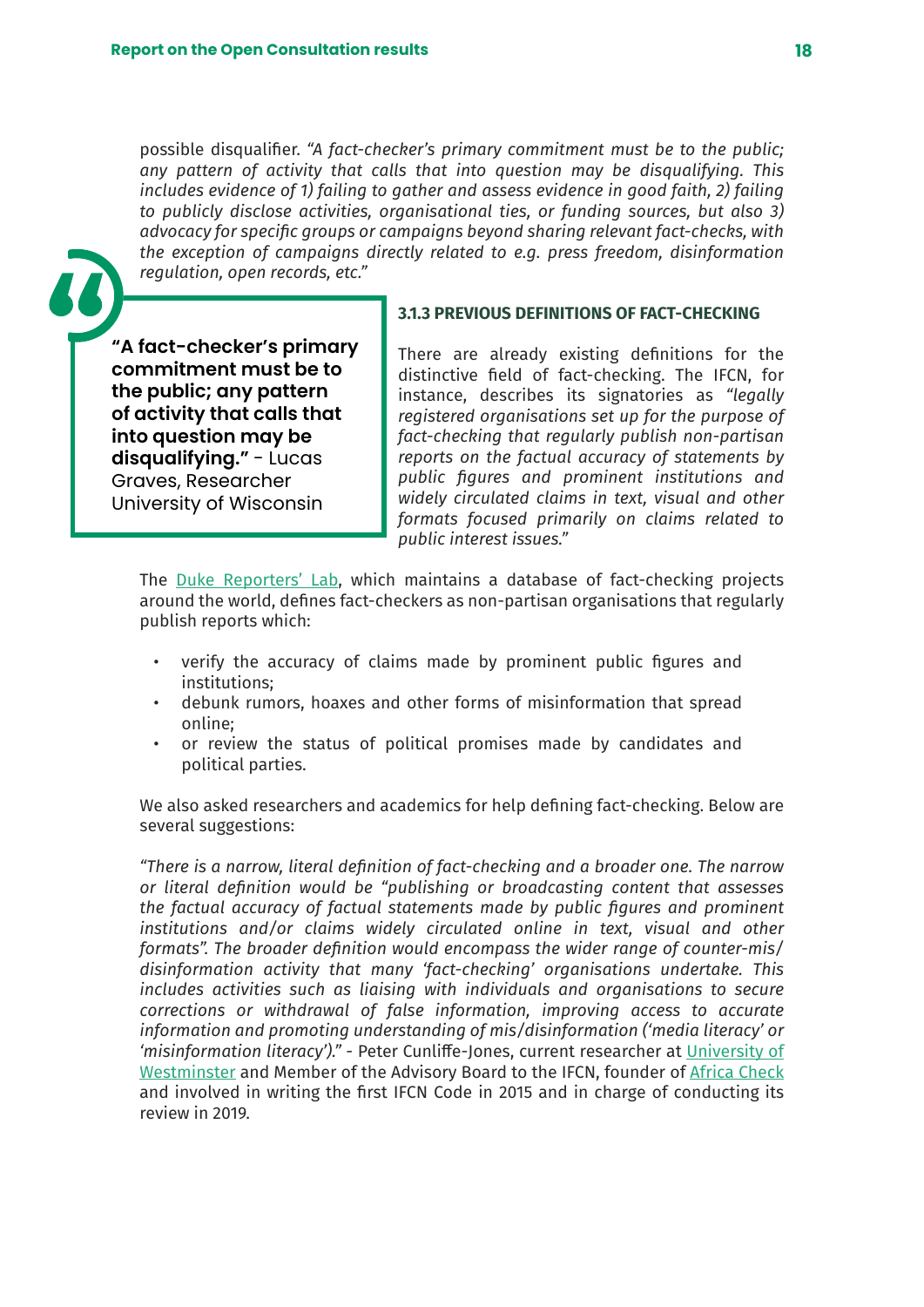<span id="page-18-0"></span>*"I would define fact-checking as an systematic approach to assess the truthfulness/ accuracy of information spreading in media outlets by investigating statements that were made by public or private persons that reach a larger audience and potentially impact others' lives. Fact-checkers thereby work without partisanship, advocacy or rhetoric and focus on factual statements and not expressions or opinions, use official or academic sources for fact-checking and are transparent regarding sources, evidence and method."* - Jessica Gabriele Walter, postdoc at [Aarhus](https://international.au.dk/) [University](https://international.au.dk/), coordinating the [SOMA](https://www.disinfobservatory.org/) (Social Observatory for Disinformation and Social Media Analysis) and the [EDMO](https://digital-strategy.ec.europa.eu/en/policies/european-digital-media-observatory) (European Digital Media Observatory) project.

*"[A] professional activity carried out in accordance with specific standards aimed at checking information present in the media and publishing the results of this verification (along with information about the methods used, which strengthens the educational aspect); a specific profession within modern journalism; a specialist necessary in every editorial office."* -Karina Stasiuk-Krajewska, a media expert and professor at Poland's University of Social Sciences and Humanities (SWPS) who is part of the [CEDMO](https://cedmohub.eu/about-us/cedmo-in-detail/our-members/#karina-stasiuk-krajewska) (Central European Digital Media Observatory) hub.

*"Here's one definition I like: "External fact-checking consists in publishing an evidence-based assessment of the truthfulness or accuracy of a political claim, a news report, an online rumor, or any other public text."* -Lucas Graves, Associate Professor at the School of Journalism and Mass Communication at the [University of](https://www.wisc.edu/) [Wisconsin.](https://www.wisc.edu/)

*"Fact-checking = the journalistic effort to use of scientific evidence (i.e., secured facts) to determine whether allegations made publicly are true or not."* -Viorela Dan, a Research Associate at the Institute for Media and Communication Studies of the Free University of Berlin, Germany.

#### **3.1.4 SHORT-TERMS OPERATIONS**

One question we asked interviewees was whether the Code should only be open to full-time dedicated fact-checking organisations, or if media outlets that launch temporary fact-checking operations could apply to be signatories. Aidan White, founder and President of the [Ethical Journalism Network](https://ethicaljournalismnetwork.org/), noted that it would be beneficial to include and support traditional media that contribute to the fact-checking community. Lukas Andriukaitis, Associate Director at the [Atlantic Council's DFRLab](https://www.atlanticcouncil.org/programs/digital-forensic-research-lab/), also supported inclusion in this way, noting that fact-checking departments within major media companies are an *"important part of the community"* and should be allowed to join. Andrea Wills, a board member at [IMPRESS](https://impress.press/), encouraged bringing such outlets in the fold to help "*get them on the right road"* and *"stop making mistakes."* 

*"If your core aim is to try and prevent disinformation, you should be opening the doors to others,"* Wills said, while cautioning that it may not be feasible for such operations – which sometimes consist of only a single fact-checking journalist in a media outlet - to meet all of the standards.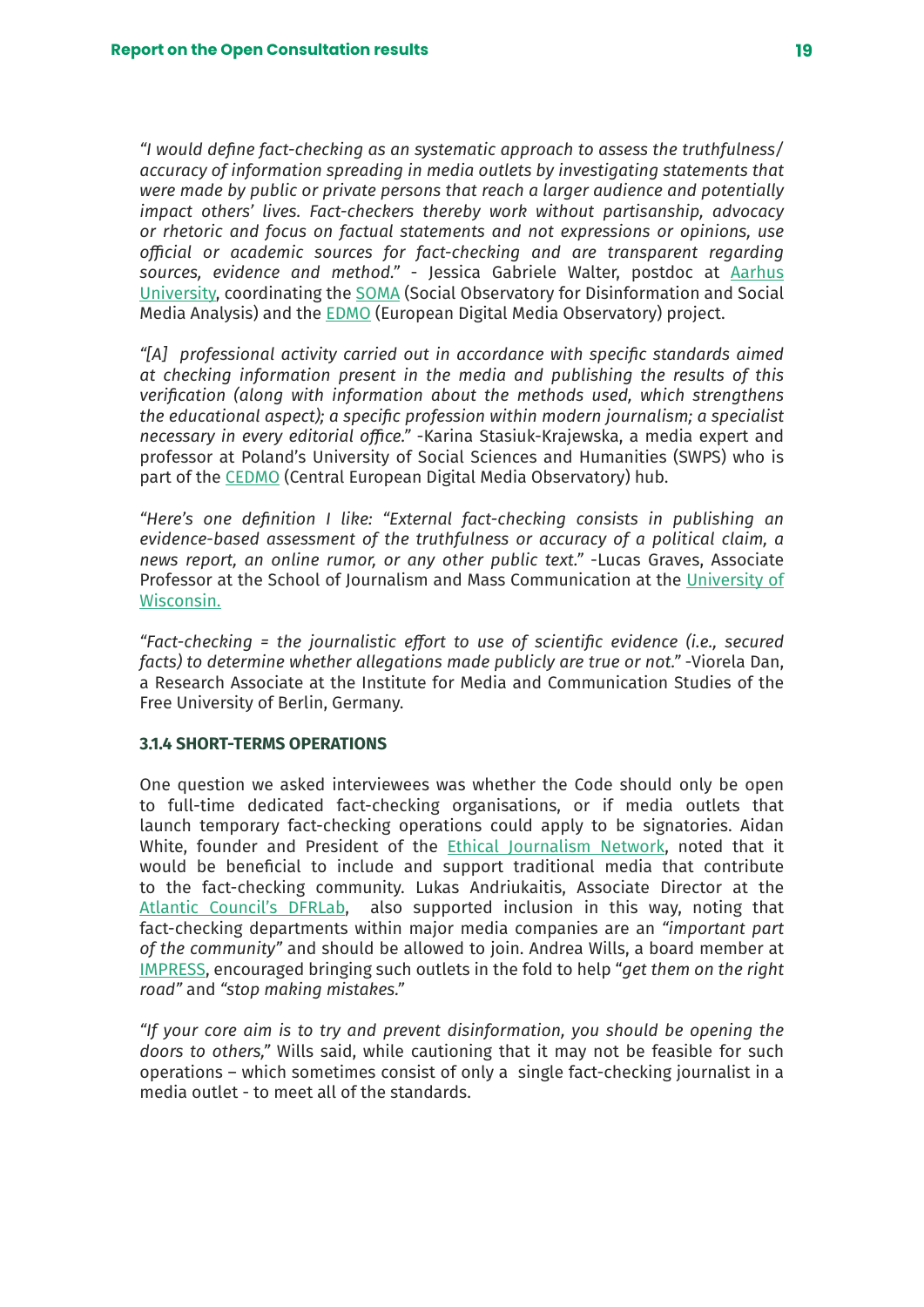<span id="page-19-0"></span>One complication of including short-term fact-checking projects would be that *"you can't possibly evaluate them in such a short notice and keep an eye on their activities,"* said Thanos Sitistas from the Greek fact-checking organisation [Ellinika](https://www.ellinikahoaxes.gr/) [Hoaxes](https://www.ellinikahoaxes.gr/). Desirée García, former Head of [EFE Verifica](https://verifica.efe.com/), agreed: *"I think you should think this goal should be mostly for members that want to fact check on a permanent basis."* A temporary initiative may already be finished by the time it takes to evaluate their compliance with the standards, she noted.

For this reason, Laura Ranca, from [Tactical Tech](https://tacticaltech.org/), posited that there may need to be some regularity in the fact-checking unit's output in order to consider them as possible signatories. "*Regular can be weekly, if it's not daily, of course not everybody does that daily….I think random fact checking probably is not necessarily representative."* It also depends on what such organisations *"do in other times in between the fact checks,"* she added.

In conclusion, fact-checking and OSINT operations are in almost complete alignment (90% or more agree) about some of the tasks that they consider appropriate for their organisations: verifying claims by politicians, media, and public figures; creating explainer formats and Q&As; and even some activities that have not been traditionally considered fact-checking 'per se' such as doing advocacy on disinformation regulation or providing professional trainings on fact-checking and media literacy. There is also wide consensus regarding some activities that are found to be inappropriate by the organisations: over 90% reject running paid commercial ads, political advertising or unidentified branded content.

Also widely supported but not unanimously (between 70-80% agreement) is **collaborating with social media platforms on content moderation or offering paid advice to commercial companies or public institutions on how to deal with disinformation.** On a third level (still with support of a majority but between 60% and 70% agreeing) are activities such as selling content or offering investigative services to third parties.

Many respondents have linked what they consider unacceptable practices with their notion of behaviour that would endanger the non-partisanship of an operation, a concern which will be addressed in the Ethics section. Operations will also have to address during the adoption of the Code if short-term projects in OSINT or fact-checking (for example, those circumscribed to a war or an electoral period) should be under its scope.

## **3.2 DEFINING OSINT**

## **3.2.1 OPEN SOURCE INVESTIGATION'S ACTIVITIES**

In the survey of the Wide Group, there was strong consensus on a range of activities that an OSINT operation could be involved in, with more than 97% of organisations agreeing or strongly agreeing with the following activities: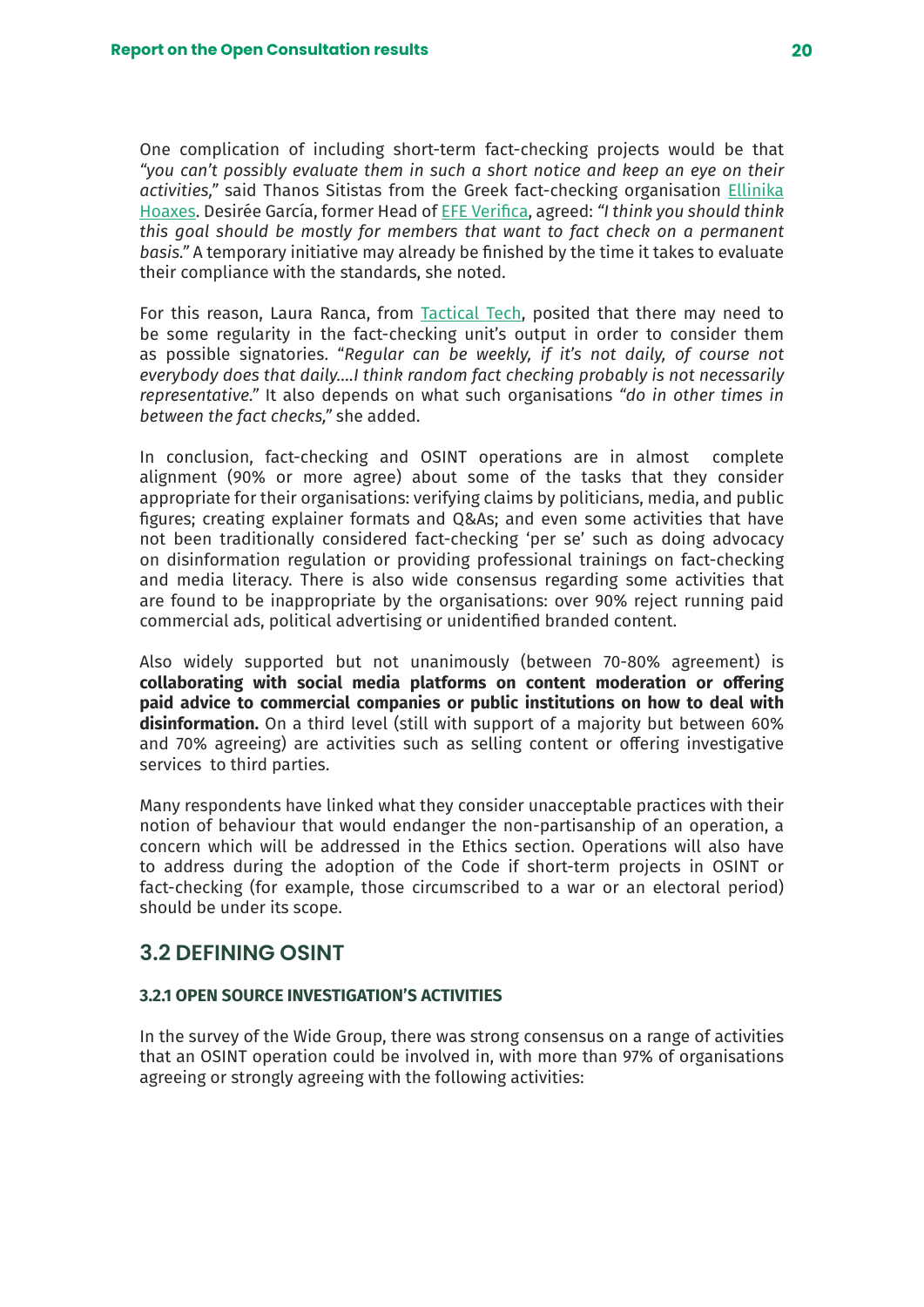- **• Complying with all applicable legal and regulatory requirements.**
- **• Carrying out appropriate witness and source protection.**
- **• Employing privacy-by-design and data minimization research and investigation strategies.**
- **• Verifying crowd-sourced information.**

One fact-checking organisation also noted a caveat to the first point: *"Compliance with legal /regulatory requirements goes without saying, unless the requirements themselves are unethical (i.e. in [a] repressive political climate)."*

**Offering subjects the 'right to reply' in advance of publication was also agreed upon by the majority of organisations** (86%), as was **using leaked data**, which drew approval from all OSINT organisations and 88% of fact-checkers. **Purchasing a dataset deemed necessary to carry out the investigation** was approved of by 75% of fact-checkers and all but one OSINT operation. **The use of sock puppets for safety purposes was approved by 90% of fact-checkers and all but one OSINT operation.**

One fact-checking organisation added more context about the use of purchased or leaked data: *"Purchasing data (if related to personal data, not harmless stuff) doesn't seem acceptable under any circumstances, to the best of our knowledge (given the low or no transparency of such entities and transactions). Leaked data is a gray zone where origin, context and implications would have to determine if it's acceptable."*

**There was more disagreement about the possibility of OSINT actors collaborating with governance agencies.** In total, only slightly over half (53%, 26 organisations) agreed with this activity. **This 50/50 divide was similar among both fact-checking and OSINT operations.**

**Which activities should an OSINT operation be involved in? Please indicate if you strongly agree, agree, disagree, or strongly disagree with the following statements: [Collaboration with government agencies]**

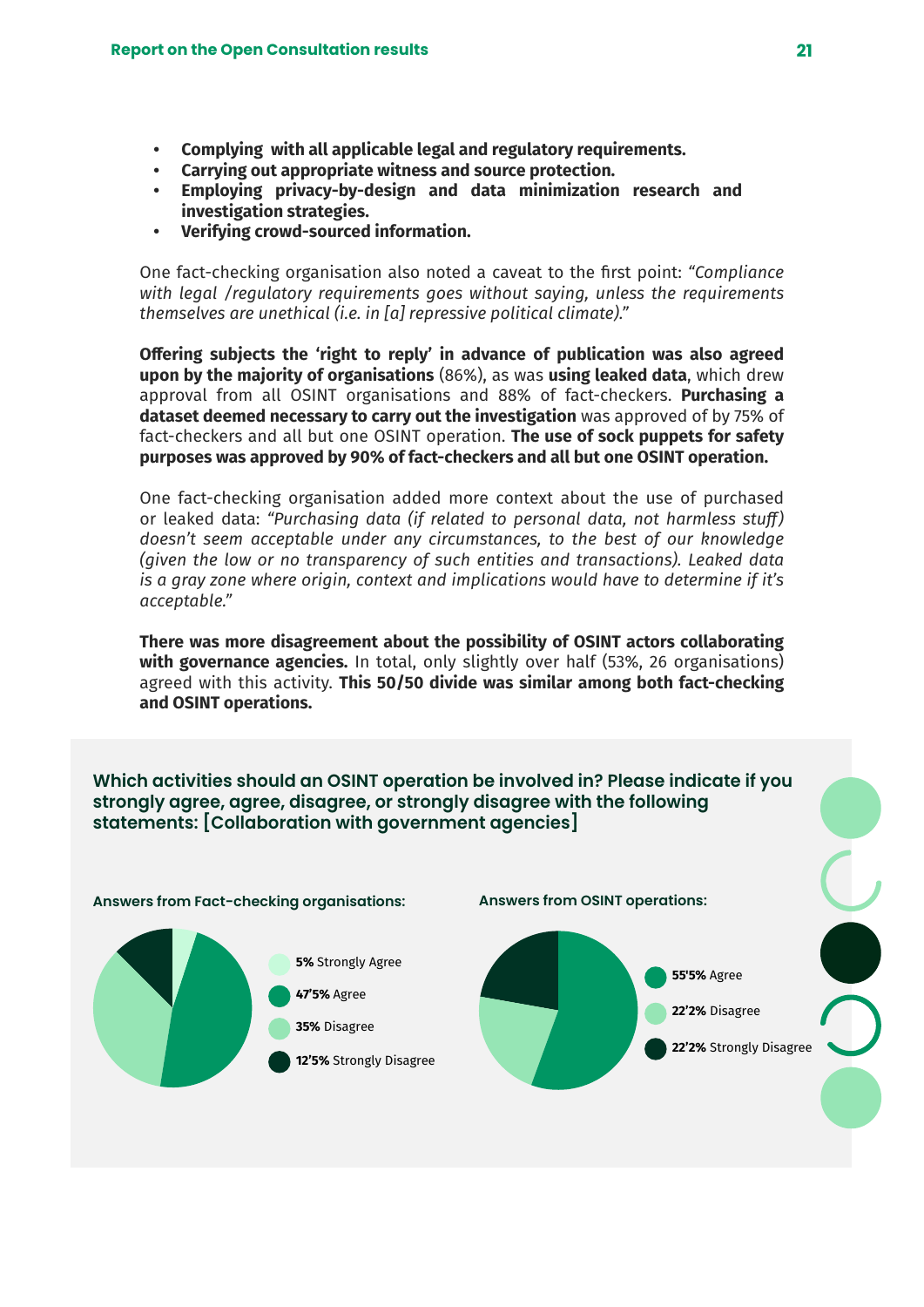**With regards to collaborating with government intelligence agencies, half of fact-checkers disagreed**, as did the vast majority - all but one - of OSINT operations.

**Answers from Fact-checking organisations: Answers from OSINT operations: Which activities should an OSINT operation be involved in? Please indicate if you strongly agree, agree, disagree, or strongly disagree with the following statements: [Collaboration with government intelligence agencies]**



As one fact-checking organisation put it: *"The collaboration with government agencies thing would need some careful discussion."* Others commented:

- "Collaborating with government organisations and intelligence organisations in any way has to be made public for the readers/users to know".
- "Matters such as collaboration with intelligence, law enforcement or other government agencies are understood as acceptable in specific circumstances (like helping to stop a crime, protect potential victims etc.) and probably not by default and definitely not in repressive regimes and/or to such purposes."

One researcher stressed the necessity to consider such a decision in its proper context, and to evaluate any collaborative relationships against the quality of the work produced: *"Determining appropriate collaborations depends on context; collaborations and the results they produce should be public (with necessary safeguards for protecting sources and others incidentally affected)".*

**In terms of collaborating with private intelligence agencies, all nine OSINT operations disagreed or strongly disagreed with this activity, while fact-checkers were split (19 in favour, 21 against).**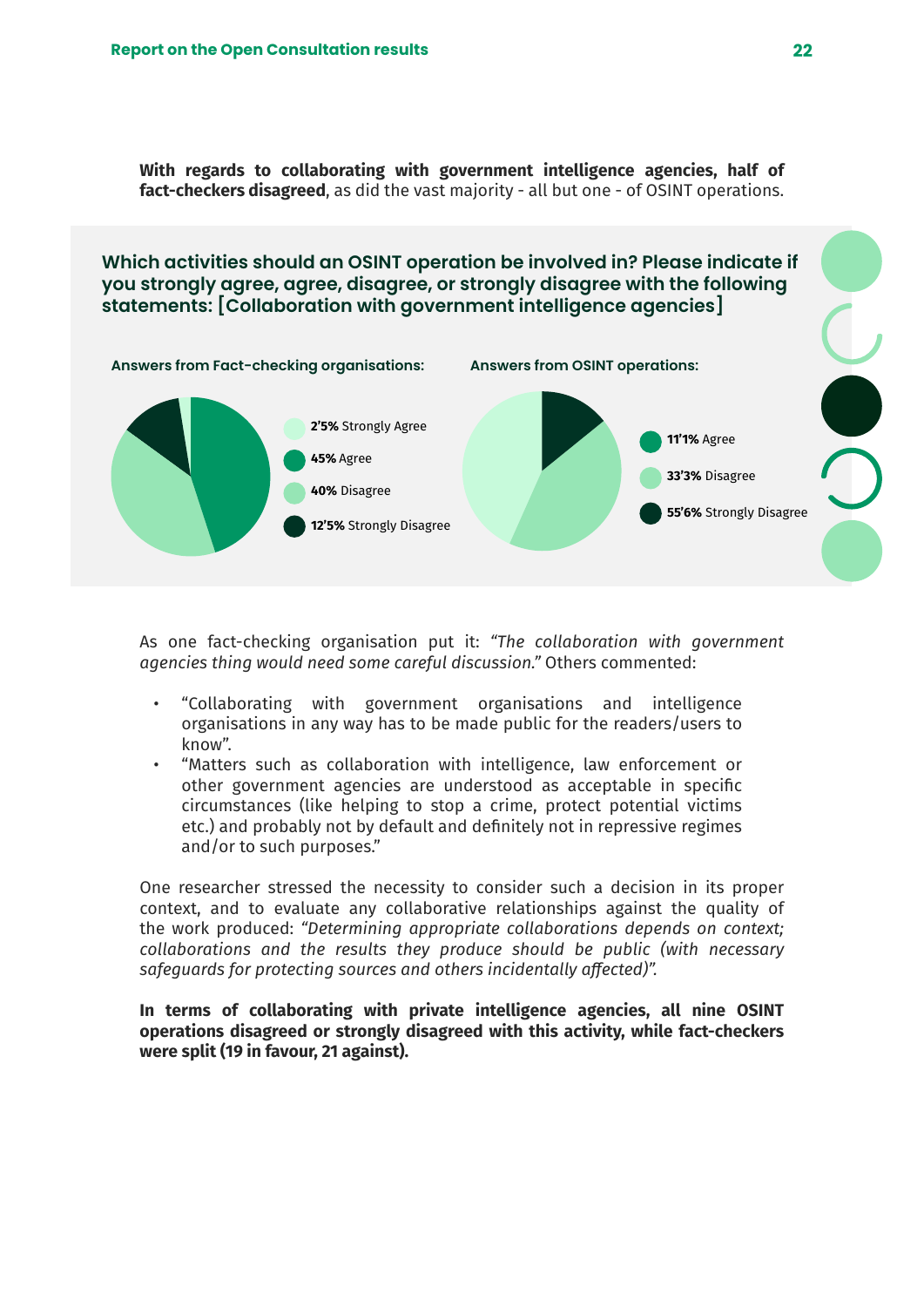## <span id="page-22-0"></span>**3.2.2 DISQUALIFYING ACTIVITIES FOR OPEN SOURCE INVESTIGATIONS**

When asked if there were any other activities that an OSINT operation could carry out that would make them incompatible with the Code, representatives of OSINT operations left the following comments:

- "Not being transparent about your sources, your methodology and potential biases and omissions. Not having sufficient safeguards in place to protect your sources or those exposed (advertently or inadvertently) in your investigations. Not peer-reviewing investigations. Commitment towards diversity (OSINT investigations tend to be largely male, white and Western which can create inequalities and gaps in representations and biases). Openness to collaboration and the spirit of open-source."
- "Hacking operations".

Fact-checking organisations also added:

- "Any non-independent behaviour that jeopardizes trust in the factchecking world".
- "Hacking, platform manipulation/running botnets (for illustrative purposes, say)."
- "Not using sufficient fact-proofing. For example, basing their conclusions on one source."
- "There should be some kind of high journalistic professionalism when communicating to the public. That also counts for fact-checking organisations".

### **3.2.3 EXISTING DEFINITIONS**

As we have already been warned in earlier stages of this project, defining OSINT is a tricky task. There is a strong and growing community of organisations working in this space, but there is debate about what constitutes OSINT – and what is the best term for this type to work. The term OSINT is also not widely known outside of the industry.

For guidance, we have looked at existing definitions. The [Berkeley protocol](https://www.ohchr.org/sites/default/files/2022-04/OHCHR_BerkeleyProtocol.pdf), a set of guidelines on how to process digital open source information for international criminal and human rights investigations, starts by defining **open source information** as "publicly available information that any member of the public can observe, purchase or request without requiring special legal status or unauthorized access." **Open source intelligence** (OSINT) is defined as "a subcategory of open source information that is collected and used for the specific purpose of aiding policymaking and decision-making, most often in a military or political context." According to their terminology, **open source investigation** concerns "the use of open source information for information- and evidence-gathering functions".

In a [primer](https://www.bellingcat.com/resources/2021/11/09/first-steps-to-getting-started-in-open-source-research/) on how to learn to do this type of work, [Bellingcat,](https://es.bellingcat.com/) an investigative group that specialises in open source methods, offers a similar review the terminology: *Some people use the term "online open source investigations" (OOSI), while others*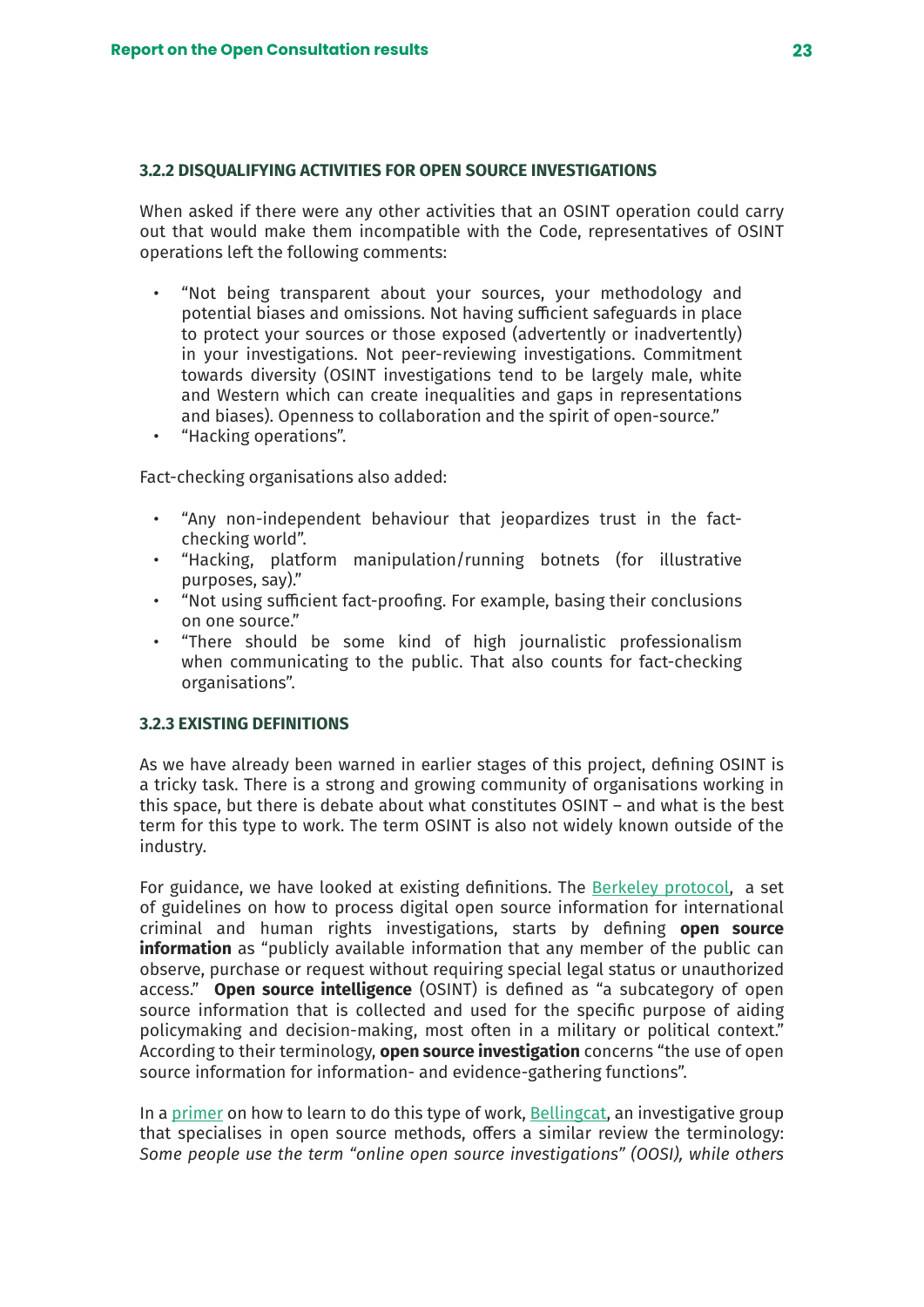<span id="page-23-0"></span>*use "open source investigations" (OSI), but the term that's been around the longest and is used most often on social media is "open source intelligence" (OSINT). These terms are usually used interchangeably, but there are some differences among them that you might want to consider.*

*The difference between OOSI and OSI is in the name: while OOSI refers to investigations that only use online sources, you would use OSI to describe an investigation that also used offline open sources. Some who use OOSI or OSI instead of OSINT do so because they feel that the name "OSINT" has direct connotations to intelligence agencies. For these agencies, OSINT is part of an ecosystem of intelligence sources that includes HUMINT (human intelligence), SOCMINT (social media intelligence), IMINT (imagery intelligence), and others. While some independent researchers might be justifiably uncomfortable with that connotation, the term is still widely used and is probably the most recognised.*

Of the Wide Group members who identified as OSINT organisations, several of them do not in fact use this term on their websites, but rather describe their work as 'open source investigations' or 'digital investigations'. Several experts urged avoiding the term OSINT altogether.

*"OSINT is a type of intelligence. It is a product created by intelligence agencies to inform policy makers and decision makers. The vast majority of OSINT is information*  or unstructured data," said Nick Waters, an open source analyst at **Bellingcat**. He strongly encouraged using the term *"open source investigations".*

Eoghan McSweney, OSINT trainer and founder of [OSINT Essentials](https://www.osintessentials.com/), also advised against using the term OSINT, and to avoid overly specifying what technical capacities are involved since this evolves so rapidly over time. Lindsay Freeman, who helped draft the Berkeley Protocol, also noted the value of being tool-agnostic in order to create a Code that can endure over time without constant amendments. When surveyed, academics and researchers offered the following definitions of the term OSINT:

- *• "An OSINT operation is an investigation based on the use of information accessible to all. The approach must be legal, and it must allow the traceability of information and the reversibility of the method."*
- *• "OSINT refers to collecting and analyzing publicly available data to assess and respond to a public threat, such as a disinformation campaign. OSINT typically combines human and machine analysis."*
- *• "A verification method that allows, through public and open information/ sources, to verify, deny or give context to a current news event."*

## **3.2.4 OSINT ACTORS IN EUROPE**

After defining open source investigations, it is essential to determine what types of organisations using these methods will fall under the scope of the Code. Europe is now home to a small and diverse mix of organisations that intersect in this space. They include: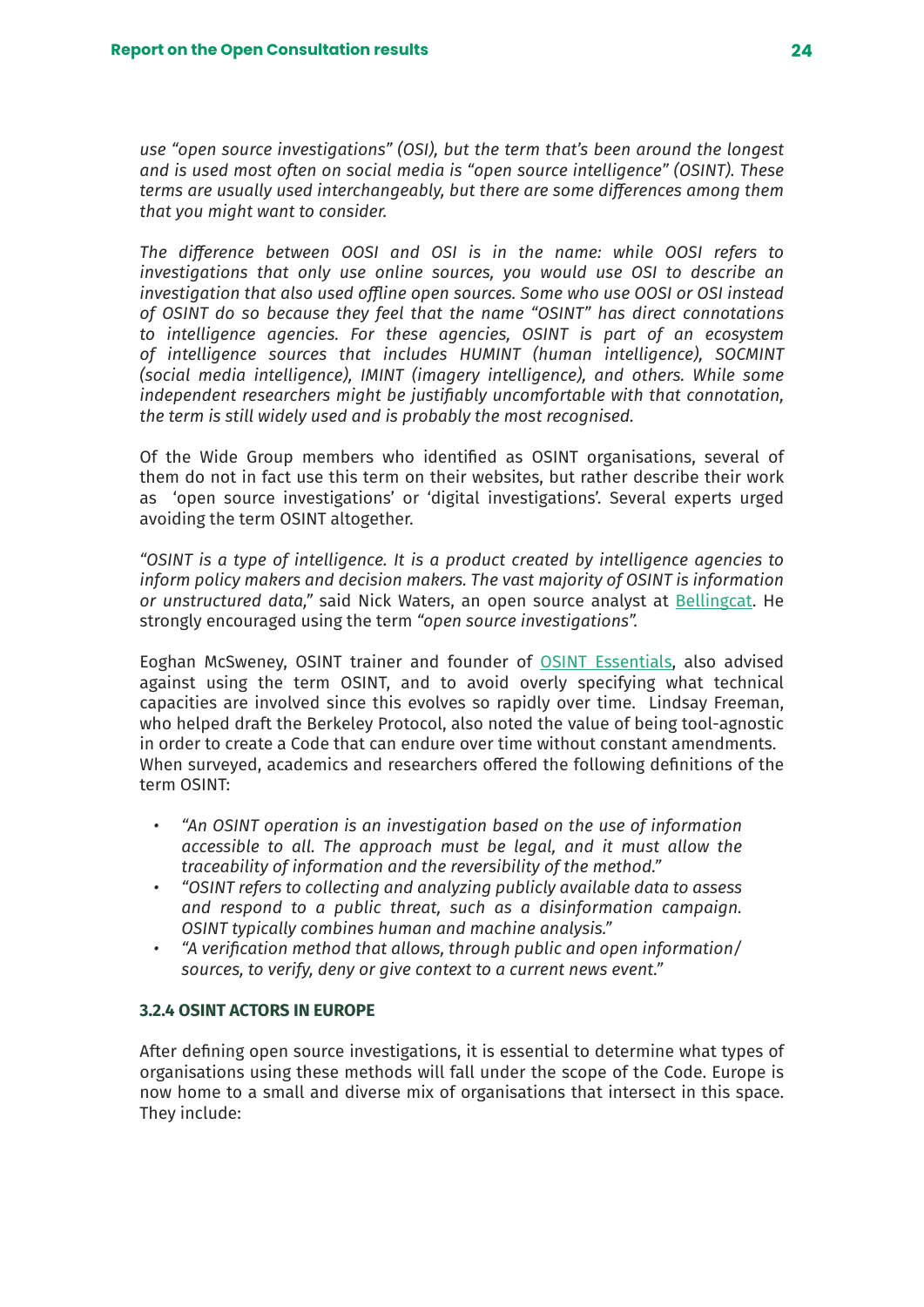- <span id="page-24-0"></span>• journalistic outfits using open source to probe a variety of news-worthy subjects.
- investigators that focus on unearthing human rights violations or collecting evidence for criminal proceedings.
- research groups that analyse the sources of and flows of disinformation.
- collectives that promote and teach open source investigation methods.

In order to determine which types of groups the Code should strive to include, we refer back to the [Integrity of social media call](https://digital-strategy.ec.europa.eu/en/funding/call-proposals-integrity-social-media) that this project is intended to fulfil. The project's objective has a clear focus on strengthening efforts to tackle disinformation, with a call to develop the *"European ecosystem of independent fact-checking organisations that monitor, identify, study and counter disinformation campaigns".* It notes that in addition to fact-checking organisations, the Code should *"consider the role of open source investigation organisations which analyse disinformation campaigns and carry out certain fact-checking activities".* We therefore recommend that investigating and countering disinformation should be a core tenet of any future signatory of the Code, though not necessarily the sole focus of the organisation's work.

# **3.3 RISK ASSESSMENT OF A COMMON CODE VS A SPLIT CODE**

#### **3.3.1 EXPERTS DISCUSSIONS**

One of the key decisions to make in developing this Code is how to accommodate the different work of fact-checking and open source operations. The question arises of whether it is advisable to use a single Code for both types of organisations, or if a two-track system would be more successful. While the focuses and final products of these two types of organisations do differ, many experts noted that the methods and professional values closely align. *"I think there are different* 

## **Snapshot of the mission statements of the Wide Group open source investigators:**

### **Atlantic Council's Digital Forensic Research Lab (Global)**

To identify, expose, and explain disinformation where and when it occurs using open source research; to promote objective truth as a foundation of government for and by people; to protect democratic institutions and norms from those who would seek to undermine them in the digital engagement space.

To create a new model of expertise adapted for impact and real-world results.

To forge digital resilience at a time when humans are more interconnected than at any point in history, by building the world's leading hub of digital forensic analysts tracking events in governance, technology, security, and where each intersect as they occur, as well as a network of #DigitalSherlocks.

#### **Centre for Information Resilience (UK)**

The Centre for Information Resilience (CIR) is an independent, non-profit social enterprise dedicated to countering disinformation, exposing human rights abuses, and combating online behaviour harmful to women and minorities.

We achieve these goals through research, digital investigations, strategic communications, building the capacity of local partners, and collaborating with media to amplify the impact of our work.

#### **Check First (Finland)**

We provide stakeholders of the fight against disinformation methodologies, help them create solutions. We bond them together or in projects, give them access to cutting-edge verification technologies and cooperation methodologies, as well as a secure place to keep all their work. In a nutshell, we are the link/the glue/the binder between those who fights against disinformation in any ways.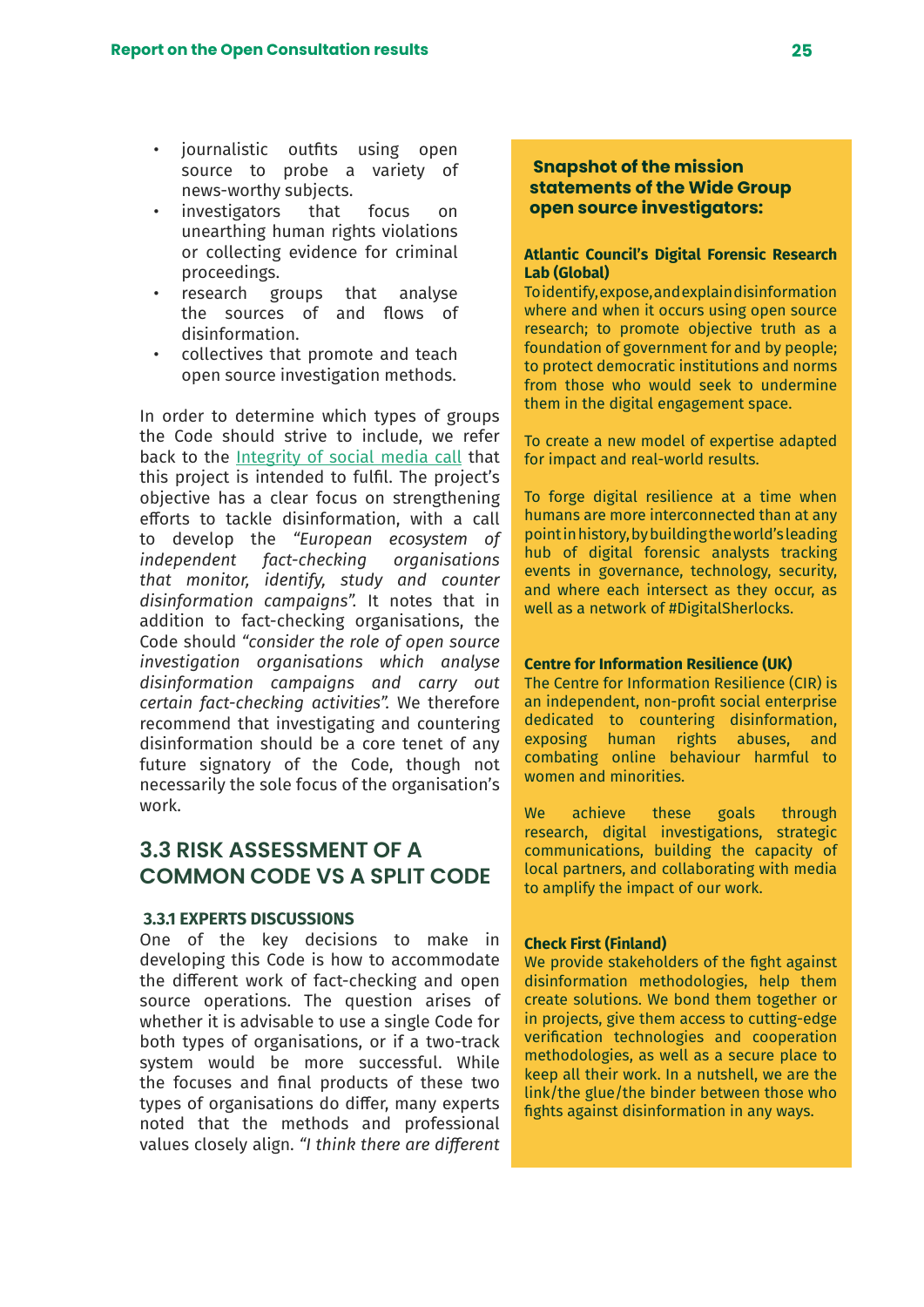<span id="page-25-0"></span>*processes and different end products, but a lot of the methodology overlaps,"* said Nick Waters from [Bellingcat.](https://es.bellingcat.com/)

Despite differences in the organisations' output, *"I don't think the standards will differ because I don't think there's anything that would apply to fact-checkers that doesn't apply to OSINT organisations or personnel conducting their investigation,"* said Wael Eskandar, from [Tactical Tech.](https://tacticaltech.org/)

Laura Ranca, from [Tactical Tech,](https://tacticaltech.org/) also noted that *"putting them into spaces separately would be very messy for the people who are actually then looking at implementing the Code or following up and monitoring because some organisations do both".* Lukas Andriukaitis from DFRLab added that he did not *"see a lot of value in splitting"* the Code. *"Having one good standard may be more beneficial."* 

### **3.3.2 SURVEY RESULTS AND POSSIBLE POINTS OF FRICTION**

An overall alignment of values and principles was also observed in our survey of the Wide Group, where there was broad convergence of views between the two types of organisations. In many cases, disputed points were mirrored in both fact-checking and OSINT groups, as opposed to reflecting a split between the two. Ramón Salaverría, from Universidad de Navarra, also favours this approach: *"I tend to think that rules should be the same for everyone. I mean, you can't do different standards for whether you are a fact-checking organisation or an OSINT, because that will be two different codes of practices. So you need one and maybe just some of the OSINT organisations who applied for that, but not all of them because not all of them are focused on fact-checking or disinformation debunking".*

However, possible areas of friction do exist.

With regards to organisational transparency and the statement that **it is "important that the public knows who works in a fact-checking** 

### **EU DisinfoLab (Belgium)**

Our research is multifaceted: we continuously monitor disinformation activities across all social platforms to identify trends and threats. In addition to this, we use open source intelligence techniques (OSINT) to uncover disinformation networks, strategies, as well as inauthentic behaviour. Our findings are then disseminated via our partnerships with the media and leading experts in the field.

#### **Forensic Architecture (UK)**

Forensic Architecture (FA) is a research agency, based at Goldsmiths, University of London, investigating human rights violations including violence committed by states, police forces, militaries, and corporations.

Our investigations employ cutting-edge techniques in spatial and architectural analysis, open source investigation, digital modelling, and immersive technologies, as well as documentary research, situated interviews, and academic collaboration.

#### **OpenFacto (France)**

OpenFacto is a non-profit association (law 1901), whose objective is to federate and promote the French-speaking OSINT scene. Publications: OpenFacto publishes articles on its site in the form of posts or in-depth articles.

- Training: OpenFacto provides training in open source research, open to all.
- Assistance: OpenFacto also offers its services to support newsrooms and NGOs.
- Projects: OpenFacto aims to organise volunteer training for the benefit of NGOs, newsrooms and hack-tivists from the French-speaking community.

#### **Tactical Tech (Germany)**

We work with an international audience of engaged citizens and civil society actors to investigate and mitigate the evolving impact of technologies on society.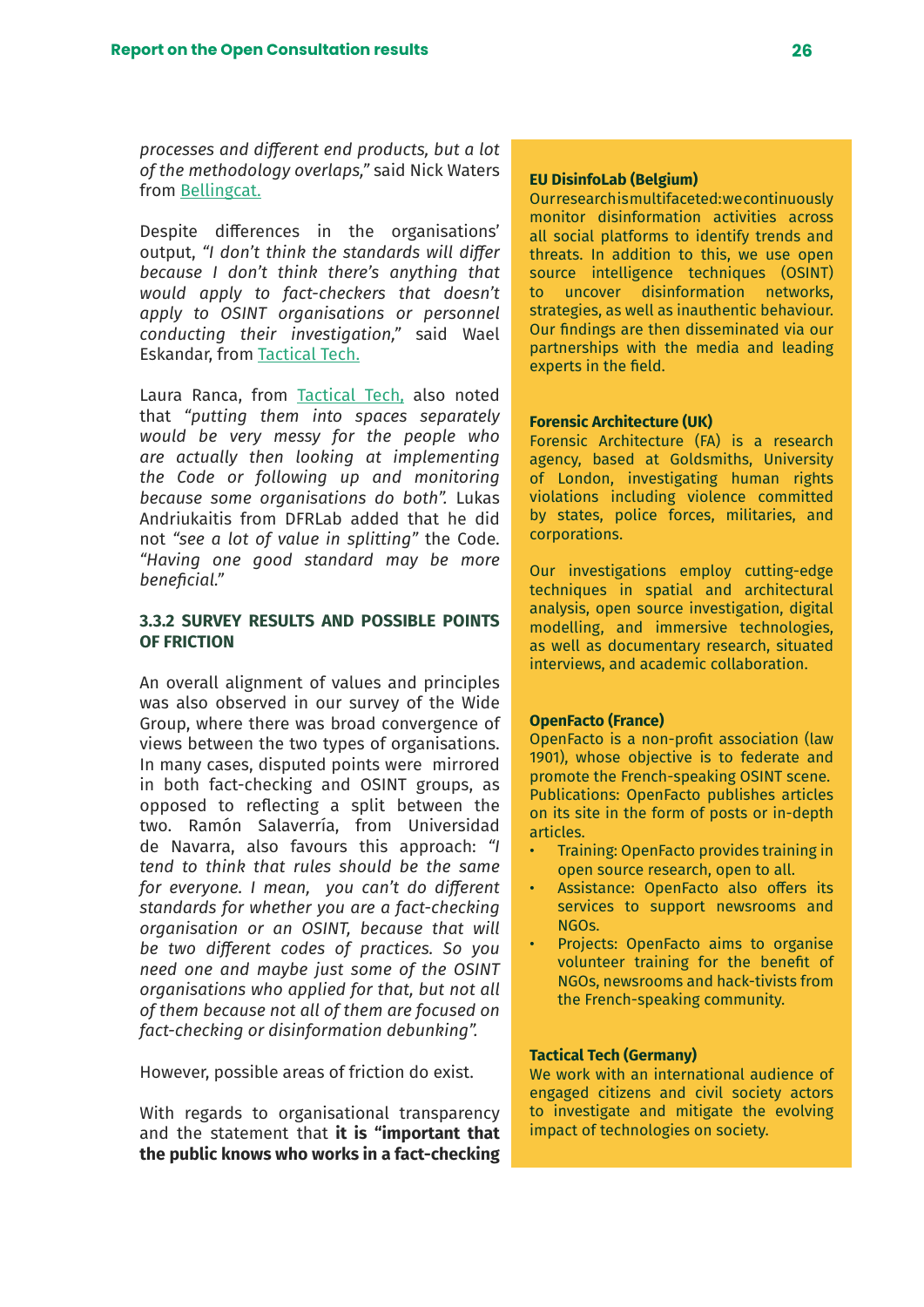<span id="page-26-0"></span>**organisation, which position each staff member occupies and which jobs of relevance that person had before",** more than 90% of fact-checkers agreed while the OSINT group tilted in the other direction: two thirds disagreed. However both groups agreed that **it is important for the public to easily access information related to the ownership of an organisation.** 

There was also divergence on how to navigate a correction. Nearly all fact-checking organisations disagreed that it is OK to correct a mistake without including a note explaining to readers that this has been done. In contrast, four out of nine OSINT organisations did not find this objectionable.

OSINT groups were also generally more favourable of creating a set of minimal standards. For instance, 78% of OSINT operations agreed that **the Code should only establish a bare minimum of standards, together with a rating system of proficiency,** whereas fact-checkers were more divided, with only 42 % agreeing with this vision. Two thirds of OSINT groups supported a **Code that was focused on reinforcement and training instead of accreditation,** compared to around one fifth of fact-checkers. Both groups, however, were similarly divided down the middle on the notion that the **Code should provide different levels of compliance for operations at different maturity levels.** 

## **3.4 RECOMMENDATIONS**

For the purpose of the Code, our recommendation is to define fact-checking as the use of an evidence-based method to verify the accuracy of claims in the public sphere. There seems to be a consensus on which activities are acceptable and which aren't. We would not restrict the additional activities of a fact-checking organisation, such offering media literacy training or consultancy, unless Our work has gone through a number of phases since the organisation was founded in 2003, but the core principle hasn't changed: we examine how issues arise in different contexts, explore what responses are needed and find strategies and tactics to work with and around them in a sustainable way.

Our work can be most easily categorised by the two main audience groups we work with:

The first is a much broader audience, grown from the increased public awareness around these issues and the demand for public education around online privacy and autonomy in a data-driven world. Through projects like The Glass Room and the Data Detox Kit, we find creative and accessible formats to demystify technology and give people actionable, sustainable changes to make in their own digital lives.

The second audience group are made up of civil society actors, such as journalists, other NGOs or human rights defenders, who we work with to create safer, more robust and more informed practices with regard to their use of digital technologies. Projects such as Exposing the Invisible help empower people to use digital investigations to uncover truth or corruption. Similarly our work on Data and Politics, provides a unique contribution to understanding how the misuse of data is impacting negatively on democracies around the world.

#### **Amnesty International's Citizen Evidence Lab**

The Citizen Evidence Lab is intended to support human rights organisations. practitioners and others to take better advantage of the digital data-streams critical for modern fact-finding. It is an online space to share best practices, emerging techniques, and tools for conducting investigations, combating misand dis-information, and contributing to a better-informed public.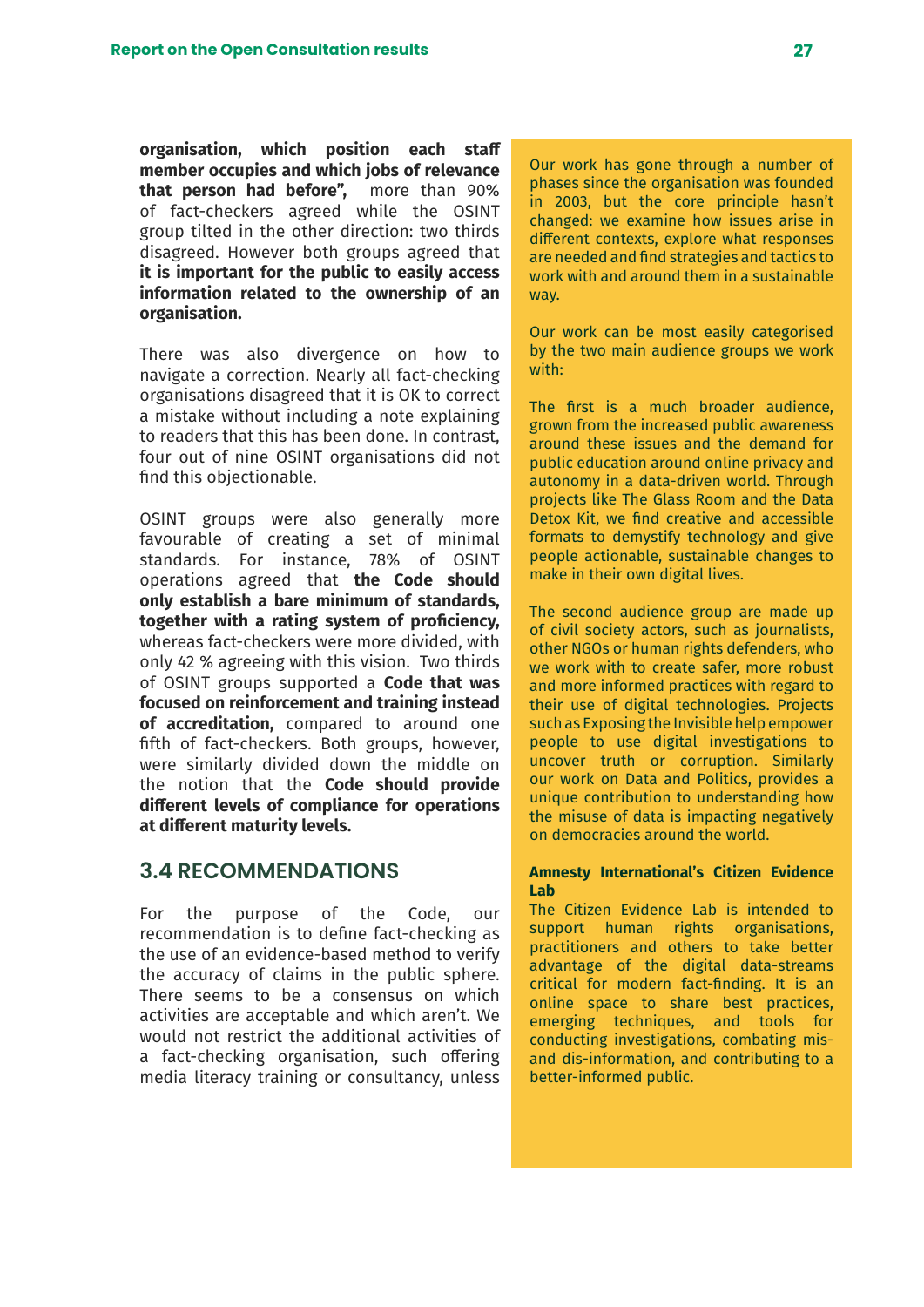such activity contravenes the principles of the Code itself. Furthermore, we would encourage the principles of the Code to extend to such additional activities . We recommend that organisations who are not dedicated to fact-checking would need to establish some regularity in their fact-checking projects in order to be assessed as a possible signatory to the Code.

With regards to open source investigations, the Code's final form could chose to reflect existing consensuses on what the Wide Group already see as best practices for these operations: almost unanimously they agree with complying with all applicable legal and regulatory requirements, carrying out appropriate witness and source protection, employing privacy-by-design and data minimization research and investigation strategies.

In the same vein, there are also wide agreements (85%-90% agree) on the appropriateness of OSINT activities such as using leaked data, verifying crowd-sourced information, and using sock puppets for safety purposes. Purchasing a dataset deemed necessary to carry out an OSINT investigation was approved by 75% of the fact-checkers, and all but one OSINT operation.

There is a significant divide, however, when assessing the possibility that an OSINT operation collaborates with government agencies (almost 50/50) and a clear rebuke from the OSINT operations themselves on the appropriateness of working with private intelligence agencies – all nine of them disagreed, while fact-checkers are split.

Our recommendation is to use the term "open source investigations" and to define this as an investigation that relies on the collection, verification and analysis of publicly available information. We also believe the Code should apply only to organisations that tackle and investigate disinformation, and, like fact-checkers, to only restrict activities of open source investigators to the extent that they violate the principles of the Code.

When weighing the prospect of one unified Code or a 'split' Code that distinguishes between fact-checking and OSINT operations, the recommendation is to strive to create a single Code that would apply to both groups as their methodological and ethical principles are closely aligned. Areas of friction may be smoothed out through debates about the first draft, in which the OSINT representatives will be closely consulted, or with a possible tiered system of accreditation.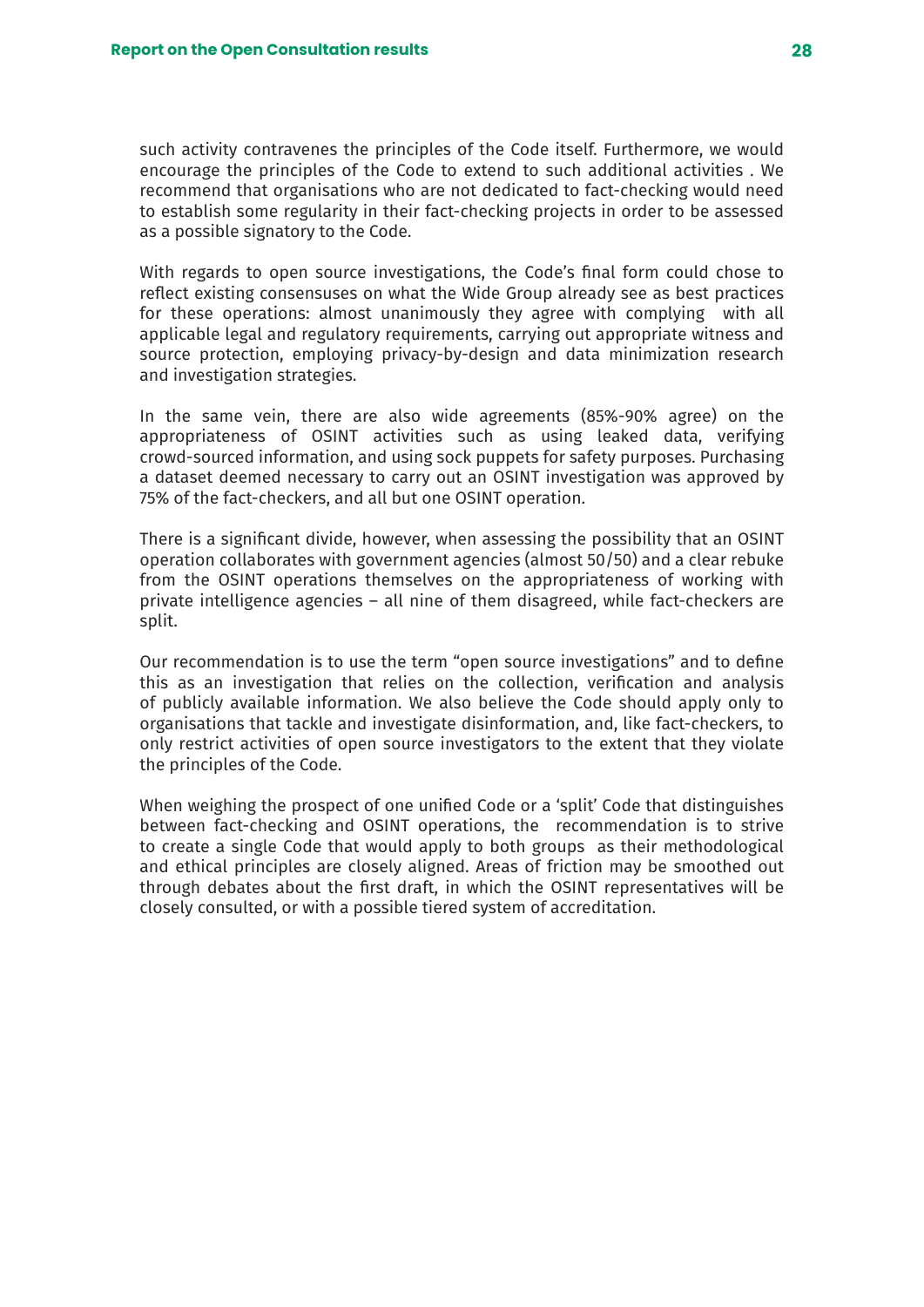# <span id="page-28-0"></span>**4. METHODOLOGY AND PUBLIC SERVICE**

Approaching investigations with a consistent and transparent methodology that any reader could reasonably replicate has long been a pillar of fact-checking. In our surveys, we took the temperature of the Wide Group on various methodological practices, including how to determine which claims to investigate and whether the Code should apply only to groups that focus on topics of public interest.

# **4.1 A CLEAR, CONSISTENT AND PUBLIC METHODOLOGY**

There was strong consensus on many aspects of methodology in the survey of the Wide Group, particularly around the core principles of following a clear and public methodology that explains how claims are chosen and investigated, in such a way that a reader or viewer could replicate the process. More than 90% of the Wide Group agreed or strongly agreed with the following statements:

**94% of organisations agreed with providing evidence of every factual statement made in an investigation and/or fact-check whenever possible.**

- **• Having a clear and public methodology on how claims subject to investigation are chosen.**
- **• Having a clear and public methodology for debunks/explainers/ investigations that is applied in all cases.**
- **• If you are using a consistent rating system, publicly explaining it in the methodology.**
- **• Explaining a clear and public methodology that enables the user to replicate the fact-checking process or OSINT investigation.**
- **• Being transparent and providing evidence, if specifically requested, on why certain claims have been chosen for investigation.**
- **• Interpreting the investigated claims fairly, accurately, integrally and in accordance with their context.**
- **• Providing evidence of every factual statement made in an investigation and/or fact-check whenever possible.**

In addition, more than 90% of the Wide Group were united in disagreeing with the following statements:

- **• Taking experts contacted at their word, without any research on their bona fides.**
- **• Relying on anonymous sources to sustain the investigation/fact-check.**

Other areas of strong agreement included **providing a channel through which the public can submit claims for investigation** (86% agreed in total, though only half of OSINT operations did) and **ensuring peer review of conclusions of a fact-check or investigation within the same operation** (88% agreed in total). 81% percent agreed with **providing at least two, though preferably more, sources to verify the central claim of a fact check**, though some noted that this should not be a hard-and-fast rule, but instead a decision left to editors. There was also agreement (78%) on **using a consistent rating system for all claims investigated.**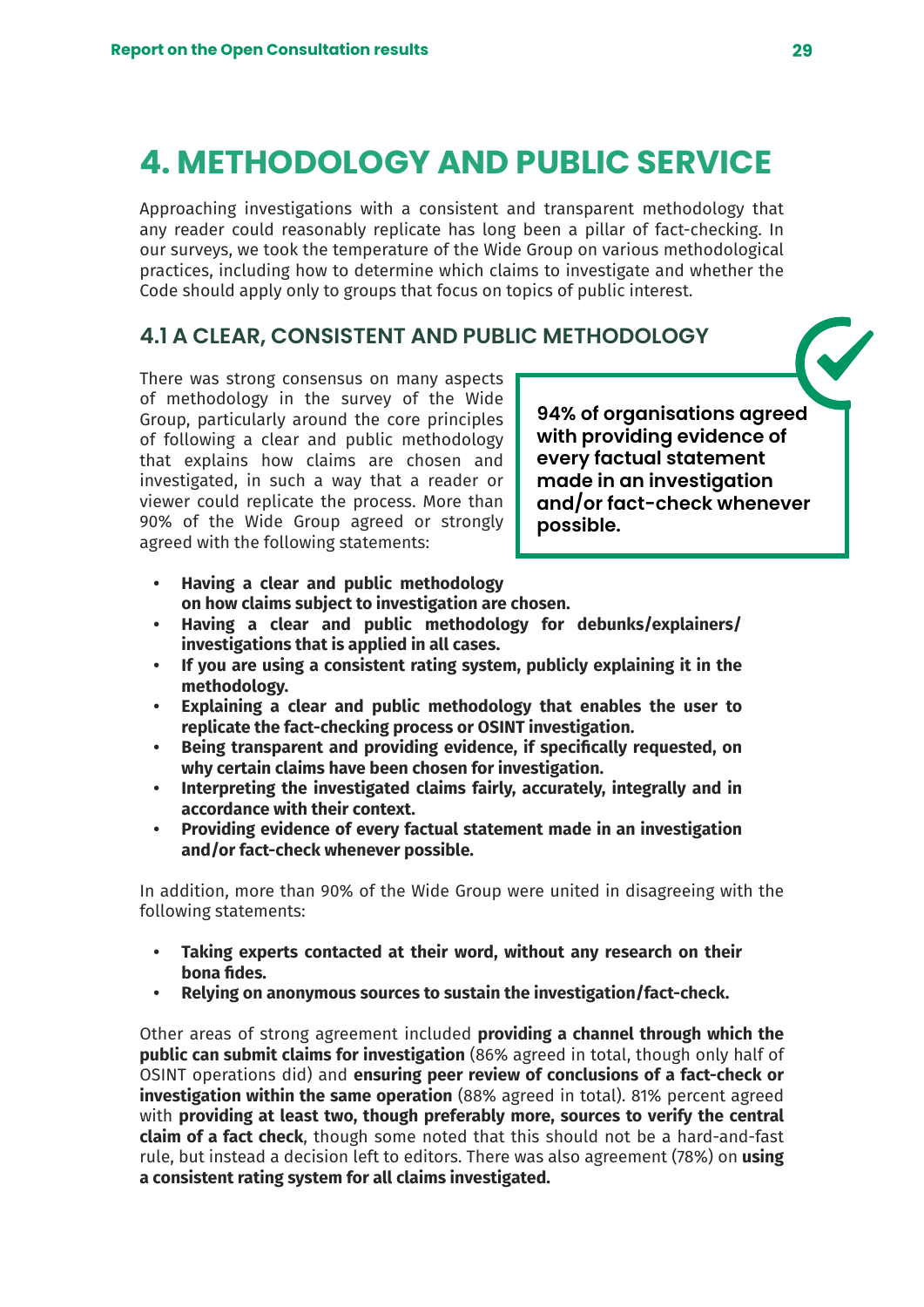The three main sources of disagreement concerned **the practices of using anonymous sources, providing the right of reply to spreaders of misinformation and actively seeking corrections after a debunk has been published.** 

There was strong agreement – from 86% of the Wide Group– that all **sources should be named and quoted unless doing so puts them in real physical danger**. One organisation noted that other forms of harm – such as doxxing – should however also be considered in that definition.

Meanwhile, only 40% of the Wide Group agreed that **anonymous sources should not be included under any circumstances**. Two fact-checking organisations suggested rare exceptions and only in cases where the information has been verified by other sources as well:

- *• "Anonymous sources should be used extremely sparingly, and if necessary, the info they provide would need to be verified / cross-checked by other sources".*
- *• "Anonymous sources are acceptable in extraordinary circumstances and under proper high standards, i.e. only if the information provided by them is independently verified".*

Ramón Salaverría, a journalism professor at the University of Navarra, also advised a general rule of disclosing sources, with room for rare exceptions:*"As a general rule, I believe that transparency is key for any fact-checking activity. So the general rule should be that sources should be disclosed. But obviously there are several cases in some specific circumstances that would allow hiding the identity of sources because if you put sources at risk. But only in those cases, the general procedure should be in any case to be transparent regarding the sources".*

Wael Eskandar, from [Tactical Tech,](https://tacticaltech.org/) noted however that it could make sense to mention an anonymous source if they were an important part of the investigation and the information they provided is also verified by other open sources: *"I think part of the transparency of the method, then it goes into conflict with anonymous sources, because if you're not going to even write about an anonymous source that tipped you off somewhere, then how can you be transparent about your method?"*

There was also robust debate about whether it is necessary to **contact the primary source of a claim before publishing a fact-check or investigation**, which was agreed on by around half of the Wide Group.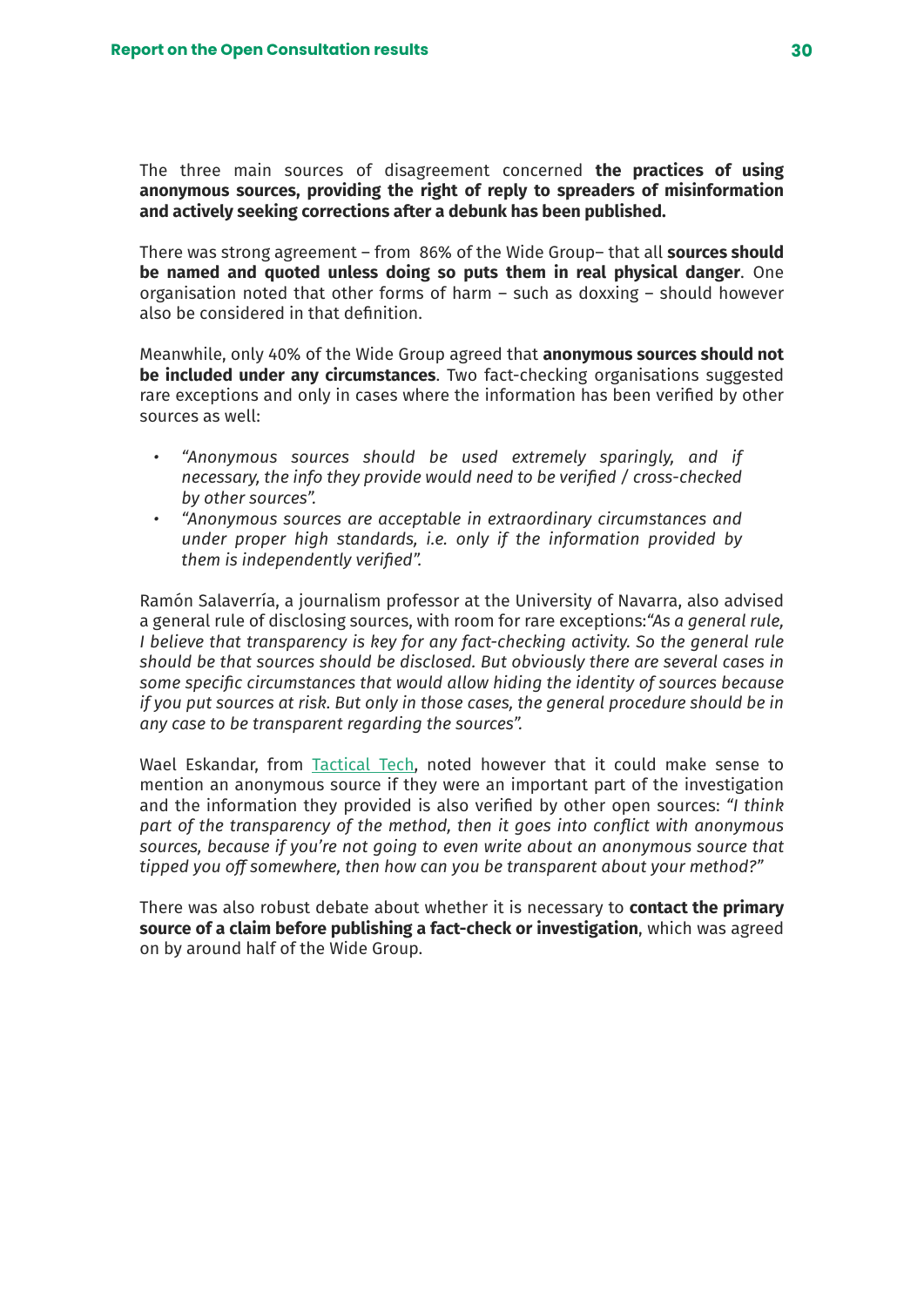**Which methodological standards should fact-checking operations and OSINT operations apply? Please indicate if you strongly agree, agree, disagree or strongly disagree with the following statements: [Contacting the person or organisation who made the false claim to actively seek corrections after the investigation has been published]**

![](_page_30_Figure_2.jpeg)

![](_page_30_Figure_3.jpeg)

While one organisation posited that "all persons concerned in a negative context should be granted the right of reply", others commented that this was not always possible or needed.

- *• "Contacting the primary source of the claim before publishing the factcheck is an evidently valuable principle, but when applied to social media posts not seldom the practical 'problem' arises that posts are deleted before the fact-check is ready to publish."*
- *• "Contacting the primary source before publishing the article is needed, still not always possible or/and useful. For example, if the same claim is published by several sources and the original one cannot be detected."*
- *• "Contacting fact-checked actors goes without saying in reasonable circumstances, but should not be required in ALL cases, as some can expose fact-checkers to risks or harm (but some can also be redundant for example, if a claim is a well known, obvious and repeated falsehood)."*
- *• "The editors of the fact-checking operation should be able to decide in which cases it's necessary to contact the source of misinformation in terms of the right to reply".*
- *• "The requirement to contact the primary source of the claim before publishing the fact check is counter-productive. In our experience, it is being weaponized by actors who want to actively push misinformation: they use these exchanges to prepare their audience to reject our fact-check, delete their content or modify it to escape consequences,*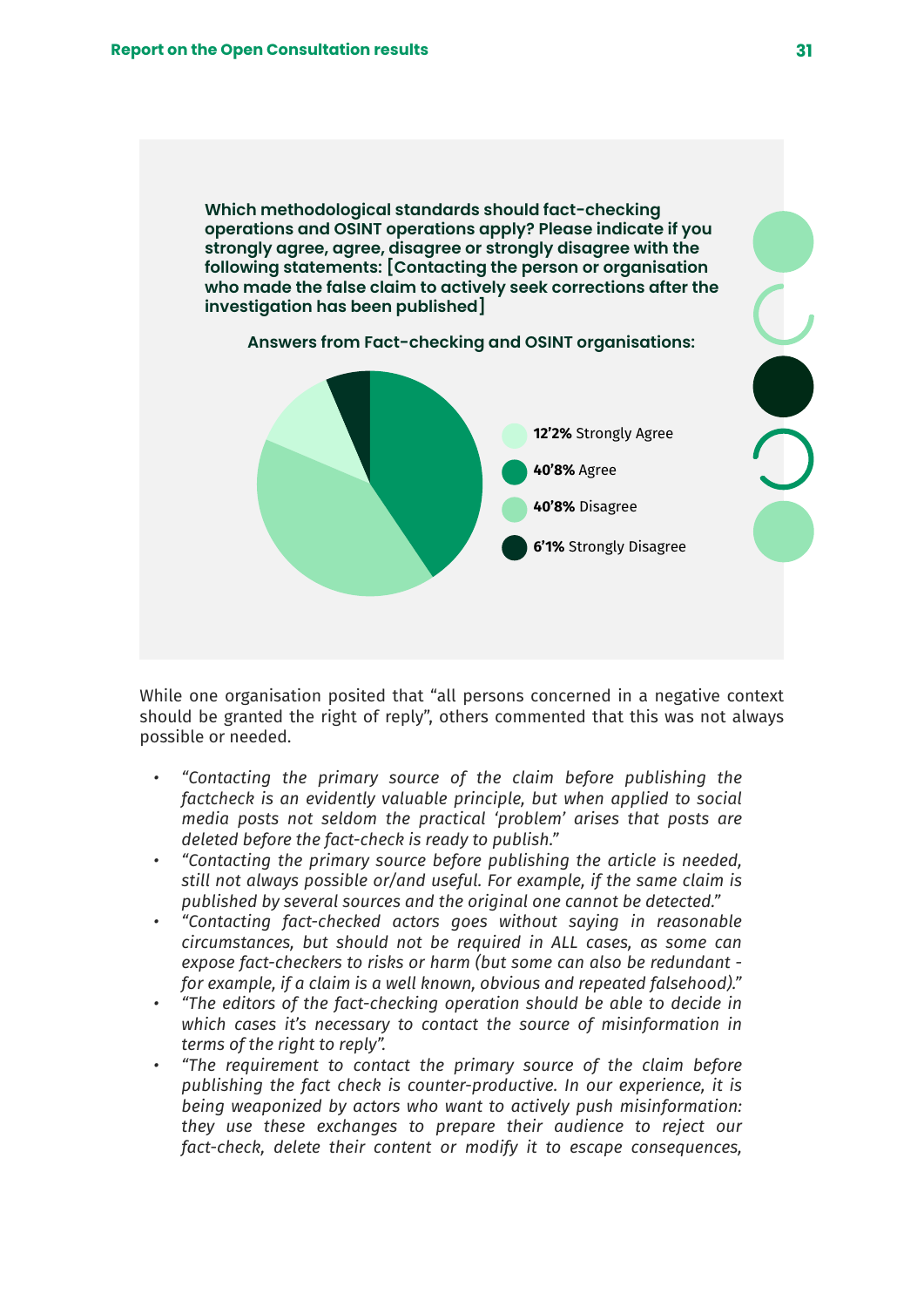*waste our time in endless back and forth, threats of lawsuits…"*

<span id="page-31-0"></span>*• "Not always feasible or desirable to contact the primary source of false news for limited capacity and safety ground."*

Around half of the Wide Group agreed with the practice of **actively seeking corrections from people or institutions who have made a false claim after publishing**, though several organisations noted that agreeing with such statements in the survey did not mean they believed such an activity should be obligatory:

- *• "Regarding seeking corrections: mainly for public figures and organisations, not individual social media users".*
- *• "In my organisation we deal with a lot of professional disinformers; making a mandatory point contacting the organisation or person to actively seek corrections would be a waste of time in many cases. Furthermore, choosing with whom you do that and with whom you don't would entail that the fact-checker is making choices and decisions on who is a "professional disinformer" and who is legit which we think goes against the neutral attitude a fact-checker. Lastly, often we deal with claims in which the primary source is impossible to track because the claim started in encrypted apps such as WhatsApp".*
- *• "Even if we would like to contact the publisher of a false information to help him change his mind, we don't always have the time. So maybe an organisation which centralizes all the fact-checks could do that".*

Finally, there was a 50/50 split over the practice of **"Making assumptions about terminology used in the claim or the intention of the original claim"** that may need further exploring.

# **4.2 VIRALITY**

In the survey, 78% of the Wide Group agreed that **if an organisation's methodology for choosing claims to debunk entails virality, they should clearly define how virality is assessed within the operation in relation to their audience, country or region.** But there was also discussion about the drawbacks of using virality as a metric by which to choose claims to investigate. *"Explaining the criteria for claim selections in the publicly available methodology goes without saying. However, defining virality as a static category might not be possible"* given how fluid such numbers can be, one fact-checking organisation commented.

Around half of fact-checkers and one third of OSINT operations agreed that it was okay to focus on viral content that doesn't necessarily affect the decision making of citizens or have the potential to be harmful. 67% agreed that **it was okay to focus on non-viral content that doesn't necessarily affect the decision making of citizens but affects the decision making of policymakers.**

Experts also cautioned against leaning too heavily on virality as a deciding factor for how to choose claims. *"I think we should have rules about what we check and how we decide on it. But at the same time, it's very hard to make a rule that is absolutely objective. So you can't just say if the content is shared by a person with a million followers. You know, you can't make a rule because the evaluation of how important*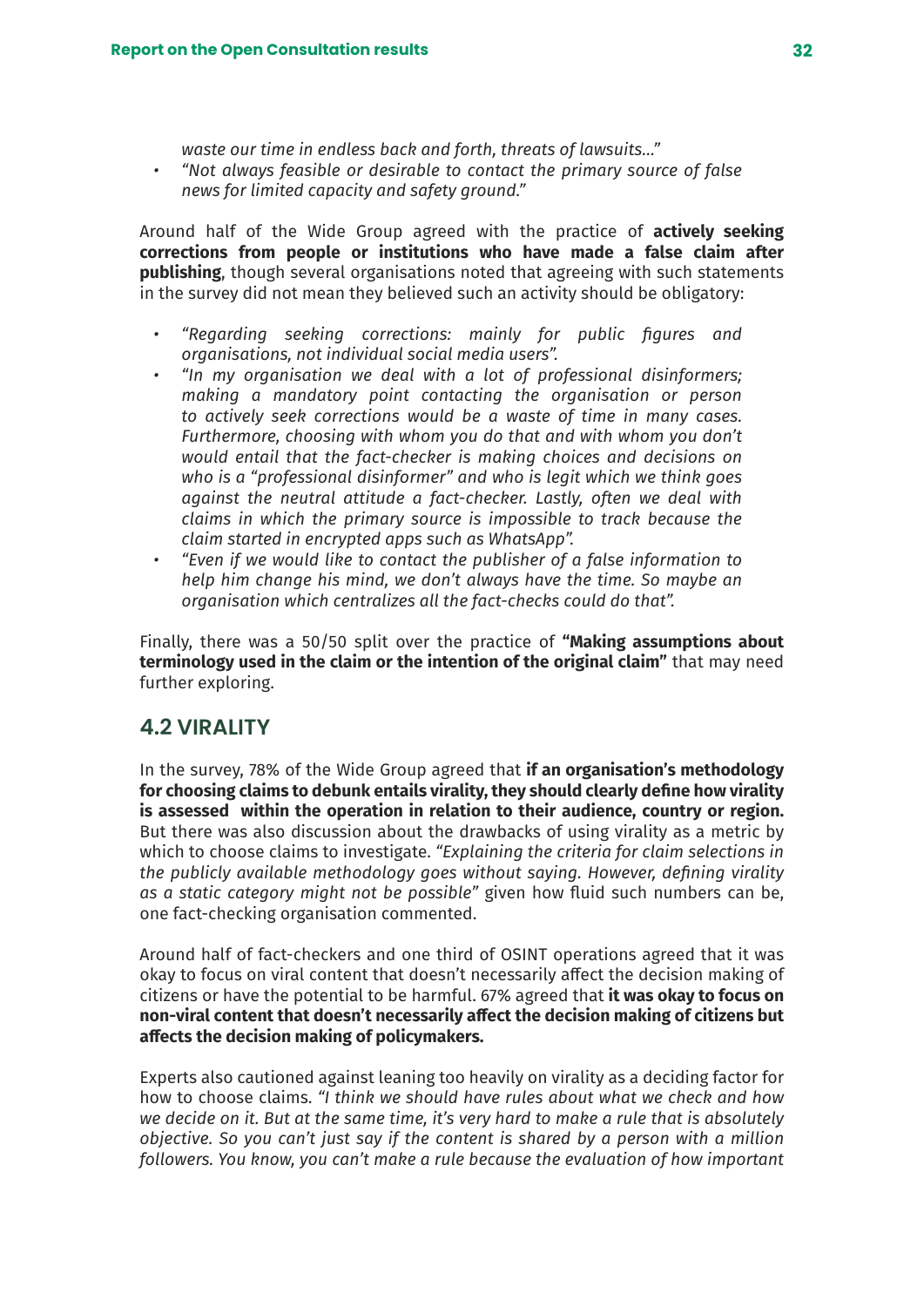<span id="page-32-0"></span>*it is is a bit subjective. So, for instance, we might check a claim because we have seen it 100 times in the past, and it's not very viral right now, but we just think, this is something people have a question about. So I would just stick to a general description of how we choose,"* said Emmanuel Vincent, Head of [ScienceFeedback](https://sciencefeedback.co/).

Ramón Salaverría, a professor of Journalism at University of Navarra, also noted that in many cases *"viral content doesn't have any kind of social relevance, they are focused on very irrelevant topics, but at the same time, there are many key issues for society that are not viral in any sense that should be fact-checked or investigated".*

Ana Brakus, Executive director of [Faktograf](https://faktograf.hr/), stressed that public interest was more important than the number of shares in some cases: *"Our north star is what is in the interest of the public. So basically the main goal here is to have good information that the public wants or needs to hear. That's how we do what we do. We usually give certain explanations about the virality of the content or something like that. But I think it's very hard to create rules about virality because it is constantly shifting… the editorial board of every fact-checking operation needs to have rights to their independence to choose how they do fact-checking."*

# **4.3 PUBLIC INTEREST**

A different metric for choosing topics to investigate - and one that was supported by 100% of organisations in the Wide Group - is focusing on claims in the public interest. This was defined in the survey as tackling claims about governance, the economy, health, crime and justice and similar matters (see chart below).

![](_page_32_Figure_6.jpeg)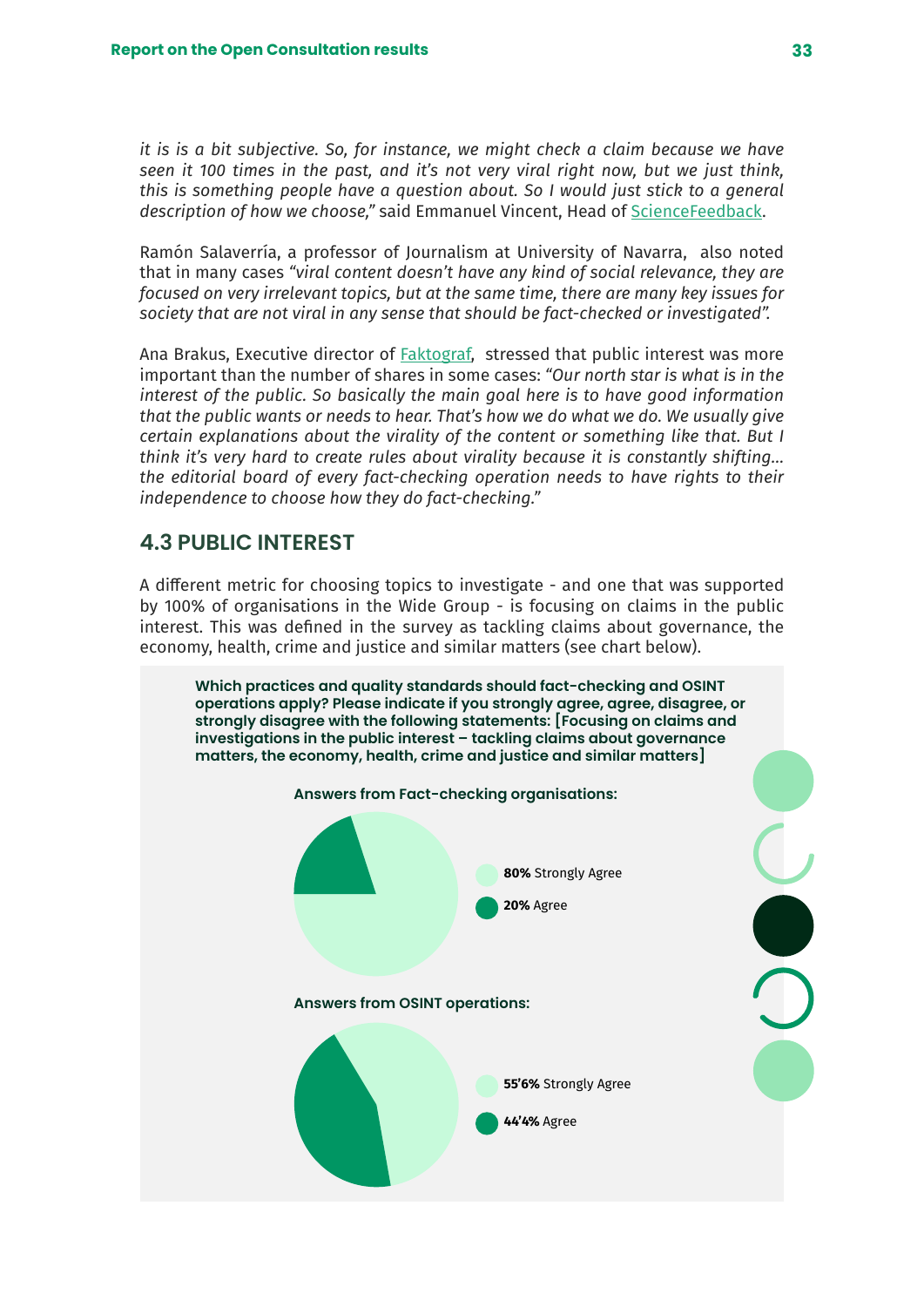More than 95% of the Wide Group **did not believe organisations should focus only on claims about sports or entertainment.** There was also agreement among more than 95% of the Wide Group about **the importance of making it clear to audiences why a particular claim was chosen for investigation.** But divisions arose on how strictly such decisions on what to investigate should be regulated.

Two thirds of organisations maintained it was important for newsrooms to maintain a level of independence and be able to **"dedicate their investigative efforts on whatever their newsrooms deem appropriate at any time".**

One organisation commented that a fact-checking operation's dedication to the public interest should be evaluated holistically, as opposed to requiring every individual debunk to fit this definition. *"I think it is up to each publisher to decide what to write about, and it is the whole experience of the many articles that forms the picture. If a publisher constantly chooses things that don't affect society or its citizens, that will show and the outlet will not be read as much. I don't think that there should be any demands from any code or umbrella organisation on individual fact-checking organisations to prove that they're "useful" or "beneficial".*

Another organisation also echoed the need for editorial freedom to make decisions about what falls under the public interest: *"The most important thing is the importance to the public - even if it only interests a small group. And it can give a wrong impression of readership. The media must have a publicist and editorial freedom to select allegations for fact-checking. I definitely do not see this as something the code should address."*

One fact-checking organisation commented that *"click-bait"* fact-checks about sports or entertainment *"should not be an option, but when fact-checking claims relating to sports and entertainment are in the public interest it should be allowed."* 

Another organisation noted that it sometimes fact-checks a claim that falls outside the category of broader public interest, but has been submitted by a member of their audience. "We generally work on public interest issues but also try to be responsive

**"Fact-checking organisations should have their own (or should rely on existing) definitions of public interest and should clearly and transparently publish these. As part of their fact-checking oversight they should be required to demonstrate the application of the public interest either in response to a complaint or subject to a request from the oversight body; the fact-checking org could include public interest justifications in the fact-checks themselves subject to its own editorial discretion."**

to our community, as it's little enough to be taken care of at almost individual biases, even if the questions they ask are not necessarily of public interest. We've fact-checked memes in the past"

A representative from the Independent Monitor for the Press [\(IMPRESS\)](https://impress.press/), an independent press regulator in the United Kingdom, added that its Code contains a comprehensive definition of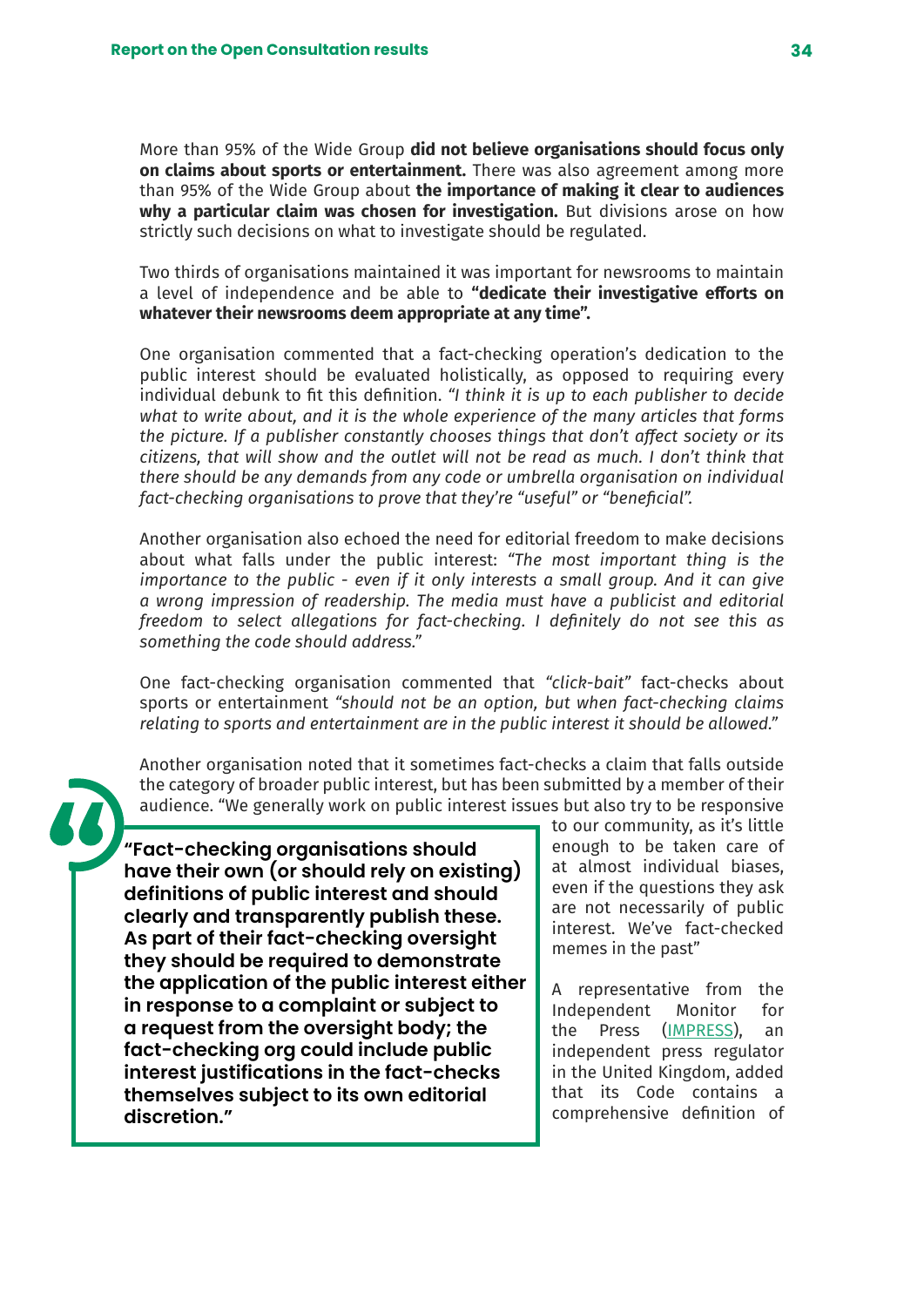<span id="page-34-0"></span>the public interest and that actions that may otherwise violate the Code – such as intruding on privacy – could be justified if there is a strong case that it was done in the public interest. The representative advised: "Fact-checking organisations should have their own (or should rely on existing) definitions of public interest and should clearly and transparently publish these. As part of their fact-checking oversight they should be required to demonstrate the application of the public interest either in response to a complaint or subject to a request from the oversight body; the fact-checking org could include public interest justifications in the fact-checks themselves subject to its own editorial discretion."

# **4.4 MEASURING IMPACT**

Strong debate was generated by the question of whether organisations should have strategies in place to measure and publicly report on their work's impact on issues of public interest. Around 60% of the Wide Group agreed with this in principle, though many noted that such a requirement could be too burdensome for small organisations, and may be better handled by academics or by a project organised by the EFCSN itself.

## **When asked how impact could be measured, organisations offered the following suggestions:**

- *• "A lot of public interest / benefit reporting is nonsense because it's very hard to credibly measure this stuff. Our organisation is legally required to report annually on the public benefit of our work. It's much easier to describe the impact we are trying to have than measure the impact we are having. Promoting rigorous evaluation is a good thing, but we have to be realistic about how meaningful that can be. It is at least as important that these operations engage with existing evidence as that they generate new evidence".*
- *• "Fighting disinformation is more effective when the impact of fact-checking work is assessed. Analysing the extent of that influence and identifying possible improvements will make us more effective in limiting the growth of misleading content and attempts at manipulation. Measuring the audience for our content to understand which issues are of most concern, knowing the age groups and backgrounds of those who seek our content and trying to reach those who do not is part of our work."*
- *• "I think that being accountable for our work should be a must; and therefore keeping track of the impact of the work we do and how it helps society on public interest issues should be one of the goals that we should aim to achieve. I understand that not every organisation can be mature enough for this but I do think that making this a core value within the community: we do this work for a purpose, it should have an impact and we should be willing to find mechanisms and ways to measure it would be very important. Furthermore, it would be beneficial for the ecosystem to be able to say that what we do matters, and prove it."*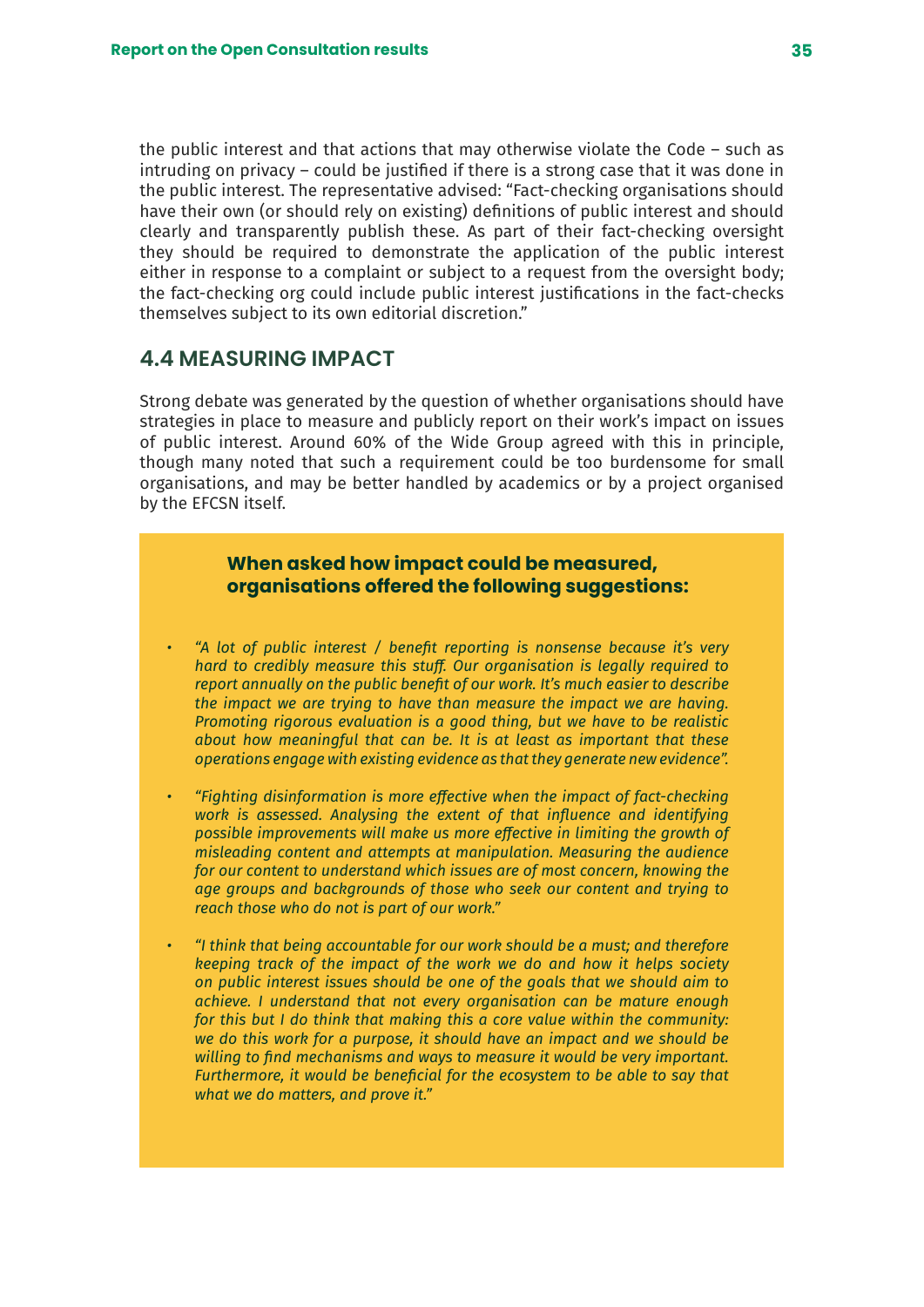- *• "I think we should try to look for a holistic approach. We need to take in public metrics and social metrics but also we should try to gain more insights in the way it impacted the readers".*
- *• "Ours is an organisation focused on creating social impact and a Social Impact Specialist is working within Teyit. This means that it is beneficial to be able to see and demonstrate our impacts beyond metrics. We always try to take into account the multiplier effect in our work. As we produce information*  for disadvantaged groups, it is very important to see that we publish content *compatible with the SDGs and that non-governmental organisations benefit from them. Apart from these, of course, it is important how many people we can reach. But we want to change the attitudes of actors, especially those who are producers, organisers and disseminaters of knowledge. These include educational institutions, social media platforms, non-governmental organisations that can affect society, and even brands. We think that anecdotal data (anecdata) are also important at the individual level impact".*
- *• "There could be separate section incorporated in fact-checking operations where basic metrics on how many readers were reached, on how many platforms the same fact-checking article was shared or which corrections and policy changes were made after publishing a fact-checking article. This section could be updated monthly".*
- *• "The best strategy is engagement to your research. Naturally high level engagement should be counted separately, but overall outreach and engagement is a good metric and strategy".*
- *• "These need not be quantitative but should ensure that they are seeking in good faith to measure the positive impact of their work".*
- *• They should have at least basic measurements in place to assess their own work and audience outreach across various time frames, impact measurements will vary across organisations and types of activities - this is difficult to standardise.*
- *• "This is potentially a very high bar for nascent or young organisations to achieve - as to do this well is resource intensive and challenging. At a basic level it could just include gathering data on how people viewed or interacted with fact-checks and investigations - but this shouldn't be seen as representative of impact which could be greater than basic metrics can capture".*
- *• "This is nice to have, but relies on valid research and analytics capacity, which is not always available or affordable".*
- *• Two groups suggested that the EFCSN network would be best placed to organise such a task:*
- *• "The Network should aim to provide grants/support/assistance to develop and implement strategies to measure and report on impact by fact-checking organisations".*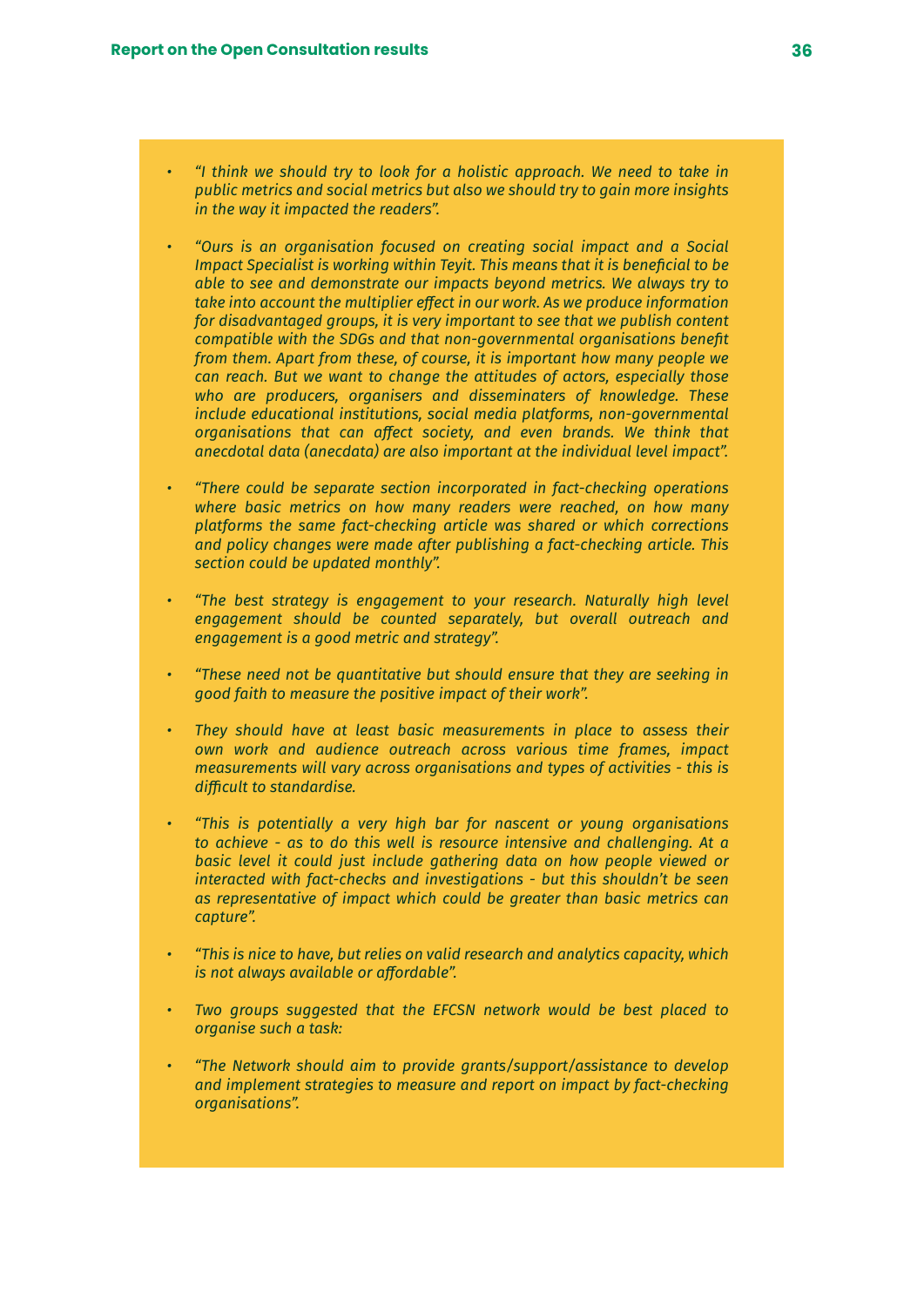- *• "Those strategies would require that media outlets have sufficient knowledge to perform an impact assessment. This would be great, but impact assessment requires a very demanding and skilled methodology... Could there be a general template provided for by EFCSN, which could apply to all fact-checking and OSINT operations?"*
- *• "While it should be done in theory, this sounds like it would place a heavy burden on fact-checking organisations in practice. Smaller organisations might not be able to measure the impact of their work on their audience. It could be acceptable if the fact-checking organisations don't have to finance this, so maybe EFCSN could find sponsors who will pay for such impact studies".*

Others laid out the difficulties of measuring impact and said that this should not be a mandatory requirement of fact-checkers or open source investigators themselves:

- *• "As said above, I think this should not be required of fact-checkers. Rather, the new European network would be a great frame to provide skills, resources, trainings or other help neccessary for fact-checkers to be able to engage in such activities".*
- *• "Difficult or even impossible to measure the impact".*
- *• "Ours is a B2B- media company. For us it's difficult to measure the impact of our published stories/material".*
- *• "I think it is very difficult to establish a comprehensive methodology that would deal with this issue. We can measure the virality of announcements of fact-checking and OSINT operations, but it is extremely difficult to assess the impact on public opinion and in the public interest. This can be assessed, on a wider sample and with the application of a sophisticated methodology, only by independent researchers, as in this research: [https://www.pnas.org/doi/](https://www.pnas.org/doi/full/10.1073/pnas.2104235118) [full/10.1073/pnas.2104235118](https://www.pnas.org/doi/full/10.1073/pnas.2104235118)"*
- *• "I think [this] should not be taken into account, because it's not the factcheckers' job to measure the impact of their work in the public interest. Of course it's helpful to have that information, to better orient our work, but it shouldn't be a mandatory activity for fact-checking and OSINT operations".*
- *• "Ideally they are taken into account, but if you set this as a standard, valuable smaller fact-checking operations will be forced to drop the towel depending on how this standard is operationalised".*
- *• "It is difficult to have a metric to measure impact that will encompass all cases when fact-checking does make a difference. A methodology would be beneficial that would include anecdotal evidence but also quantitative measurements (nr. of engagement, republishing of fact checks, etc.)".*
- *• "Mentioning (at the beginning of a fact-check) the virality in social media, and dissemination of a claim, for instance, where it was published, should suffice. It's impossible, at least for small organisations, to dedicate resources for determining the impact of the fact-check itself".*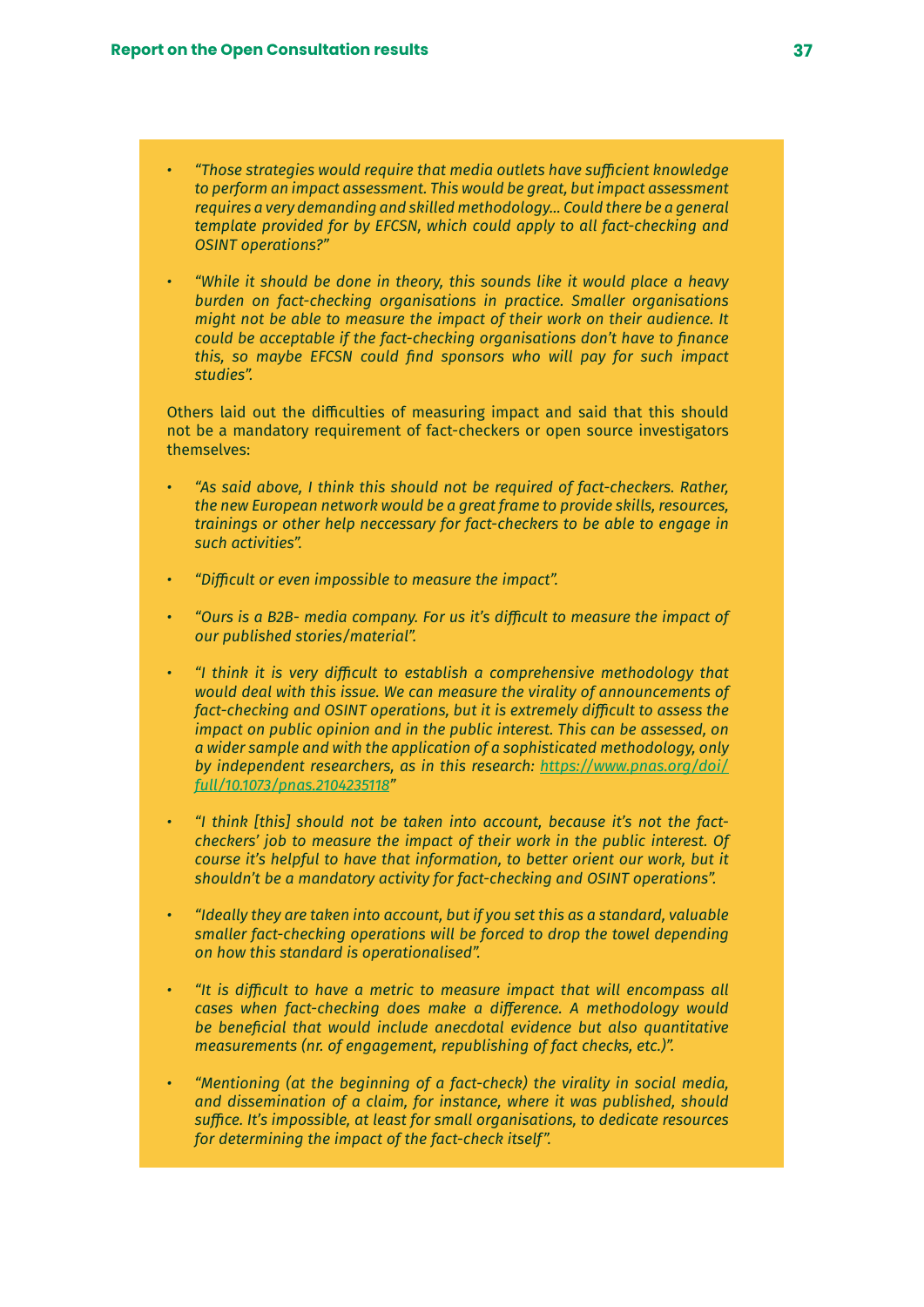- *• "We believe that impact should be measured from the academic sector and that fact-checkers should be engaged in journalism".*
- *• "We believe that this is useful, and that every fact-checking organisation in some way tries to evaluate its work and measure whether it is successful. However, these valuation methods can vary greatly depending on the size, ownership, operation, funding, environment in which the organisation operates, and the like. Therefore, I believe that adherence to a universal strategy cannot be required".*
- *• "We find it hard to measure impact we receive much more hate mail than positive feedback; we are not sure why people click on our articles or what they take away from them; we collect mentions of our work in traditional media – however, to compile a real impact report we don't have the methodology nor the resources, at the moment".*
- *• "We don't think that fact checking or OSINT operations should measure their impact on the public but should concentrate their efforts and resources on actually pre-bunk and investigate claims. This is one of the rare field where, ideally, the public interest is greater if our operations are not necessary anymore".*
- *• "We think that this work is important but should be done by an independent organisation like academic researchers".*

[Access Info Europe,](https://www.access-info.org/#) a Madrid-based group that campaigns for access to information in Europe, also provided advice: *"Being able to test the public interest in a matter is relevant to be able to determine when certain journalistic methods may be justified or if certain information should be disclosed. In our work, we are often faced with the public interest test, where documents and information may be disclosed to us in case we can show why there is a strong public interest in the issue. This is usually balanced against the harm the release of the information could inflict on a person, business or political process. Something similar could be in place for a fact-checking standard, reminding the fact checker to balance the public interest against the potential harm. There could also be an independent advisory body in place within the Governance Body of the Code, where signatories could get advice on matters concerning public interests.Lastly, it should be noted that public interest (as earlier outlined by our definition) could signify slightly different things depending on the context. In this sense, a viral issue may affect large parts of society and warrant the focus of a fact-checking organisation".*

### **4.5 OTHER SUGGESTIONS**

Wide Group members also posited other good practices that could fall under the category of methodology, such as considering "respect for copyright" of original fact-checks, keeping records of "every action taken during the investigation",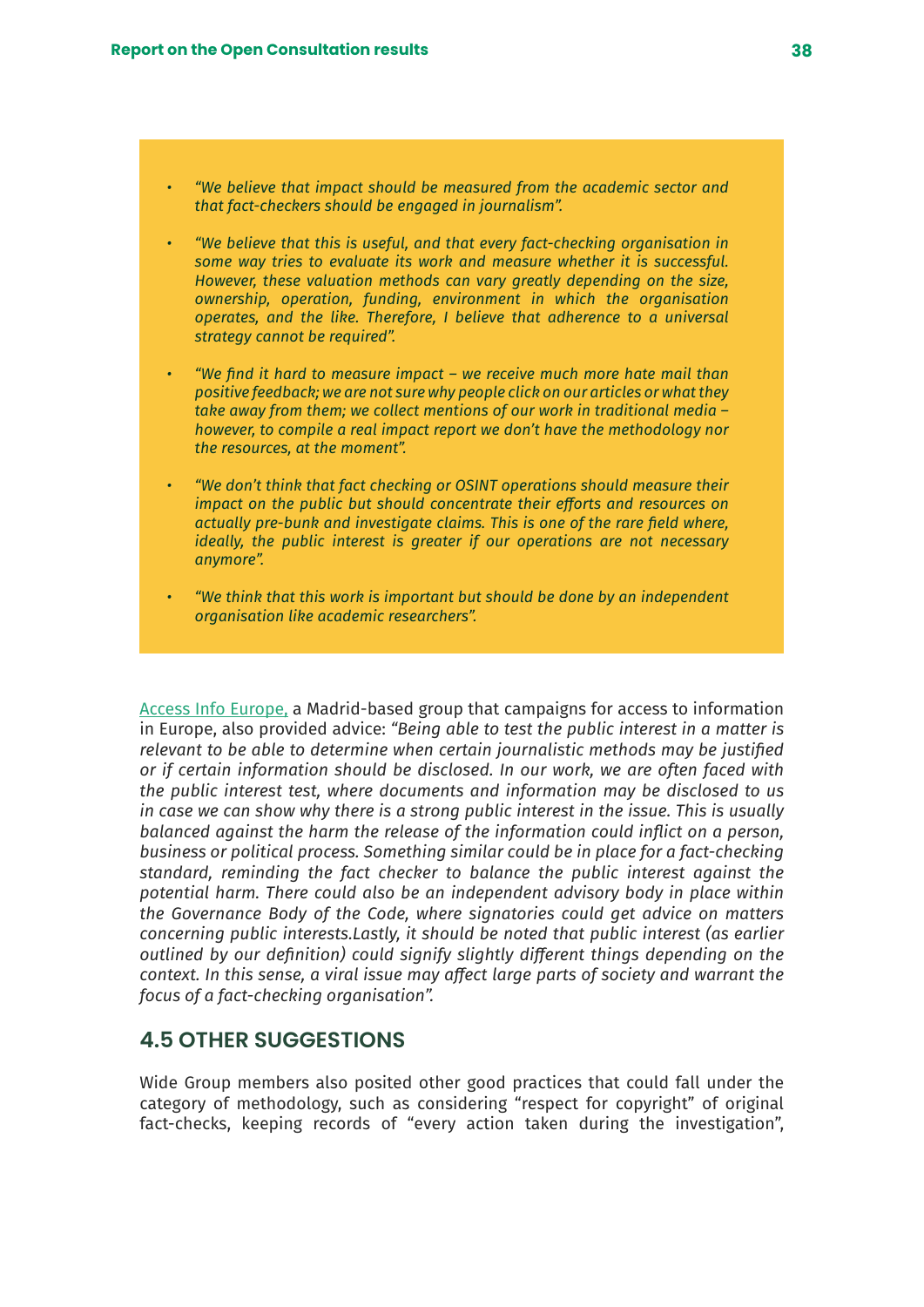maintaining transparency for any changes to a methodology and setting standards about how to present information from state institutions.

Researchers raised additional suggestions, such as having a protocol when an investigation determines that a claim is in fact true: *"Establish a standard on cases where the journalist establishes that the suspicious statement is in fact true. I personally believe that such statements should be published".*

Other ideas mentioned by researchers and academics included the importance of using non-polarizing language, employing a strategy to prevent bias from swaying which claims are chosen for verification and ensuring appropriate professional competence of fact-checkers. The latter was also underlined by the [European Journalism Training Association](https://www.ejta.eu/) (EJTA), who called for *"Requirements for fact-checkers (training, diploma's). Incompany quality assessment and training of fact-checkers."* 

Another researcher stressed the importance of "pre-bunking" to effectively counter disinformation:*"It is important to recognise that fact-checks are unlikely to reach the people who were exposed to the original misinformation, and instead are mostly seen by people who didn't believe the misinformation to begin with…In my view, it's of key importance to acknowledge these limitations and take steps to address them head-on (hence my repeated call to include pre-emptive approaches such as inoculation). A useful resource is the Debunking Handbook 2020, which provides a set of best practice guidelines on debunking: [https://sks.to/db2020.](https://sks.to/db2020)"*

**"We recommend openness about how the fact-checking has been done so the audience, as far as possible, themselves can check that the factchecking is right."** - Mathias Vedeler, Norwegian Press Association

An important consideration is how the Code can encourage methodological rigour without hampering editorial independence, diversity and creativity. Mathias Vedeler, Advisor of the Professional Committee (PFU), Norwegian Press Association, advised focusing on the principle of transparency

instead of advising a strict template: "We recommend openness about how the fact-checking has been done so the audience, as far as possible, themselves can check that the fact-checking is right. We also recommend openness about why the fact-checking has been done, that is, what made the operation choose this exact thing to fact-check. Rules that touch upon these themes, without forcing every operation into the same strict template, will strengthen the reader's trust in the journalism.

Experts also cautioned that guidelines on something as specific as headline-format could be offered as a recommendation but not an obligation. *"I don't think it should be compulsory, but I think it should be a recommendation and maybe some training because fact-checkers might not know about what is most effective or what's best,"* said Emmanuel Vincent, a scientist researcher and head of ScienceFeedback and ClimateFeedback.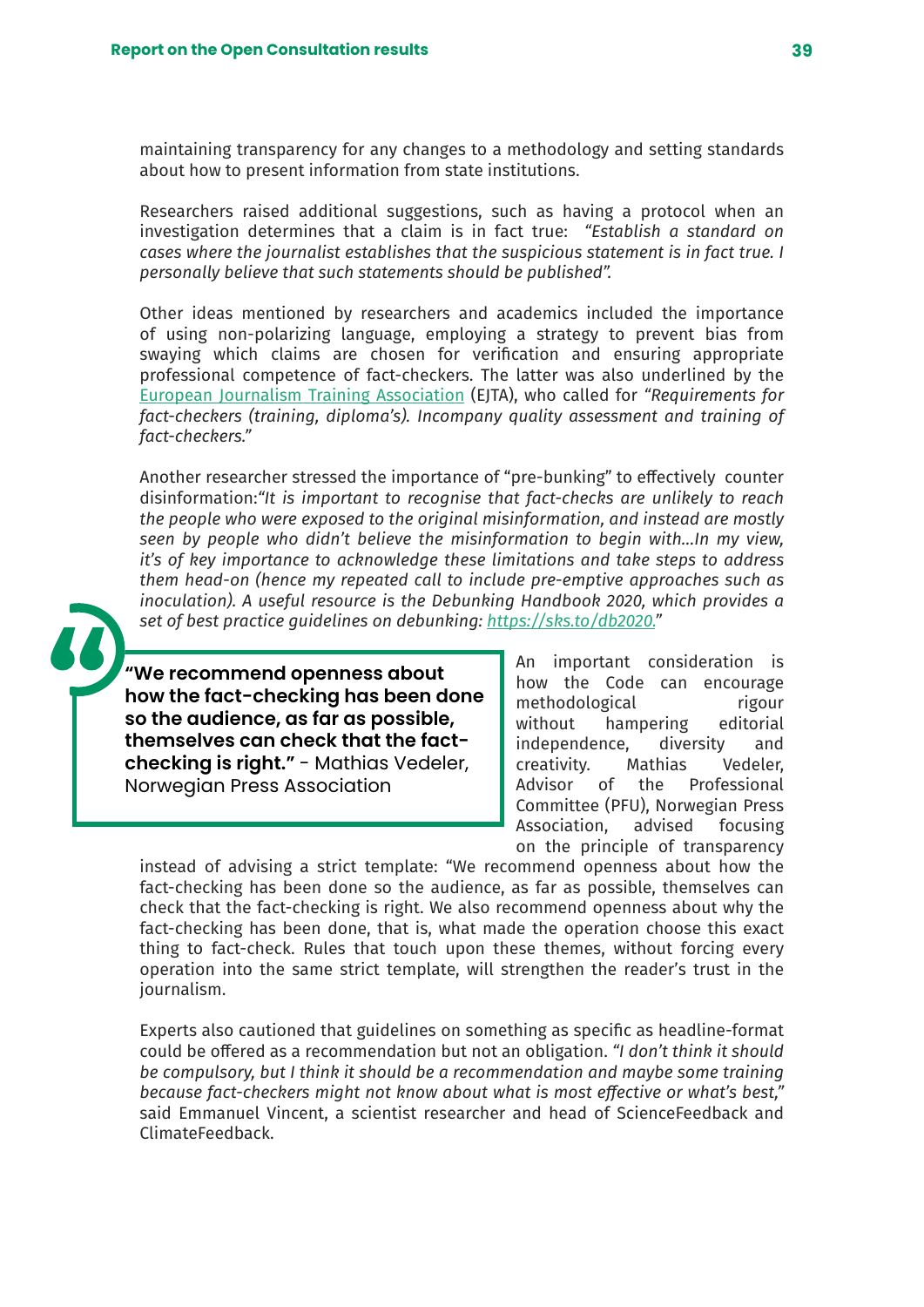*"I believe that's part of freedom,"* added Ramón Salaverría, a journalism professor at [University of Navarra](https://www.unav.edu/web/facultad-de-comunicacion/profesores-e-investigacion/digitalunav) and IFCN external assessor: *"I believe that that's part of the options that fact-checking organisations can take. So as long as [the headline] does not break any value, I think it's going to be allowed and it's not necessary to make rules on this field".*

### **4.6 RECOMMENDATIONS**

The Code should be able to better define issues in need of clarification such as virality, public interest, and impact of the work of fact-checking and OSINT operation. Beyond that, the text could address the appropriate balance on the use of anonymous sources, right of reply and seeking corrections from third parties. The Wide Group is supportive of restrictions on the first issue and of providing ways to exercise the second, but generally opposed to set obligations regarding the third.

The recommendation is to to strongly discourage anonymous sources, allowed only in exceptional cases when the information has been corroborated by other sources. Furthermore, actively seeking corrections from third parties should be acknowledged within the Code as a regular good practice, but not be a requirement.

Regarding how to choose which claims to investigate, there is an agreement that public interest should be the overriding motivation, while virality can be a possible reason why something is in the public interest, but not a requirement that needs to be numbered and defined. In relation to this, the Code should only accept signatories that focus mostly on public interest fact-checking and investigations, and organisations should be able to explain why an investigation met this standard or was otherwise editorially chosen to be investigated.

When talking about measuring the impact of an operation's work, there is a wide range of positions and while the Code can acknowledge the importance of it and help organisations meet standards and provide training on impact assessment, there is not enough agreement as to make it standard. The same goes with restrictions in titles, where the Code can benefit from outilining best practices without necessarily requiring them from all operations.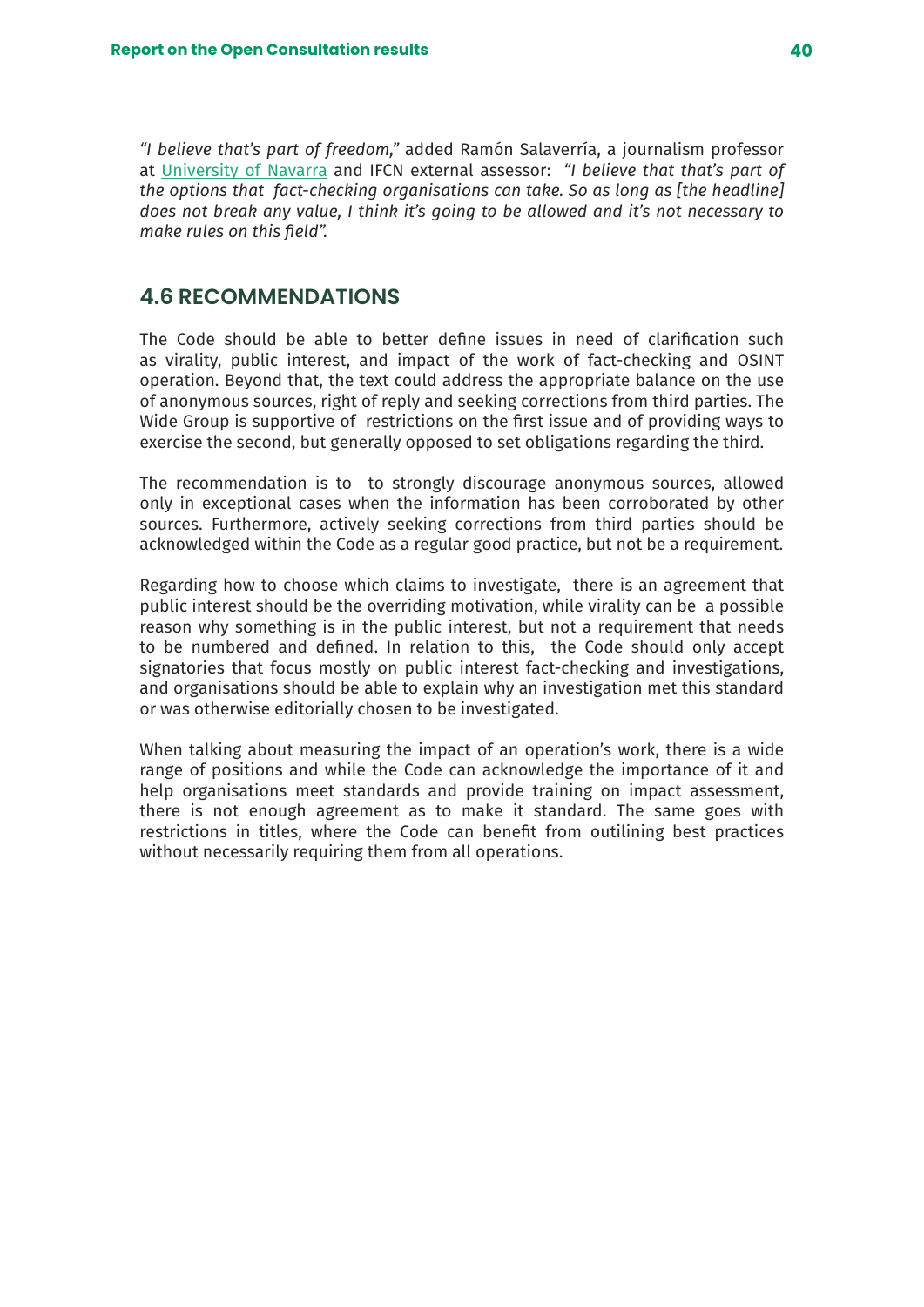# **5. ABOUT ETHICAL STANDARDS**

Beyond having adequate methodological standards to ensure the quality of their work, fact-checking and OSINT operations often have to address questions that are ethical in nature. They arise in day-to-day operations, but also when setting up teams or deciding on standard procedures for their activities.

As a respondent pointed out, *"these are often case-by-case decisions that depend on the context"*. We nevertheless consulted the Wide Group and outside experts to find whether there is a consensus on some long-standing ethical issues such as:

- How to ensure non-partisanship.
- How to address privacy concerns when working with user-generated content.
- How to correct mistakes in an honest way.

In addition, those surveyed expressed opinions on the ethical challenges faced in the field, including but not limited to:

- Inadvertently amplifying disinformation by giving it publicity.
- Media codes of conduct.
- Language and intent.
- Staff preparedness to deal with trauma.
- Tools used during investigations, including the use of Artificial Intelligence.

## **5.1 NON-PARTISANSHIP**

Both fact-checkers and OSINT operations are routinely accused of having partisan biases. Many of them have experience with implementing editorial and organisational safeguards to address the risk of acting or even appearing partisan, but we first wanted to ask them about a few general principles regarding the political involvement of the organisations themselves. 94% of fact-checking and OSINT operations believe they **should not be able to publicly endorse candidates or advise the public to vote for them**, a practice that is not only permitted but widely adopted by regular media outlets.

Fact-checking and OSINT operations in Europe also almost unanimously reject the possibility of having organised partnerships in the political arena. Over 90% think the organisations in the Code **cannot have either commercial or non-commercial agreements with political parties.**

The organisations surveyed also want to incorporate the idea of non-partisanship into their daily workflows, with a full 100% of them agreeing that their **investigations should use consistent methodologies in order to refrain from biased decisions**; an opinion that is also supported by 95% of the researchers polled. When asked if an **expert's bias and/or conflict of interest should be explicitly noted when quoted**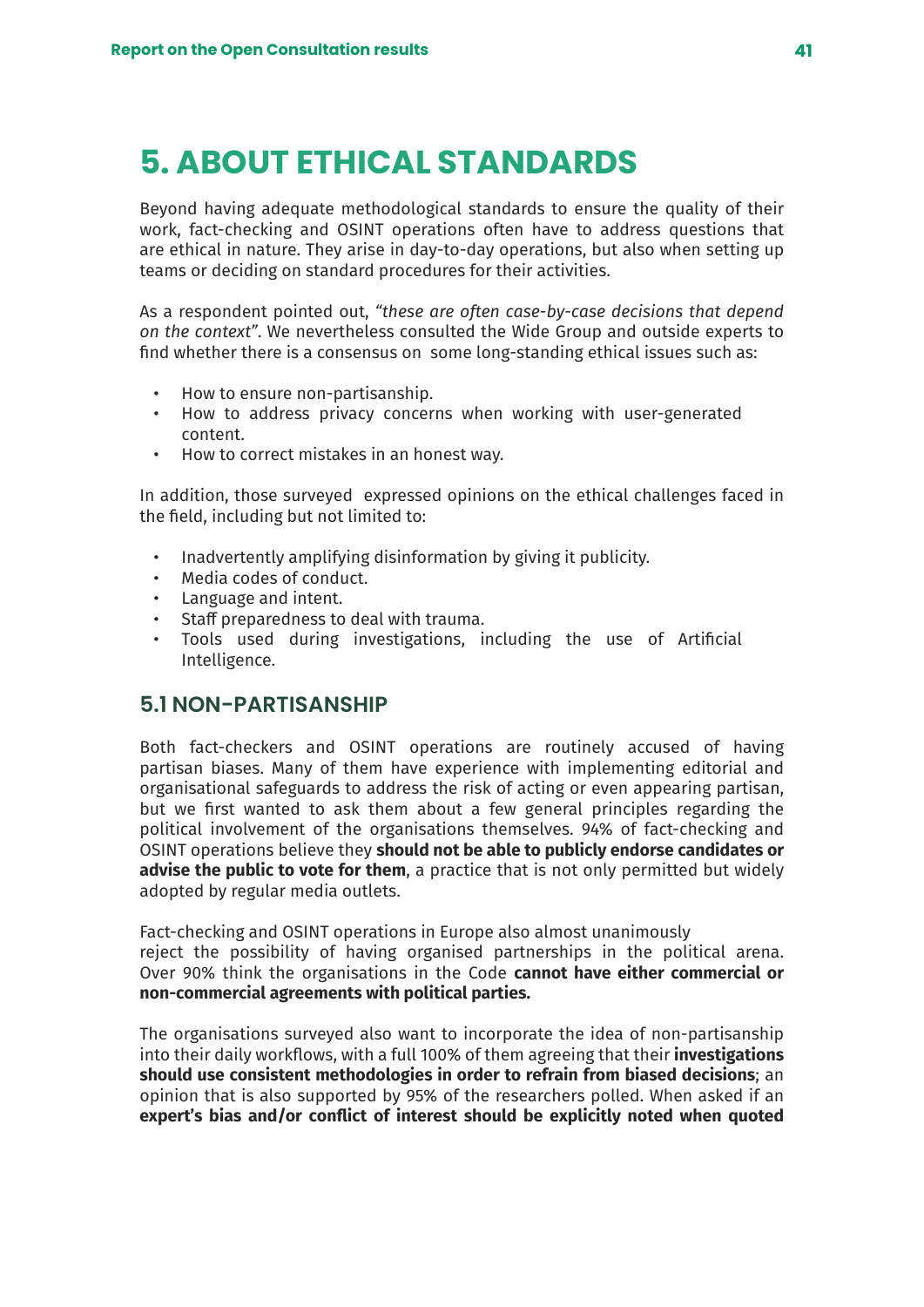**in fact-checking and OSINT investigations**, all the consulted operations agree, a position that is also unanimous among the researchers and fact-checking clients polled for this report.

In the same way, almost 90% of the Wide Group say that the **organisations in the Code should not concentrate investigations unduly on any side of a political spectrum**. Yet Emmanuel Vincent of Science Feedback makes an interesting caveat to this with a practical example: *"I think non-partisanship is quite tricky. We check mostly things coming from the US and it turns out that, with climate change, it is mostly one side of the political spectrum that is always publishing some type of misinformation or at least denying climate change. Maybe there is a smaller equivalent to the other side, which is over-claiming the problem. But so you can't just say you have to fact-check both sides equally, because both sides are not creating content that is of interest to check."*

Jessica Gabriel Walter, a postdoc at [Aarhus University](https://international.au.dk/) coordinating the [SOMA](https://www.disinfobservatory.org/) (Social Observatory for Disinformation and Social Media Analysis) and the [EDMO](https://digital-strategy.ec.europa.eu/en/policies/european-digital-media-observatory) (European Digital Media Observatory) project, considered that some organisations may have a specific objective, such as combating false information from a particular government or entity. *"I can see that some organisations have specific aims or objectives that might be in conflict with this regulation, but I think that in the long term independence or non-partisanship is an important aspect, as well as transparency methods and funding ."*

The ethical questions seem more complex when it comes to addressing partisanship within the teams of the fact-checking and OSINT operations. Even with the possibility of having methodological procedures in place to prevent political biases in their work (as supported by the group), most organisations are in favour of concrete ways to prevent links between political activities and the staffing of their own operations. 73% think **it should not be possible for them to hire someone who is currently a member of a political party**, roughly the same number that support that position within the researchers polled. However, there is a practical yet very important issue to have in mind, as Ana Brakus from Faktograf pointed out: *"I understand the tendency, but in our case it is illegal to ask a person [in] a job interview if they are a member of a political party, because they have a constitutional right to be a member of a political party. So, for me, it's something that kind of sounds good, but it's first of all, impractical, and second of all, it's illegal. So you can't have a Code that is asking you to do illegal things".*

Fact-checking and OSINT operations seem genuinely divided about the appropriateness of staff being involved even in the most basic forms of political advocacy. Half of the organisations think **their employees should abstain from publicly voicing political positions even if they don't do it in the name of the operation**. In this, they are more strict than the expert academics consulted: 68% think employees should be able to do that.

As for establishing a quarantine period between working in politics and being employed by a fact-checking or OSINT operation, those organisations do not seem convinced of its usefulness. **73% oppose excluding those candidates for 5 years after they have left their employment at a government or at a political party.**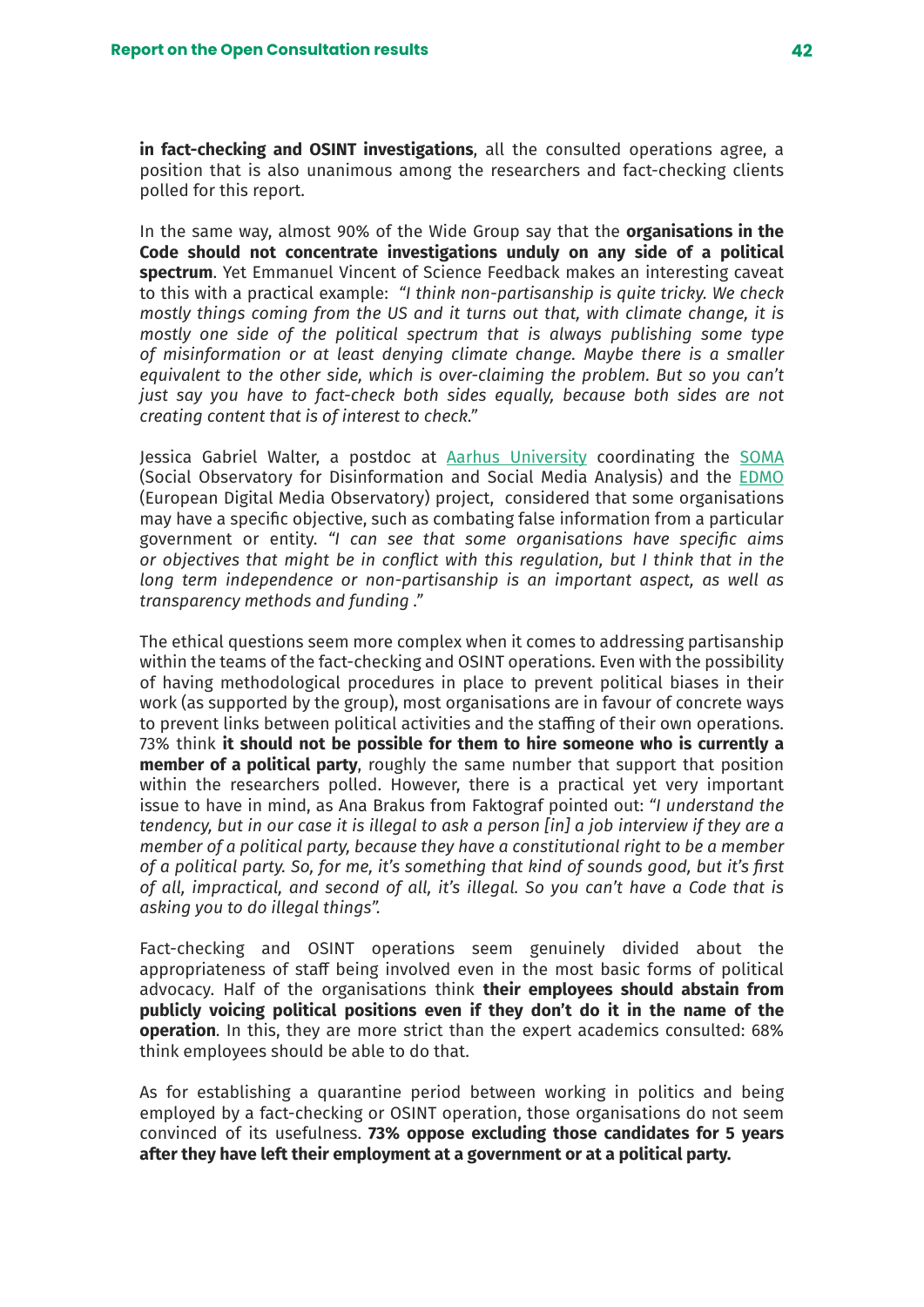## **5.2 USER GENERATED CONTENT**

For many fact-checking and OSINT operations, much of the material they work with originates from social media users. The use of that content and its publication poses unique ethical challenges that could be addressed by the Code; mainly the concerns about the author's right to privacy, as well as that of the other people who might be portrayed or otherwise involved in that content. Such cases often require balancing the principles of privacy and transparency.

The Wide Group opposes (71%) the idea of i**mposing a general obligation to always conceal the identity of the sources of user-generated content (UGC)**, almost as much as **an obligation to always conceal that information** (77%). When asked for the kind of situations that call for identifying the source of a particular UGC, 65% are in favour of doing it **when the author is a public source or a serial producer of disinformation, an exception supported as well by 68% of the disinformation researchers polled.**

With regards to the privacy of people captured in images related to an investigation, 87% of operations do not think **it is always appropriate to conceal their face or identity** and 79% are **in favour of not concealing it if it is absolutely necessary for the investigation or the image has otherwise already reached a broader public through mass media.** However, **when those depicted are minors, 85% are in favour of always concealing their identity.** 

Many respondents have volunteered that they make these decisions on a case-by-case basis, often taking into account if the people depicted might be subject to harm. Nick Waters from Bellingcat explained that he would not consider it necessary to protect the privacy of those pictured in public settings such as at a protest or walking down the street, but that safeguards should be put in place to protect subjects that face any risk to their safety. For example, he explained that

when Bellingcat has geolocated videos filmed by ordinary citizens from their flats during the war in Ukraine, the organisation has taken the precaution of obscuring the exact location by around 100 metres. They have also been embedding UGC content so that the person who posted it has the ability to remove it if they decide it could put them at risk. *"So it's not reducing information presentation for the purpose of simply for the purpose of reducing information presentation, but rather directly for* 

**95% of fact-checking and OSINT operations are in favour of anonymising part of the data that needs to be cited in an investigation.**

*personal safety,"* Waters explained. Sam Dubberley, from [Human Rights Watch,](https://www.hrw.org/es) also noted that it's important to be conscious about how images or data of subjects of investigations are being stored in order to ensure their *"digital safety"*.

The Wide Group was not in favour of unnecessarily divulging personal information. 95% of **fact-checking and OSINT operations are in favour of anonymising part of the data that needs to be cited in an investigation**. For example, if proving a connection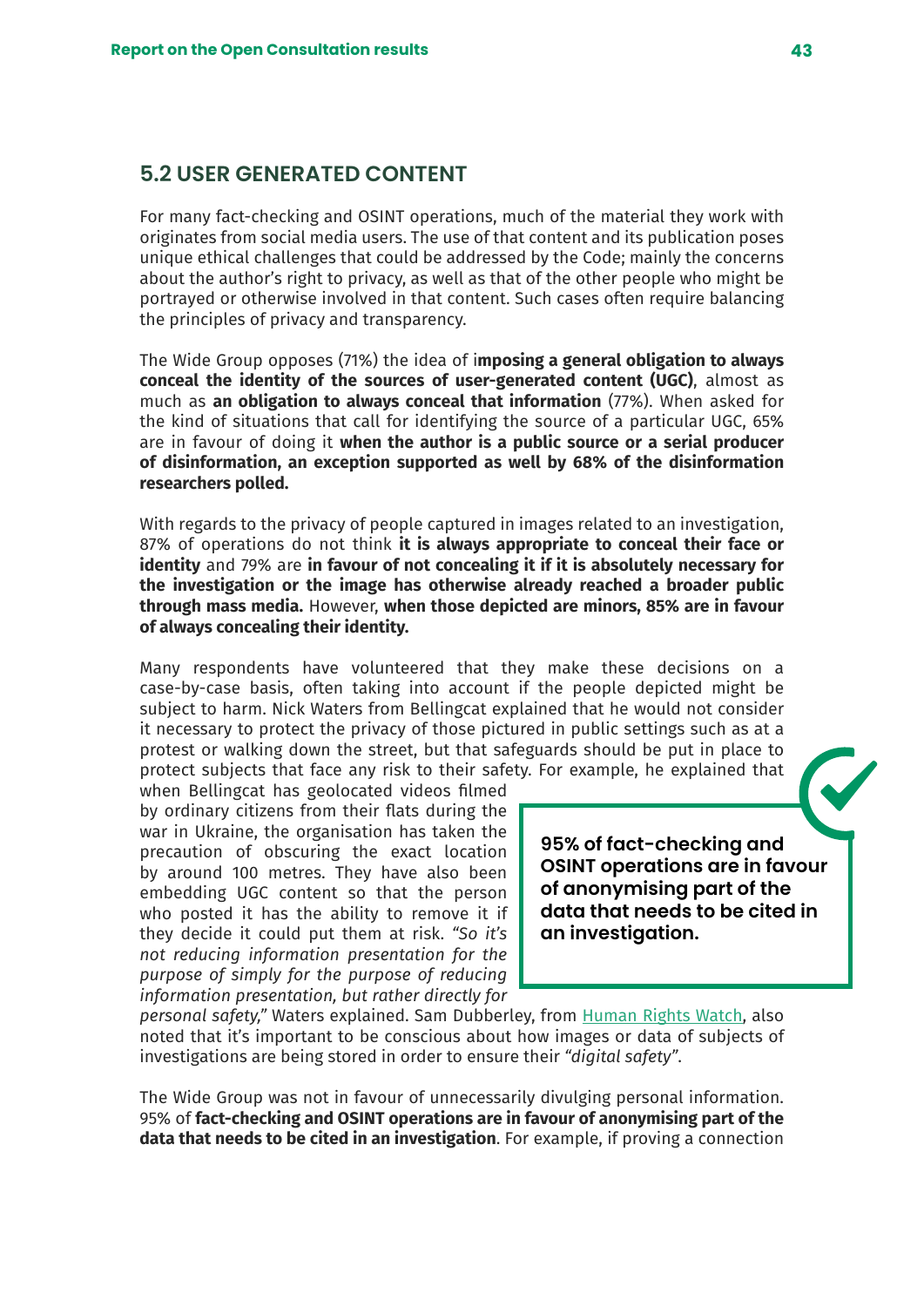to a phone number, the organisation can show the first 4-5 digits only and not disclose the full phone number. That practice has also almost universal support among the disinformation researchers and clients of fact-checking and OSINT services polled for this report.

Laurens Lauer, [a Post-doctoral research fellow](https://www.uni-due.de/soziologie/lauer.php) at the Faculty of Social Sciences of the University of Duisburg-Essen (Germany) and [IFCN external assessor](https://ifcncodeofprinciples.poynter.org/external-assessors/laurens-lauer), also advised on how to handle the case-by-case nature of ethical decisions: *"Ethical standards are hard to standardise and case-sensitive explanations about how and why the organisation proceeded might serve credibility, even if one disagrees with the way it was handled – such explanations could be required as well".*

## **5.3 HONEST CORRECTIONS**

A strict policy on honest corrections is a core practice within the fact-checking community, as part of the requirements of the International Fact-checking Network Code of Principles. When surveyed, 95% of the fact-checking and OSINT operations say **when a mistake has been made, it is not enough to just correct it and update the article without including a note telling users that you have done this.** However, among the 5 organisations that say otherwise, 4 are OSINT operations.

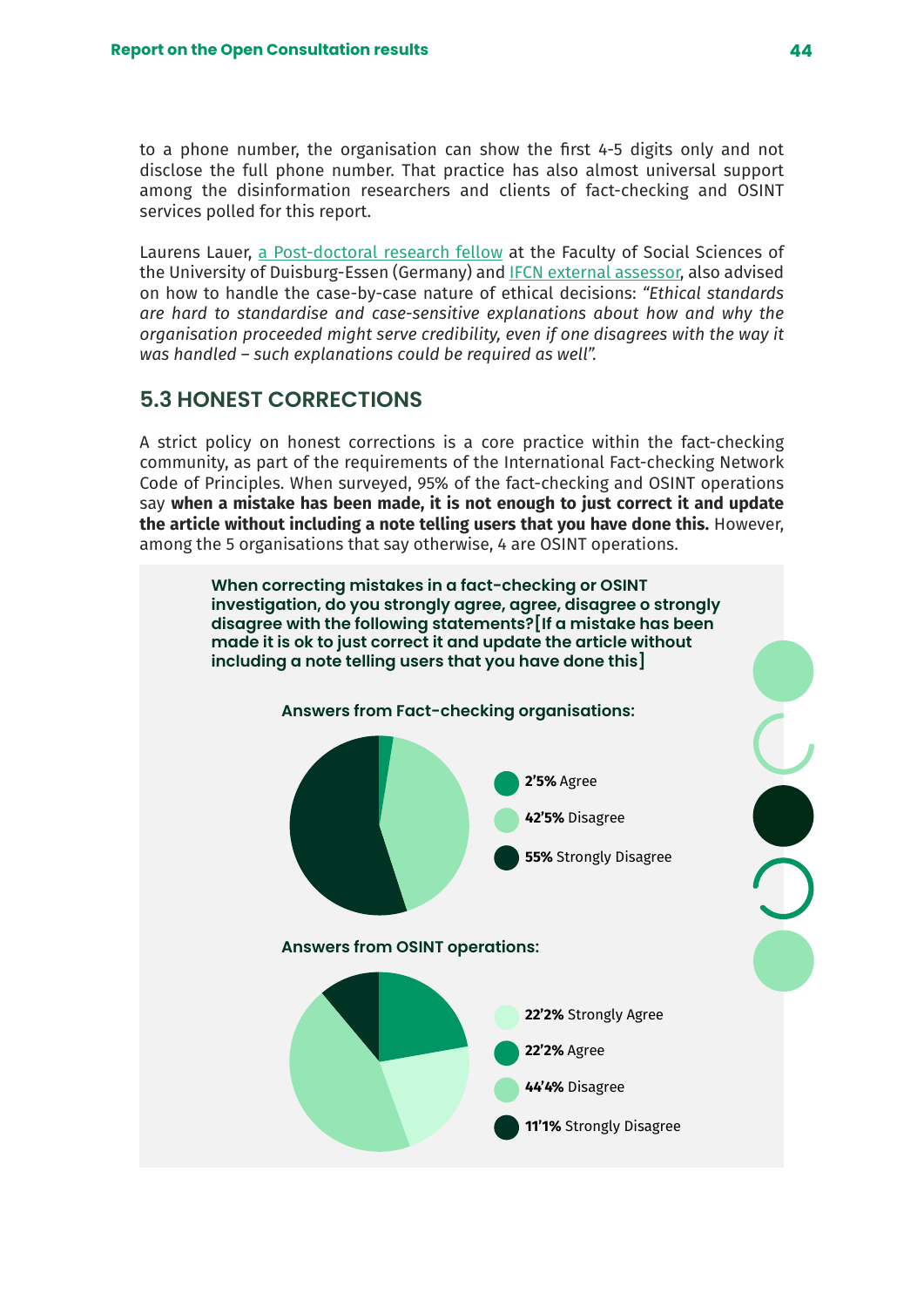Fact-checking and OSINT operations are nevertheless clear about the difference between substantive mistakes and mere typographical errors, and think such errors should be treated differently. For example 81% favour a **correction in the title of the article if the error completely changes the conclusion of the fact-check or investigation** and 89% agree **users should be alerted of the correction on the same channels the content was shared originally.**

Beyond those opinions, some fact-checkers and OSINT investigators discussed the value of having a common template or general recommendations about corrections as part of the Code. However, many of them warned against a one-size-fits-all model that overlooks the differences among countries and organisations. Marilín Gonzalo, from [Newtral](https://www.newtral.es/) in Spain, said: *"we think mistakes must be corrected and shown in the same post in the same publication. We don't really think that there should be a template and that we all have to do it the same way, because we think that each country, each organisation, everyone has their own way to do things".*

**The idea of aggregating corrections so they can be checked by users also receives wide support among fact-checking and OSINT operations**, with 85% agreeing they should publish those aggregates for transparency reasons. In the same way, **there is also universal support to let users submit corrections (97%) and having a process in place to handle those that is public (95%)**. Both practices also receive broad support from other stakeholders polled for this report.

## **5.4 OTHER EDITORIAL SAFEGUARDS**

We also surveyed fact-checking and OSINT operations (as well as experts, academics and other stakeholders) about other editorial considerations that have an ethical component. For example, we wanted to know **how organisations choose claims to investigate and if they are aware of the possibility of amplifying some low level disinformation that has not reached a wider audience.** We found that a full 100%, 49 operations, thought that risk should be taken into account. There was also unanimous agreement about the importance of using precise language when making observations so as not to overstate intention, causality, or relationship.

Overstating conclusions and exhibiting a lack of humility about one's expertise risks undermining the credibility of the entire community, notes Lindsay Freeman, director of Technology, Law, and Policy at the Human Rights Center at UC Berkeley's School of Law. *"When people overstate their findings – for example, definitively saying that a location is an exact match based on visual comparisons of imagery alone – it undermines their credibility and potentially damages the credibility of the OSINT field as a whole."*

The Wide Group also agreed that **it is important to establish the credibility of the experts they cite in their work**. 93% of them say the credibility of those experts needs to be established and presented to the readers in order to use them for fact-checks or investigations. This opinion was shared by 81% of the researchers surveyed as well.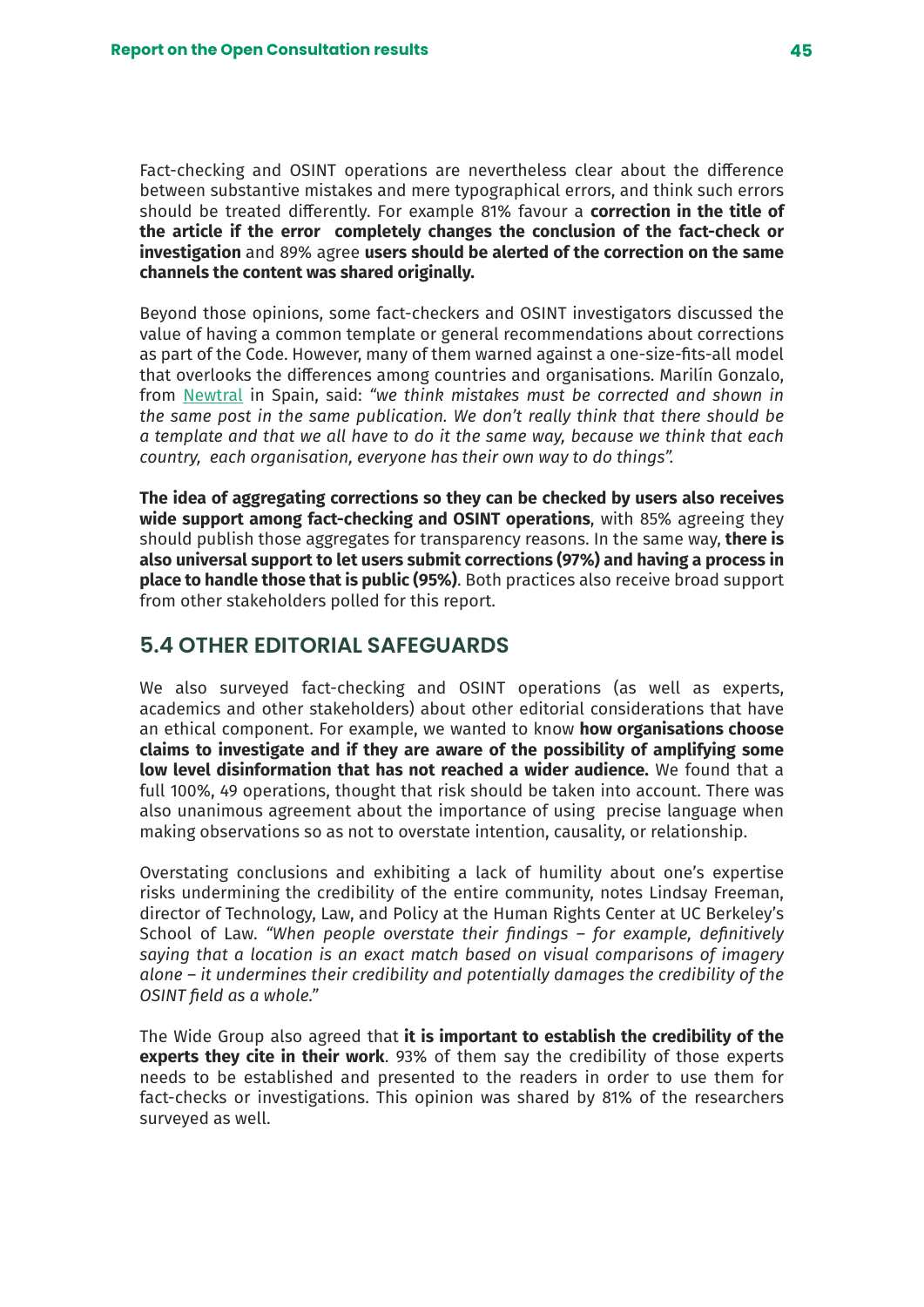There are also some newer practices that the survey explored as possible areas in need of ethical regulation. For example, **more than a third of the fact-checking and OSINT operations polled are already using some kind of Artificial Intelligence, though almost all of them do not adhere to any AI-specific ethical code.**

Many of the consulted researchers have specifically advised fact-checking and OSINT operations not to use AI at all or use it sparsely. Others have offered some thoughts on the importance of human oversight and general caution, as Dr. Ramón Salaverría a journalism professor and director of an internet studies lab at University of Navarra: : *"If we don't urge for some accountability in artificial intelligence, we might be losing some of the relevant issues that have to be controlled or analyzed through these codes. I'm not a hundred percent sure, but I believe it's something that could be addressed in the code as well".*

**More than a third of the fact-checking and OSINT operations polled are already using some kind of Artificial Intelligence, though almost all of them do not adhere to any AI-specific ethical code.**

Some experts consulted also raised issues like ensuring digital security and the mental wellbeing of staff of fact-checking and OSINT operations. *"Organisations should have a robust trauma risk mitigation policy and all staff should understand the risks of the content and the situation they're working with. There should be a means for support for staff who deal with this kind of content as well as the* 

**"Organisations should have a robust trauma risk mitigation policy and all staff should understand the risks of the content and the situation they're working with. There should be a means for support for staff who deal with this kind of content as well as the ability for staff to step back from work as required"** - Nick Waters, Bellingcat.

*ability for staff to step back from work as required,"* said Nick Waters from [Bellingcat](https://es.bellingcat.com/). *"It should also be understood that this risk doesn't simply come from viewing graphic content, but also from interaction with external actors, especially in stressful situations, for example, in doing fact checking, you know, you're potentially telling quite powerful organisations with people that they've done something incorrect and it should be prepared for pushback, both from those organisations as well as from radicalised communities online"*, he added.

As Sam Dubberley from the [Citizen Evidence Lab at Amnesty International](https://citizenevidence.org/) put it: *"I think something that will be core to me, which would stop me from signing [the Code].. is about making sure that as an organisation, you're committed to the wellbeing of the staff doing this work. We're working as hard as we can to look after each other. And that takes a lot of work".*

Some of these aspects might not have appeared as a concern just a few years ago, but they deserve our attention and careful consideration now. As with all ethical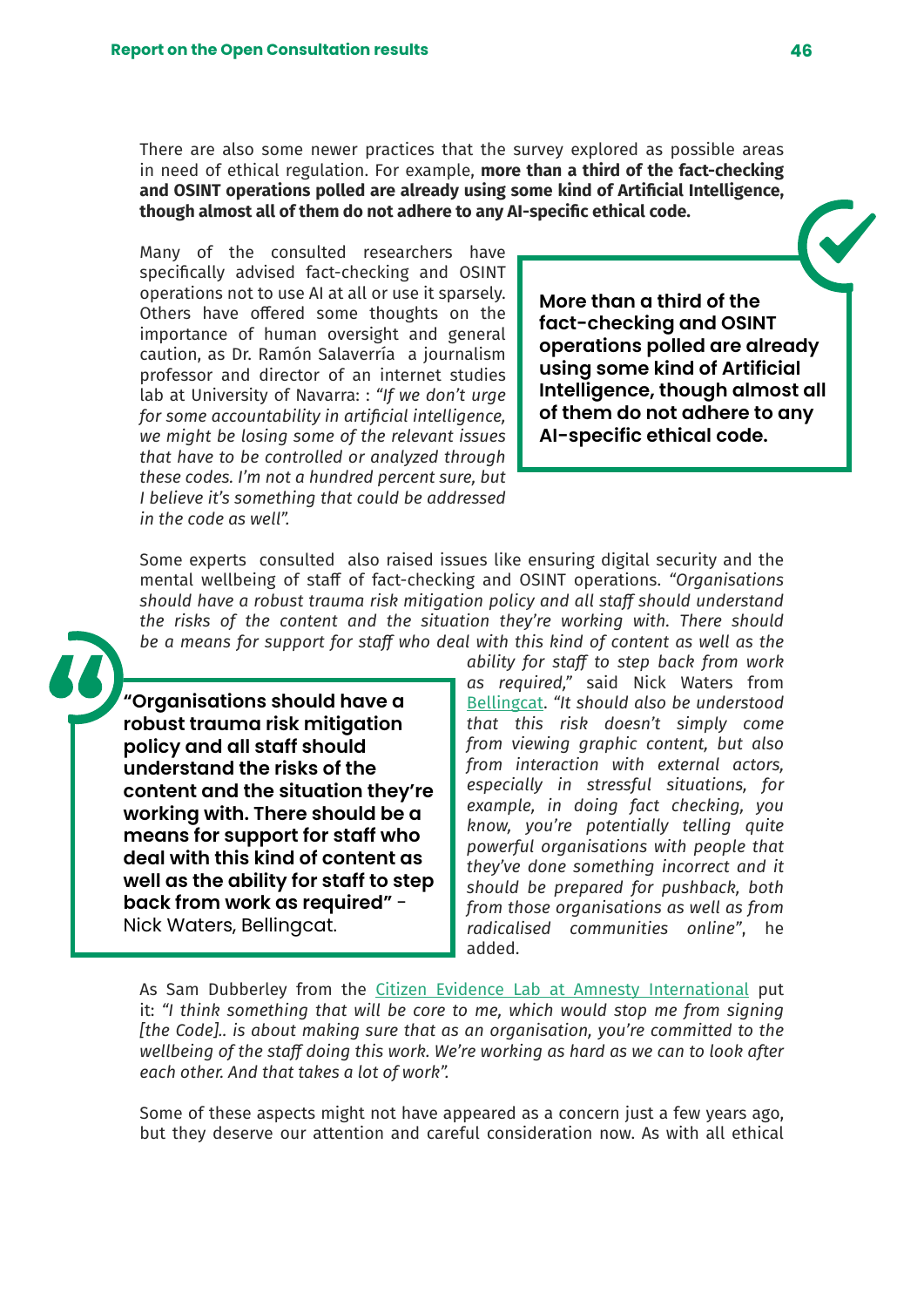debates, new realities will soon come to challenge whatever considerations the Code makes, but the fact-checking and OSINT operations, along with the researchers and clients consulted, have pointed to important questions that need to be addressed even it, as one of the respondents said: *"this will be one of the parts of the Code that will grow in time and will have to be revisited often since technology and cases are always changing".*

## **5.5 RECOMMENDATIONS**

Based on the consensus expressed in the open consultation, the Code should address the issue of non-partisanship by forbidding operations from endorsing candidates or advising the public to vote for them, as well as restricting agreements with political parties or unduly concentrating on one side of the political spectrum. The Code should also reflect on methodological approaches to prevent political bias within organisations, given the unanimous support for this measure. The Code, however, should be mindful of the legal and ethical implications of ensuring non-partisanship in staffing decisions (i.e. in many countries it will not be legal to ask about partisan adscription during a job interview).

As for the privacy concerns about the use of user-generated content (UGC), our recommendation is to reflect on clear rules and clear exceptions, or otherwise leave those decisions to operations on a case-by-case basis. However, it would be advisable for the Code to establish a widely supported obligation to anonymise parts of data that need to be cited in an investigation to prevent doxxing.

We also recommend drafters follow the consensus of the Wide Group on the importance of honest and explicit corrections when mistakes are made, clearly stating that it will not apply to mere typos and other minor errors, and having a system to receive and act on correction proposals submitted by the public. They should also reflect on whether there should be common rules for both fact-checkers and OSINT operations or if a split in this particular area is more adequate.

Finally, the drafters should consider some issues that are clearly relevant for fact-checking and OSINT operations according to the open consultation: the question of how to avoid amplifying low level disinformation that has not yet reached a wider audience, clearly an unanimous concern; the use of Artificial Intelligence in their work; and the appropriate measures to take to mitigate the risk of trauma among their staffs.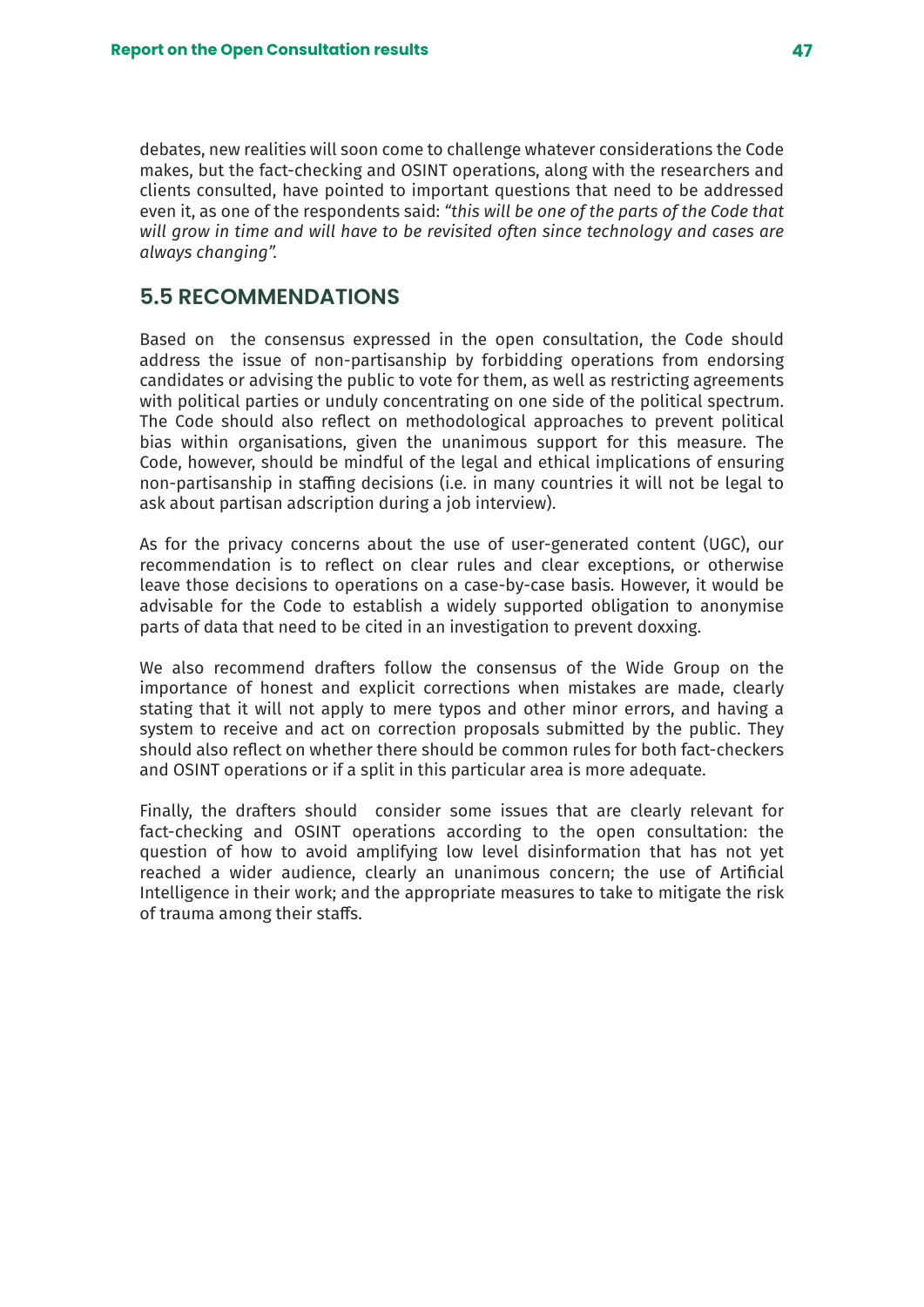# **6. ABOUT TRANSPARENCY**

## **6.1 ORGANISATIONAL TRANSPARENCY**

When it comes to organisational transparency we need to make a distinction depending on the hierarchy it affects. While there is almost total agreement on transparency affecting ownership and governance structures of fact-checking and OSINT organisations, there's a division of opinions when it comes to the actual researchers and reporters' names and biographies.

The Open Consultation results show that there is a wide consensus on how organisational transparency is understood not only amongst fact-checking and OSINT operations in Europe, but also by researchers and other parties that engage with this environment regularly. There was strong consensus that **it is important that the public can easily access the information related to the ownership of fact-checking and OSINT organisations** (98% of the Wide Group members) **as well as the governance** (100% of the Researchers) and also the consideration that **it is important that the public can easily access the information about who are the editors or decision makers behind fact-checking and OSINT operations** (91'8% of the Wide Group members).

This aligns with recommendations made by previous efforts such as [the Norwegian](https://presse.no/) [Press Association](https://presse.no/): *"Full transparency should apply to the ownership of the operation"*, said Mathias Pressm, Advisor of the Professional Committee (PFU). This idea is also supported by Full Professor of Journalism Ramon Salaverría from [University of Navarra](https://www.unav.edu/web/facultad-de-comunicacion/profesores-e-investigacion/digitalunav) and by Aidan White, Founder and director of the [Ethical](https://ethicaljournalismnetwork.org/) [Journalism Network](https://ethicaljournalismnetwork.org/), who suggests that fact-checking an OSINT organisations should go further on this matter: *"each fact-checking organisation should prepare and publish a statement of values, setting out their mission, the values they support and the internal guidelines they have in place to protect their independence. They should also develop internal guidelines that help governance bodies and staff to implement this code of principles. They should publish their governance structure with details of Board, staff and partnerships as appropriate. They should have a public engagement strategy to receive and adjudicate upon external comments and a complaints procedure covering their work and activities. They should publish an annual report on their transparency process and provide a record of public engagement."* In that sense, [Access Info Europe](https://www.access-info.org/#) suggests that the Code should encourage proactive, easy-to-access and regular publication of governance structures and ownership structure on websites of organisations and suggests that a role that the prospective Governance body to the Code could have is to provide templates outlining standards and examples for this publication.

A bigger debate arises when considering transparency of staff members such as researchers and fact-checkers. A respondent to the Open Consultation from the Wide Group puts it like this: *"While organisations should be transparent about their governance structures, systems and processes, this should not involve*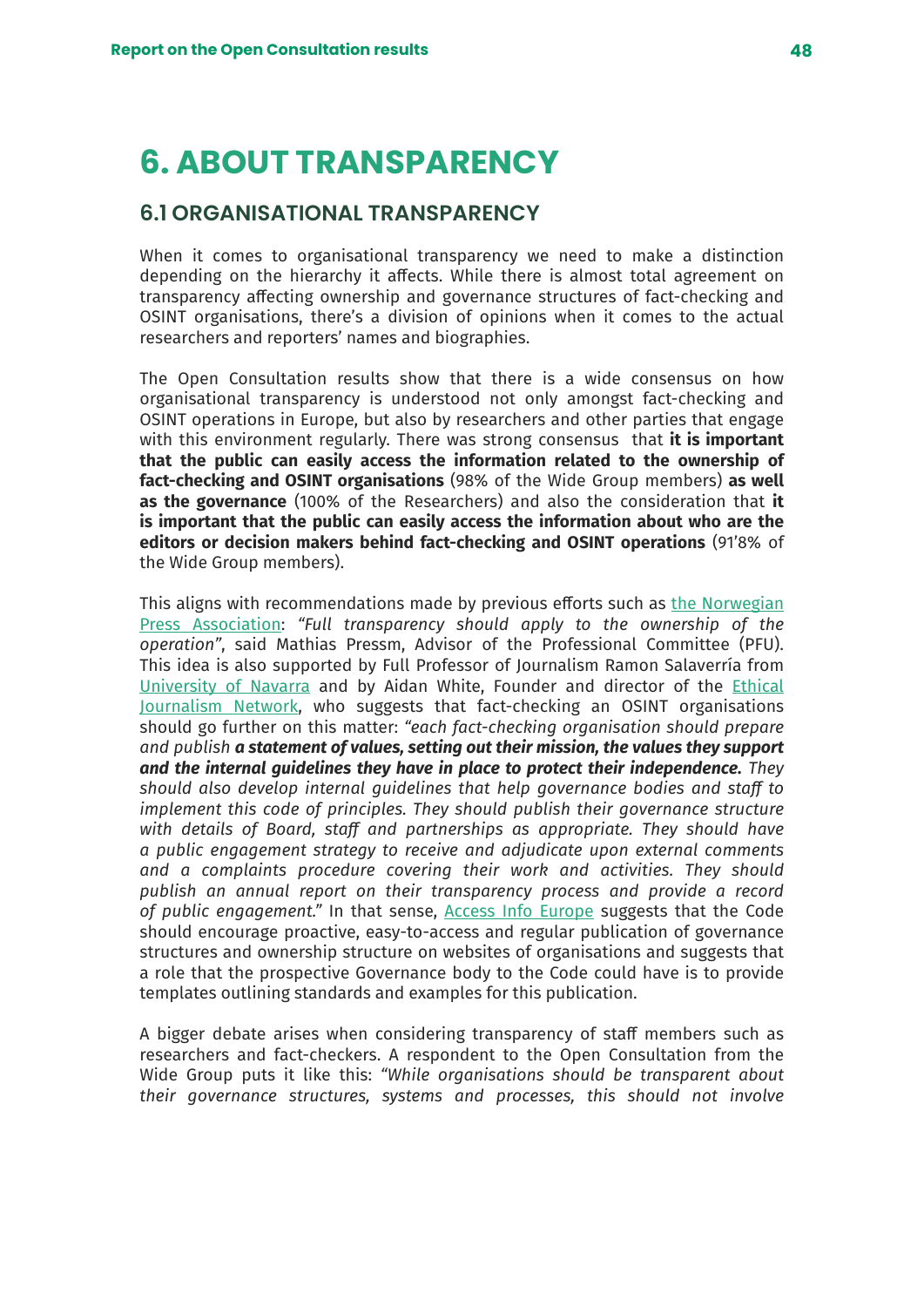*exposing individuals."* While a rather broad consensus supports the affirmation **'It is important that the public knows who works in a fact-checking organisation, which position each staff member occupies and which jobs of relevance has that person had before'** (81,6% of the Wide Group agrees or strongly agrees), this does not rule out the possibility of exceptions.

When asked if **members of a fact-checking or OSINT operation shouldn't be allowed to conceal their identities under any circumstances**, 7 out of 10 organisations from the Wide Group either disagree or strongly disagree.



Several members of the Wide Group voiced their concerns on this point in the Open Consultation: *"This policy should be as transparent as possible without endangering the journalists"; "Simply: transparency is very important but not at the expense of the safety of journalists"; "We should be careful about how transparency requests regarding staff can translate into harassment, threats of lawsuits... Displaying emails or contact details can lead to abuses".*

Researchers have a similar view on this issue, with **72'7% of surveyed academics disagreeing or strongly disagreeing with the prohibition of concealing the staff's identity under any circumstances.** Several academics point out the importance of achieving "the maximum level of transparency possible for the public compatible with the physical safety of the teams taking into account the 'harassment' fact-checkers endure on a regular basis". One researcher, however, points out the dangers of giving up this transparency principle too easily: *"This is shifting terrain.*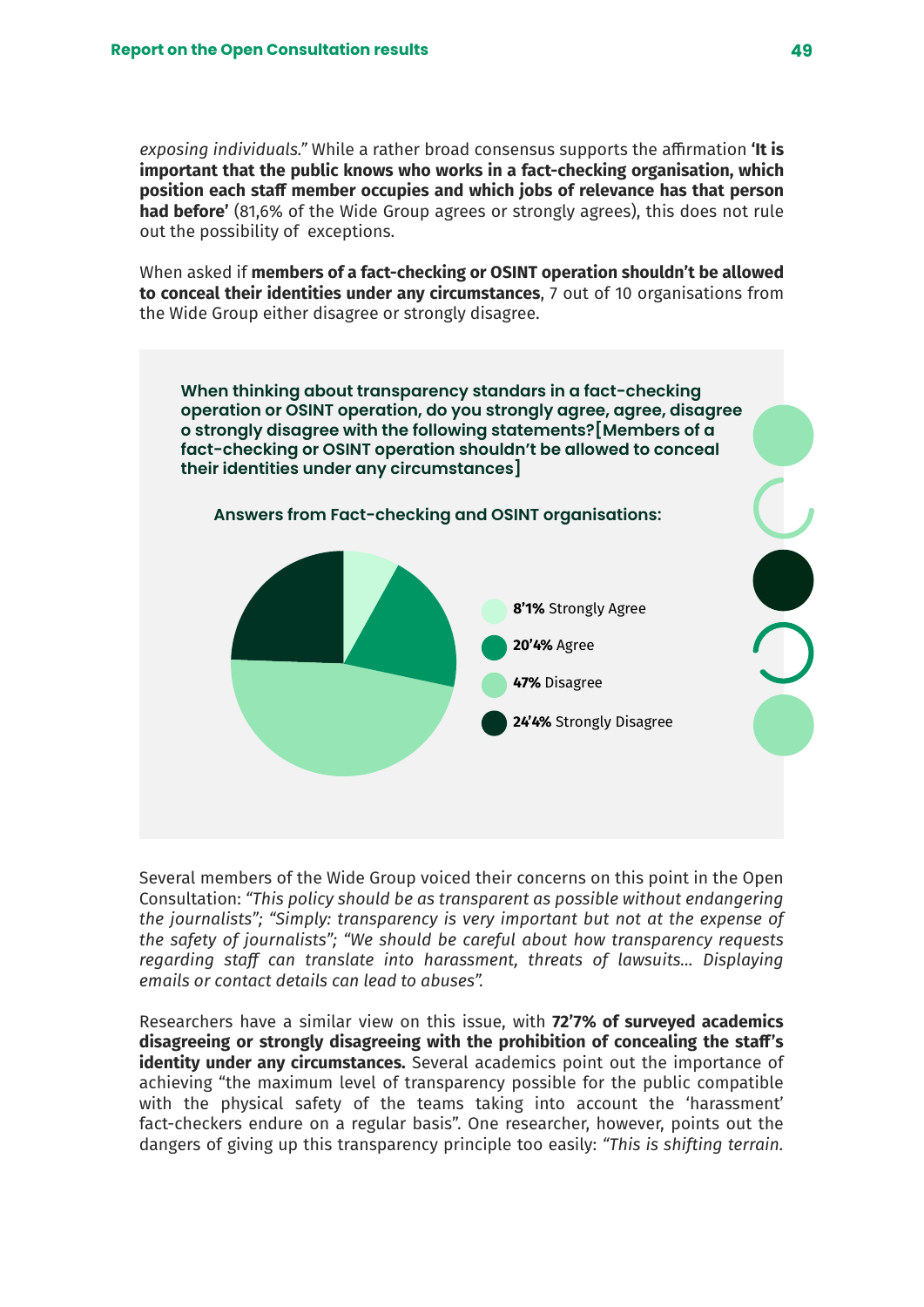*While personal threats are real, it is important not to abandon the principle of transparency about staff and positions unless absolutely necessary. Once this norm erodes it will be difficult to reestablish."*

These same considerations came up in the interviews performed to fulfill this report. Laura Ranca, from the OSINT operation [Tactical Tech,](https://tacticaltech.org/) explains that *"there are organisations in the OSINT sphere who don't publish their members of staff for safety reasons".* Nevertheless, Ranca also notices that such organisations *"should have all the other standards in place. So not completely anonymous that you can verify, but it's about again, like protecting the investigators. But I think there should be a list of a minimum information that needs to be available for the public to be able to know who they are reading from."*

Within the fact-checking and OSINT community but also when asking researchers and other stakeholders that engage with Wide Group members, there is rather wide agreement on the conditional approach of: **If fulfilling organisational transparency requirements can reasonably result in state-sanctioned or politically induced violence against the workers or representatives of an organisation, that fact-checking or OSINT operations may, exceptionally, reveal that information only to the governance body of the European Code.** 94% of the members of the Wide Group agree or strongly agree with this, while only 77'8% of researchers and clients respectively agree. Nevertheless there are some nuances to be noticed.

One fact-checking organisation points out that *"we have to be very careful on how that is evaluated. I can think of such circumstances in very specific cases such as politically prosecuted figures that seek asylum elsewhere but in most European countries this should not be a frequent exception". In this regard, another fact-checker noticed that "sometimes, full transparency backfires. It goes without saying that the EFCNS governing body should have full knowledge of relevant information, however, some organisations may come under fire, for example by politicians, for their identity and background. Therefore, someone's identity and role should be allowed to be omitted, in the section that mentions the members of an organisation".* 

## **6.2 FINANCIAL TRANSPARENCY**

When it comes to financial transparency of organisations within the Wide Group, there are some wide agreements but further discussion is needed on specificities of what organisations understand as transparency, how it should be made available to the public and in which situations that information should be concealed.

#### **Wide agreement on necessity of financial transparency**

Almost 94% of fact-checking and OSINT organisations agree or strongly agree that **for a fact-checking or OSINT operation to have credibility, it needs to be transparent about its funding and publish concrete and easily accessible information about it including detailed revenue sources**, with only one organisation out of 49 supporting the statement **"fact-checking and OSINT operations do not have to be transparent at all about their finances".**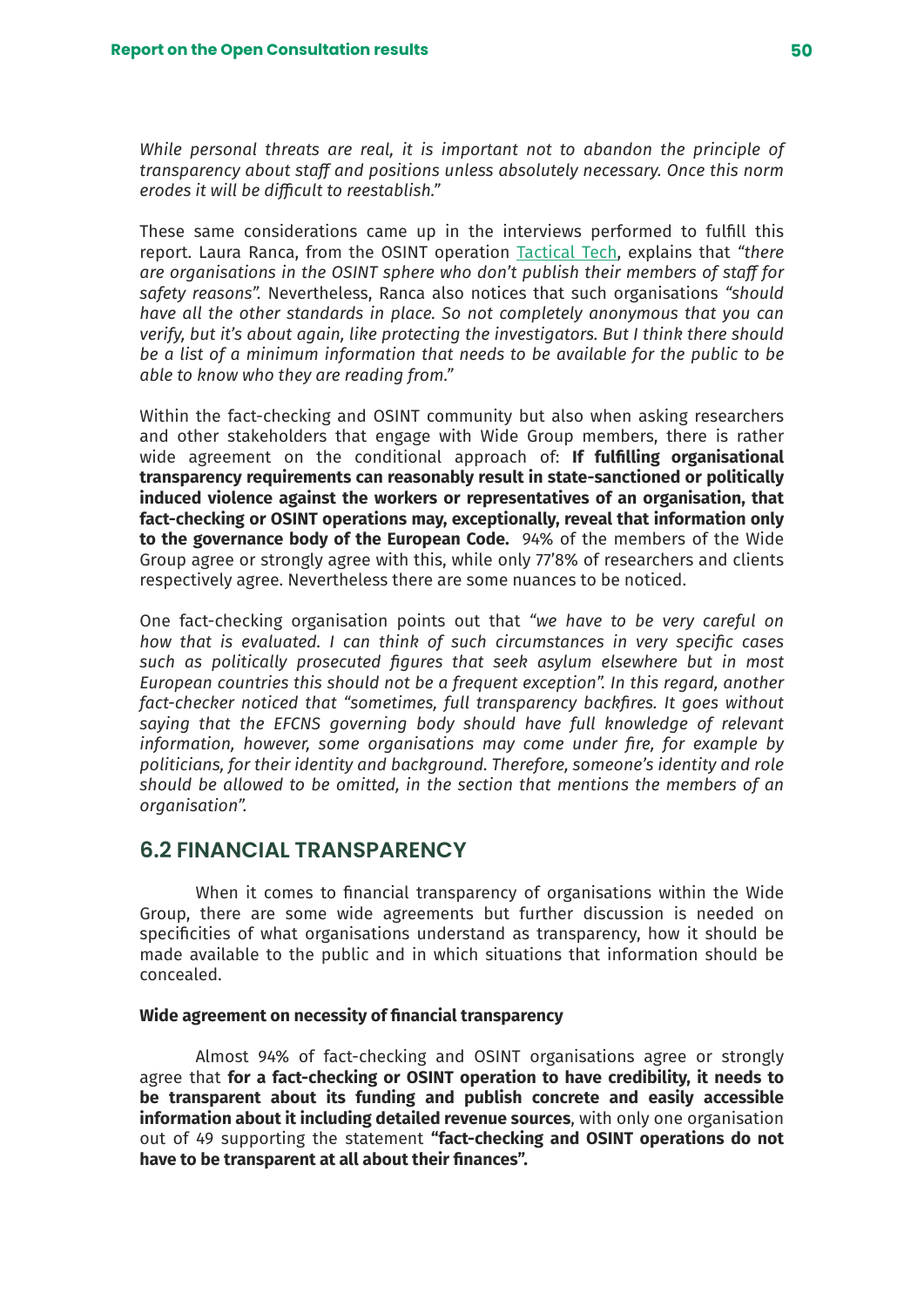There is also a wide agreement on the assertion that **despite the type of organisation, fact-checking and OSINT operations should be transparent in their funding in general terms** with the support of 98% of the Wide Group.

#### **All organisations should be subject to the same transparency standards**

When asked if **all fact-checking and OSINT operations joining the European Code should obey the same financial transparency standards** 79'6% agree or strongly agree with the statement. Two other questions in the survey explored this topic : one making a differentiation on for-profit and non- profit and another on the scale of the operation within a larger company.

A majority, 73'4%, of the organisations consulted think that **fact-checking or OSINT operations that are for-profit companies shouldn't be able to have less strict transparency requirements in terms of funding** to be more flexible in commercial negotiations.

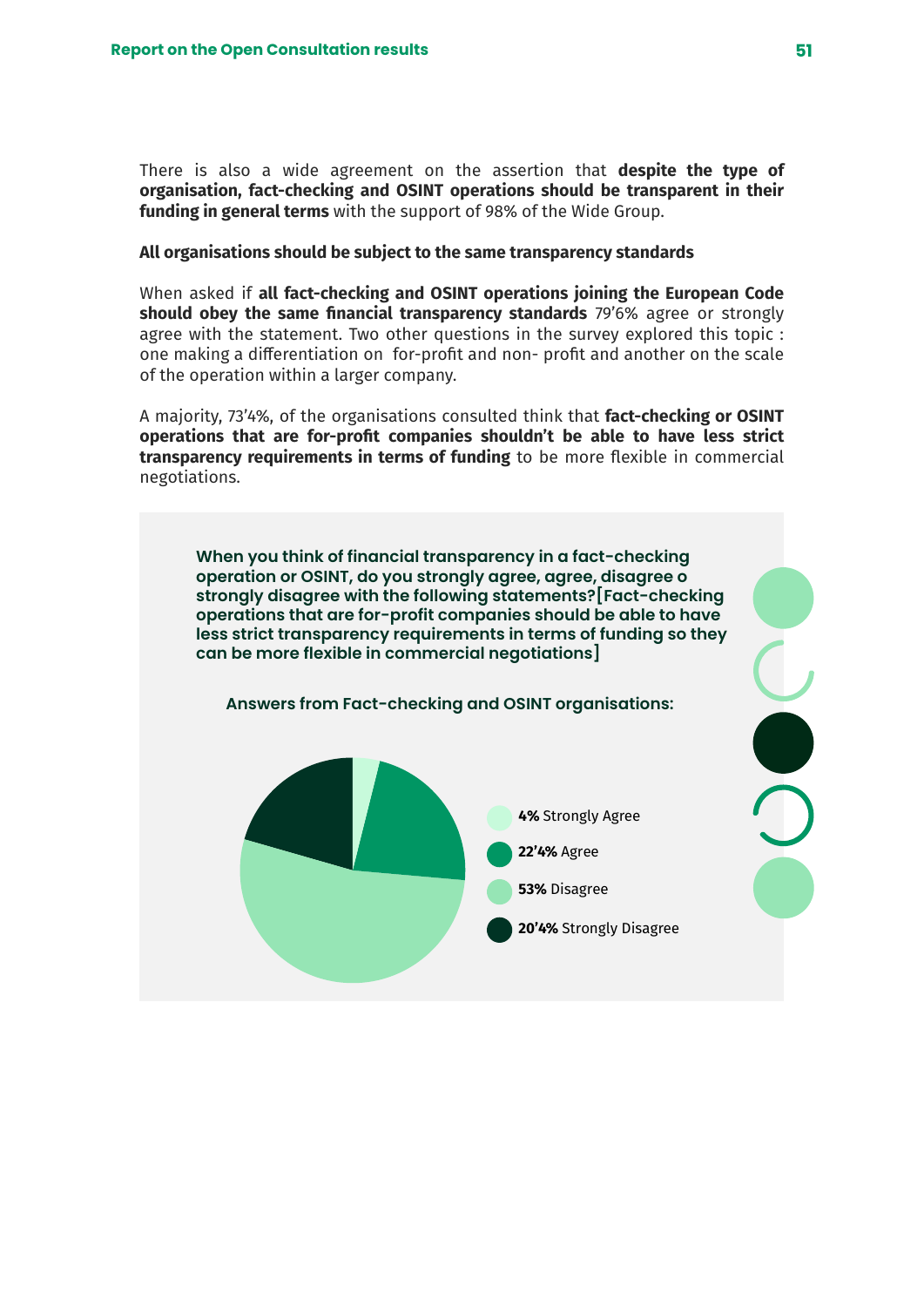In relation to this, a fact-checking organisation notices that the *"European Code should be careful about the equality and fairness among the organisations. If one organisation enjoys certain privileges in terms of financial transparency, it may be unfair to the other institution in the same country. It may lead to becoming a target in the country".* 

Desirée García, former head of EFE's Fact-checking unit, [EFE Verifica](https://verifica.efe.com/) said *"I understand that for a private organisation that's gonna be more difficult, but, if you want to be transparent we need to encourage them to do that".* Emmanuel Vincent, from the fact-checking initiative [Science Feedback](https://sciencefeedback.co/) also agreed that *"the standards should be the same. Otherwise there is kind of a distortion, there should be a bare minimum that both have to fulfill and then from that you can go higher if you feel like".* 

Nevertheless, other organisations claim to be happy with the International Fact-Checking Network (IFCN) system in which there is a difference between what is asked from independent organisations and what is asked from fact-checking sections or units that operate as part of larger parent organisations. There are also different requirements depending on the organisation being a for-profit or a non-profit organisation and how such information is made transparent in the organisation's website. The rationale is that private companies would be unwilling to publish details that could compromise commercial confidentiality, and that such information is often not available to editorial staff. *"We think the IFCN model is great and it has worked very well [...] There is, for one in one side, you have the nonprofit organisations that are fully dedicated to the fact-checking process. And then you have another model which is a big company or a bigger company with a unit inside of it that it's dedicated to fact-checking operations"* said Marilín Gonzalo, Public Policy Manager at the fact-checking media outlet, [Newtral](https://www.newtral.es/) (Spain).

In this regard, both researchers and other stakeholders mostly support the idea that **no differentiation should be made between for profits and nonprofits** (61% stakeholders, 77'3% researchers). Ramón Salaverría, IFCN external assessor and full professor of Journalism at University of Navarra, agrees that *"they should be the same for everyone. I understand that in several cases there are circumstances, commercial circumstances that may be difficult to be 100% transparent in terms of the funding that is arriving into an organisation. But if we want to have a really reliable system, I believe that's a point that should be observed".* Consulted experts for the [Report Informing the Open Consultation](https://drive.google.com/file/d/1X3ctZBXjv5XmOsKboVhuIhlGvixxmEoG/view?usp=sharing) (April, 2022) were also critical of the IFCN system that allows some organisations to conceal their finances by declaring they are part of a larger, parent organisation.

Asked about the capacity of fact-checking and OSINT operations that are part of a broader organisation to disclose their specific income agreement lasts. Only 32'6% of Wide Group members think that **it is impossible for fact-checking or OSINT operations that are part of broader organisations to specify their annual budget**  while 67'4% disagrees or strongly disagrees with that statement.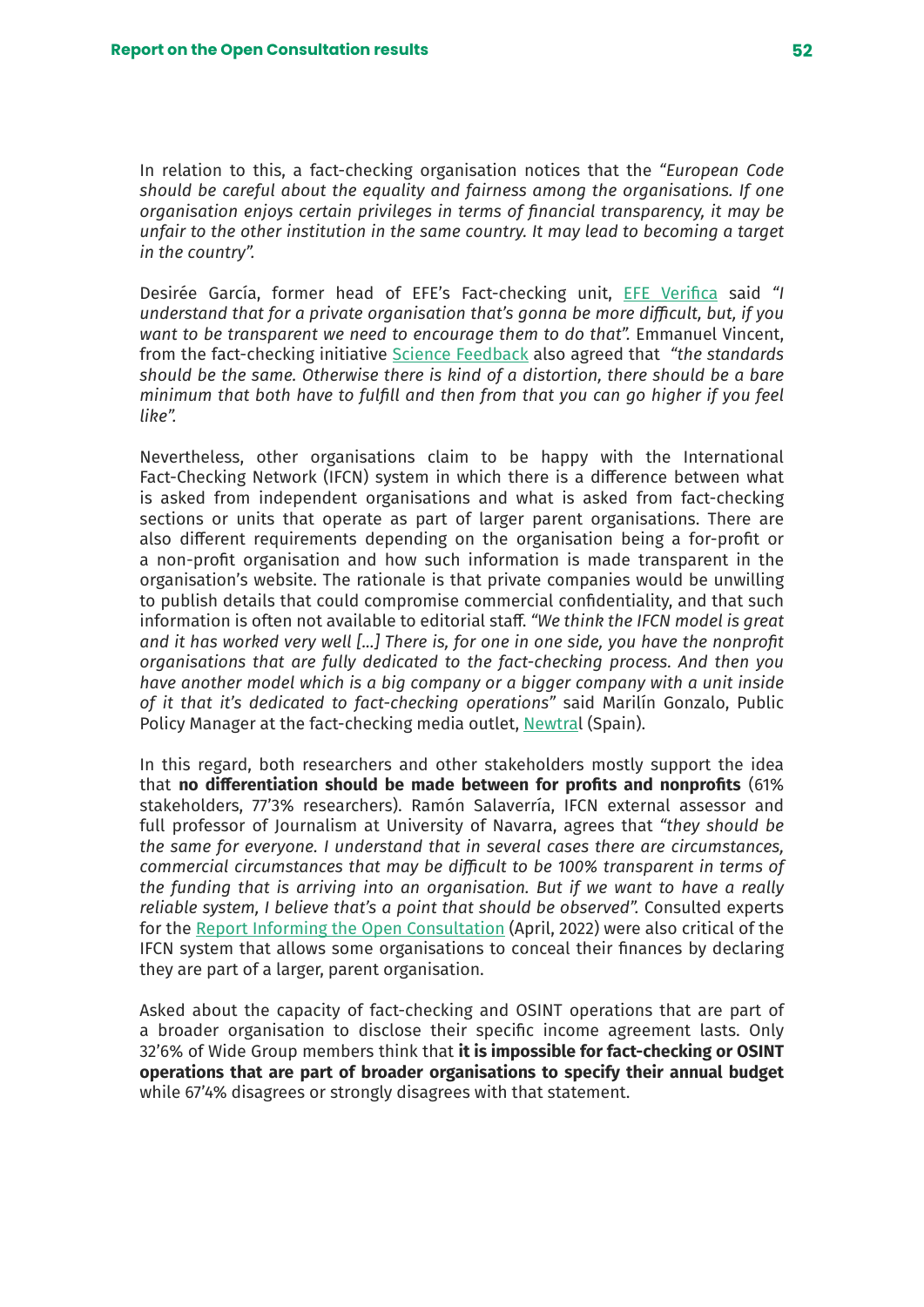**When you think of financial transparency in a fact-checking operation or OSINT, do you strongly agree, agree, disagree o strongly disagree with the following statements?[It is impossible for fact-checking or OSINT opertations that are part of broader organisations to specify their annual budget]**



Less support is given to the statement **'It is impossible for fact-checking or OSINT operations part of broader organisations to specify their specific income on fact-checking products'** with 26'5% of those surveyed supporting or strongly supporting it.

In this regard Peter Cunliffe-Jones, current researcher at [University of Westminster](https://www.westminster.ac.uk/) and Member of the Advisory Board to the IFCN, founder of [Africa Check](https://africacheck.org/) and involved in writing the first IFCN Code in 2015 and in charge of conducting its review in 2019, set out a possible solution in the [Report Informing the Open Consultation](http://Report Informing the Open Consultation) (April, 2022). He suggested that all organisations that want to be part of the network should have to:

(i) Make a declaration of the overall annual budget of their fact-checking operation. (ii) Set out their main sources of income (there is room to debate the minimum percentage you use).

(iii) If their main/only source of income is their parent company you must declare so, and specify what publicly available information about their parent company's sources of income. In his view, they would also then have to make some sort of statement about not allowing any of their funding to influence the findings of their work, and any information that a reasonable person would think necessary for transparency of their operation.

*"And you make clear that, though of course the assessors won't have the powers needed to dig through all their finances, if information emerges that proves that any part of the financial transparency statement is less than full and honest, then they lose their approval immediately"* says Cunliffe-Jones.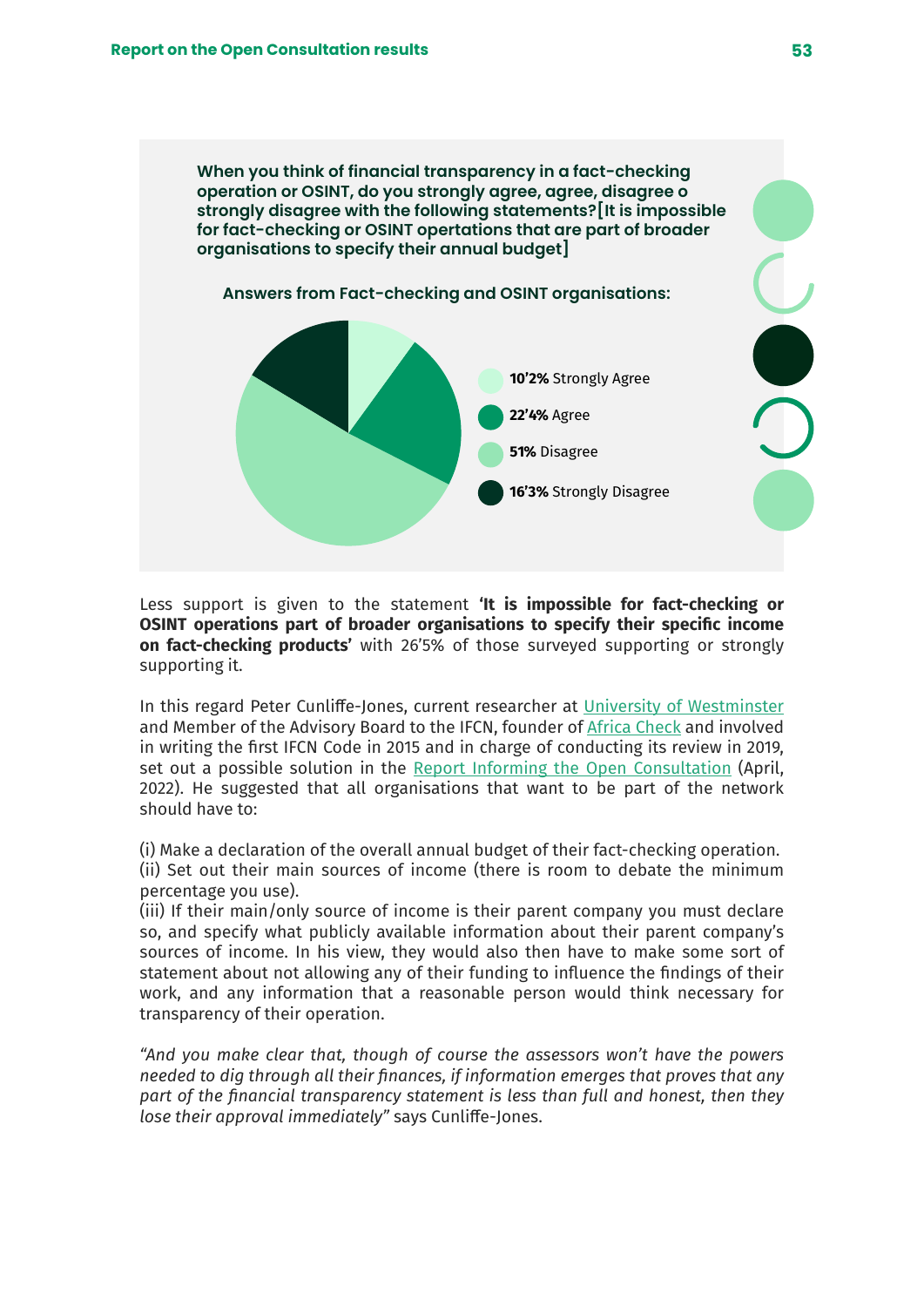#### **What to disclose and how to do it**

The survey approached this issue in different manners to obtain as much information as possible on what were the aims of the Wide Group members when achieving transparency. From their answers, there does not seem to be a straightforward agreement on a specific way to do it although a majority pushes for being transparent not only about donors but also about business partners.

Over 80% of the Wide group members agree or strongly agree with **disclosing the identity of their top 5 income sourcers, be that donors, partners or clients.** A fact-checker said that perhaps *"instead of naming relevant entities, perhaps we could have different categories listed. For eg: 25% of revenue earned is from collaboration with social media companies, 10% of government agencies etc. Confidentiality in contracts would prohibit naming certain clients."*

Similar numbers appear when asked about **disclosing the name of every donor contributing more than 10.000 €**, with 77'5% agreeing or strongly agreeing. In this instance Bill Adair, Professor of the Practice of Journalism and Public Policy Associate of the [Duke Initiative for Science & Society,](https://scienceandsociety.duke.edu/) creator of the Pulitzer Prize-winning website [PolitiFact](https://www.politifact.com/factchecks/2022/feb/25/tweets/there-are-no-us-run-biolabs-ukraine-contrary-socia/) and co-founder of the [International Fact-Checking](https://www.poynter.org/ifcn/) [Network \(IFCN\),](https://www.poynter.org/ifcn/) puts the stakes much lower "you should identify every donor above a certain minimum level, such as 100 euros". While less support but still a majority, 67'3%, agreed with the idea of **disclosing the name of every business partner that has contracted services/ products for more than 10.000 €.**

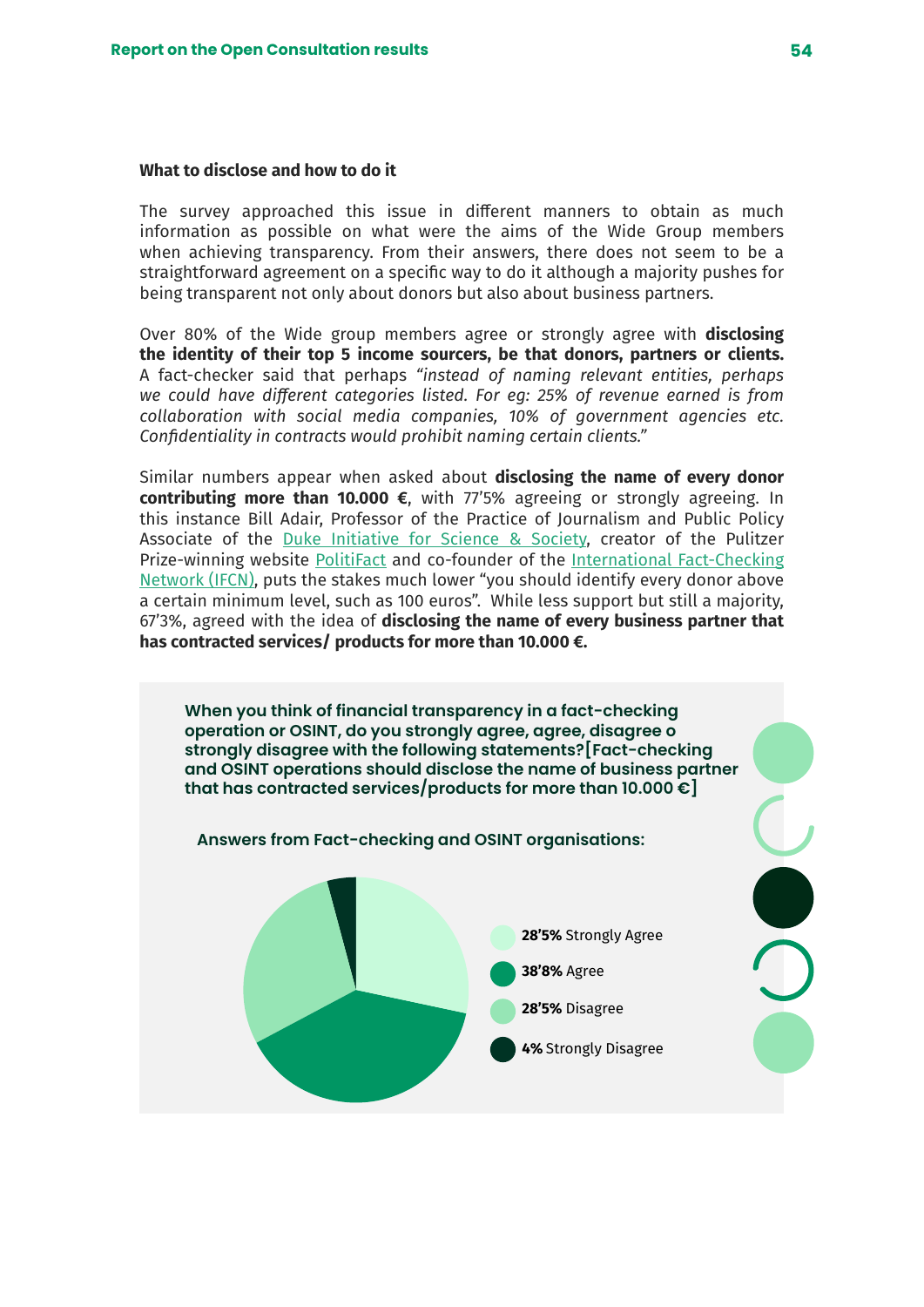It is important to note that there is not a specific characteristic within the organisations that said that they disagreed or strongly disagreed with this. Both fact-checking and OSINT operations, for profit and nonprofit, big and small, independent and part of broader organisations can be found. Further along this idea, it is important to note that a wide majority considers it insufficient to only disclose donations: 85'7% disagree or strongly disagree with **disclosing all donations with names and precise figures but not income from business partners.** 

For almost 60% of the surveyed organisations **disclosing the total amount of their operating budget and general information on how they obtained the money but without precise figures or names of the donors or business partners** is not enough. Only 40'8% of organisations agree or strongly agree with such a statement.

Another way of looking at this is to set up a minimum contribution upon which the name of the contributor or contractor needs to be disclosed, no matter if it's a donor, a business partner or a client. When asked what that minimum should be 34' 7% believe all of **those contributing over 5% of the annual operating budget of the organisations should be disclosed**; while a smaller number of organisations suggest **10% and 20%**, with 18'4% support each. 5% is also the preferred figure by researchers when asked about this matter (50%) followed by a 40% support to disclosing those contributing over 10% of the annual operating budget.

The general differences amongst fact-checking and OSINT organisations participating in the survey suggest that there may be room for a tiered system of adhesion within the financial transparency scale. A bare minimum should be set up but organisations could be encouraged and have recognition for going beyond that minimum. A fact-checker suggested that 5 stars on the [Transparify Scale](https://www.transparify.org/our-methodology) could be a good goal to aim for. [The Transparify Scale](https://www.transparify.org/our-methodology) rates the extent to which policy-relevant nonprofits (such as think tanks, advocacy groups and non-profit media platforms) disclose who funds them, with how much and for what purposes, publicly on their websites. This includes information contained in annual reports, provided that those reports are available on an organisation's website. Transparify's system rests on the assumption that organisations' voluntary disclosure is accurate and comprehensive. Organisations whose disclosures appear comprehensive but in fact conceal key donor information are rated as "deceptive".

| *****                                         | <b>Five Stars</b> | Highly transparent: all donors listed, clearly identifying funding<br>amounts for, and sources of, particular projects           |
|-----------------------------------------------|-------------------|----------------------------------------------------------------------------------------------------------------------------------|
|                                               | <b>Four Stars</b> | Broadly transparent: all donors above USD 5,000 listed in 4+ precise<br>funding brackets, with anonymous donors no more than 15% |
|                                               | Three<br>Stars    | all or most donors listed in 2 or 3 broad contribution brackets, [e.g.<br>"USD 5,000 to 15,000, the following donors"] *         |
|                                               | Two Stars         | all or many donors listed, but little or no financial information                                                                |
| $\star$                                       | One Star          | <b>Highly opaque:</b> some donors listed, but not exhaustive or systematio                                                       |
|                                               | <b>Zero Stars</b> | Highly opaque: no relevant or up-to-date information**                                                                           |
|                                               | Deceptive         | disclosure appears comprehensive but conceals key donor<br>information                                                           |
| <b>Source:</b> Transparify star rating system |                   |                                                                                                                                  |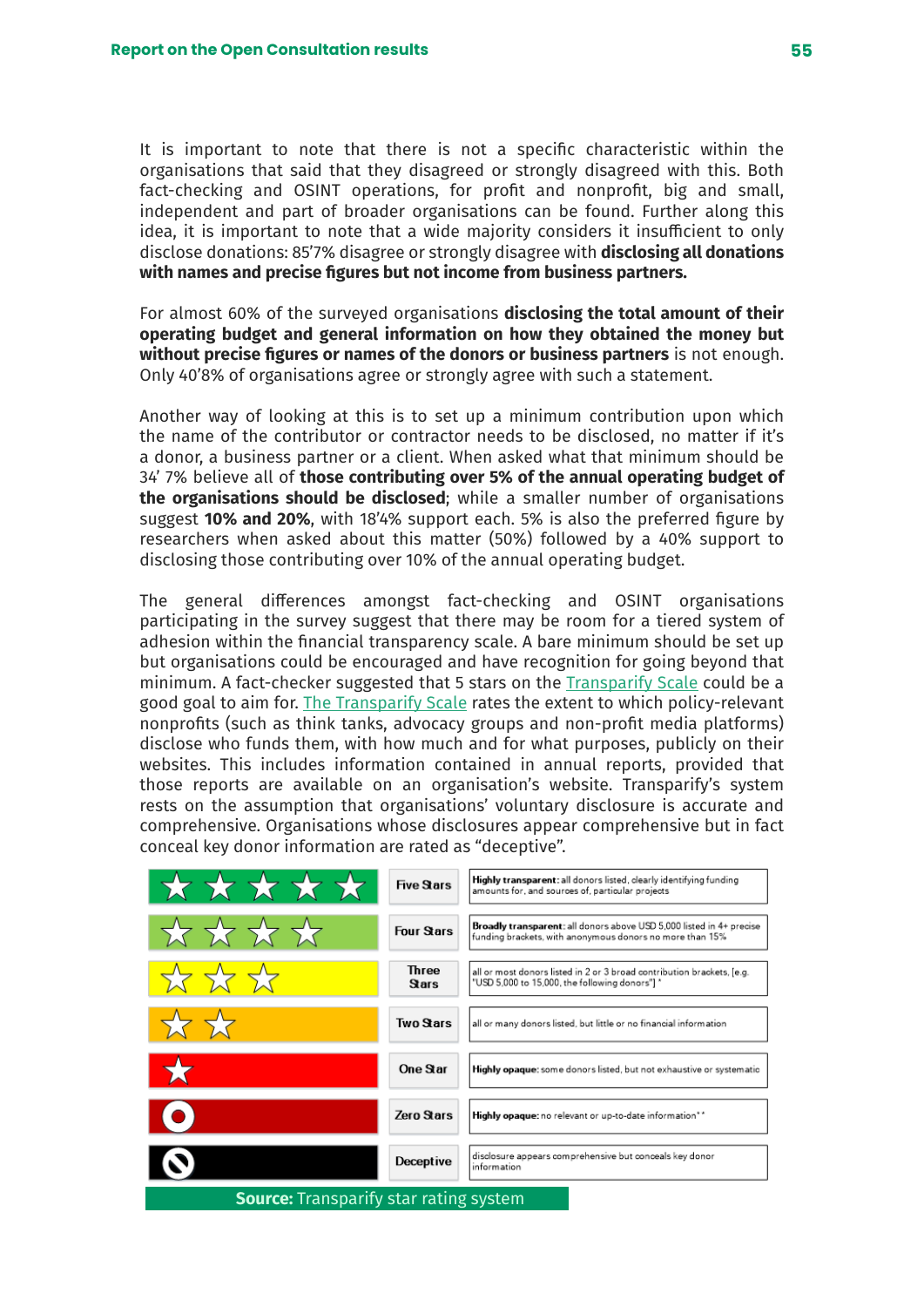It is important to note that when it comes to acknowledging commercial agreements, 46'9% of organisations think that **all commercial agreements have to be disclosed unless the other party opposes**; while 36'7% of Wide Group organisations agree or strongly agree with the idea of **making public any commercial agreement disregarding if the other party opposes.** In this regard a fact-checker said: *"I think fact-checking and OSINT operations should be willing to disclose their agreements and therefore the idea of "the other partner opposes" should be something that fact-checking and OSINT operations force towards achieving and not use it as an excuse. Many of our contractors oppose and it is part of our negotiation until we are able to do it".*

Researchers push this matter much further, with 77'3% of surveyed experts supporting the idea of **full disclosure disregarding the opposition of the other party.** As one researcher puts it *"fact-checkers and OSINT operations generally should not enter into commercial contracts with parties who refuse to disclose the relationship".* Another researcher pointed out that specifically agreements with platforms should be publicly revealed.

#### **Total disclosure to specific parties evaluating the operation**

Almost 94% of surveyed organisations agree or strongly agree that if **the Governance Body appreciated that fulfilling financial transparency requirements can reasonably result in state-sanctioned or politically induced violence against the workers or representatives of an operation,** that fact-checking or OSINT operation may, exceptionally, **reveal that information only to the Governance Body of the European Code.** On this, one of the organisations noted that *"the exceptions should only go as far as information not being publicly released (on fact-checkers website and similar), but the governance body should have the same financial information from all applicants".*

Along similar lines Mathias Vedeler, Advisor of the Professional Committee (PFU) of the Norwegian Press Association declared that *"to ensure independence and unbiasedness (and the audience's belief in it), we believe the code should have some guidelines that also include the financial model for the operations. How the operations make their income can have an impact on the independence of the operation. It might be a challenging task to find the perfect balance in this area. We can't demand every fact-checking operation to be non-profit organisations without advertisement or commercial income. At the same time, we don't want the audience to doubt that the fact-checking has been done with the public interest in mind, rather than to please a certain political or economic aim. Either way, we recommend full transparency when it comes to the income, but with the possibility of only disclosing the information to the Governance Body of the European Code if there is a security risk for people working in the operation."*

Some organisations propose a system in which "disclosure does not have to be seen as a white and black term since information can be disclosed to a specific audience as well as to the general public. We propose that the official publisher of the fact-checking operation which is a signatory of the Code must provide full financial transparency to the evaluators and the Governance board. However, the obligation to publicly declare and publish detailed revenue sources should cover the specific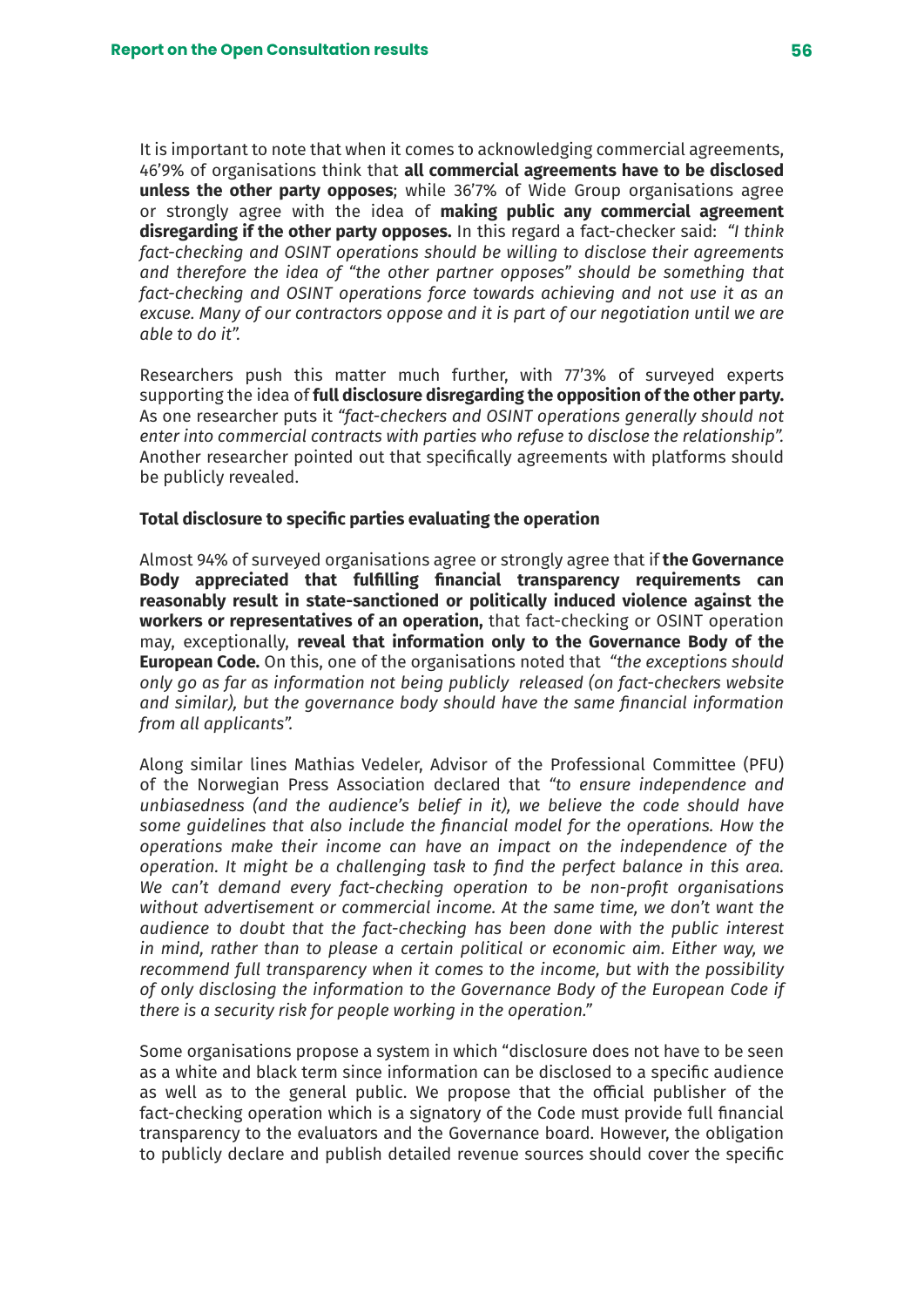fact-checking operation. Also, although full disclosure can be expected towards the fact-checking community and/or its assessors, there are safety-related risks for not providing it fully to the general public". Another fact-checker sees it in a similar way: *"By giving the exact figures and sources of income to the governing body. Less transparency to the public, about the sources, unless they come from government/s, which should be avoided."* 

Emmanuel Vincent, Head of the fact-checking operation [Science Feedback](https://sciencefeedback.co/) insists on the need for transparency to be quite high: *"I know that there are some factchecking organisations that run as a business now, but I don't think that's good for the trust people can have in them. So I would say even if they are companies, if they decide to be in that field, then they should be more transparent than a normal company should be."* Ana Brakus, Executive director of [Faktograf](https://faktograf.hr/), expressed the point of view that it is understandable that companies might not want to disclose publicly all their accounting *"but the board should have knowledge about the ways that the publisher is being funded".* 

## **6.3 FUNDING SOURCES**

Careful consideration needs to be given to the funding sources for fact-checking and OSINT operations in order to protect their independence. Some of these considerations have been already covered in the definition of operations themselves and what they can and can't do but this section will go deeper into how those activities should be disclosed and how they may affect organisations.

Although it was not specifically one of the questions in the surveys, during research the question arose of whether the Code should establish which entities or people organisations should not receive money from. Wael Eskandar from [Tactical](https://tacticaltech.org/) [Tech](https://tacticaltech.org/) noticed that *"in general, sometimes it's just difficult to kind of put a list of organisations. The way I would approach it in the code of conduct is to think about power and impartiality. So we were talking earlier about the mission and we cannot, you can't take funding from special entities whose interest is to introduce bias. That is the main point. So how you put that in the code, should be a little bit more generic than actually listing certain types. It should be conditions that describe these areas".* Taking this suggestion into consideration and gathering the thoughts of different interviewees throughout the process, we will divide this section into four types of funding to better explore the agreements and disagreements in different areas: platform funding, political funding, public funding and other funding sources.

#### **Platform funding**

Technological platforms are, as of 2022, a big funder of fact-checking and OSINT organisations. Regardless of if this will continue to be the case in the future, it is already being used to criticise fact-checking and OSINT operations and it can jeopardise the appearance of independence.

One of the researchers responding to the survey noticed that *"it is not at all good for public trust to be partly funded by a tech giant such as Facebook. I think the IFCN is in trouble in the long run in terms of trust".* This is applicable to the International Fact-checking Network but also to smaller organisations that are mainly funded by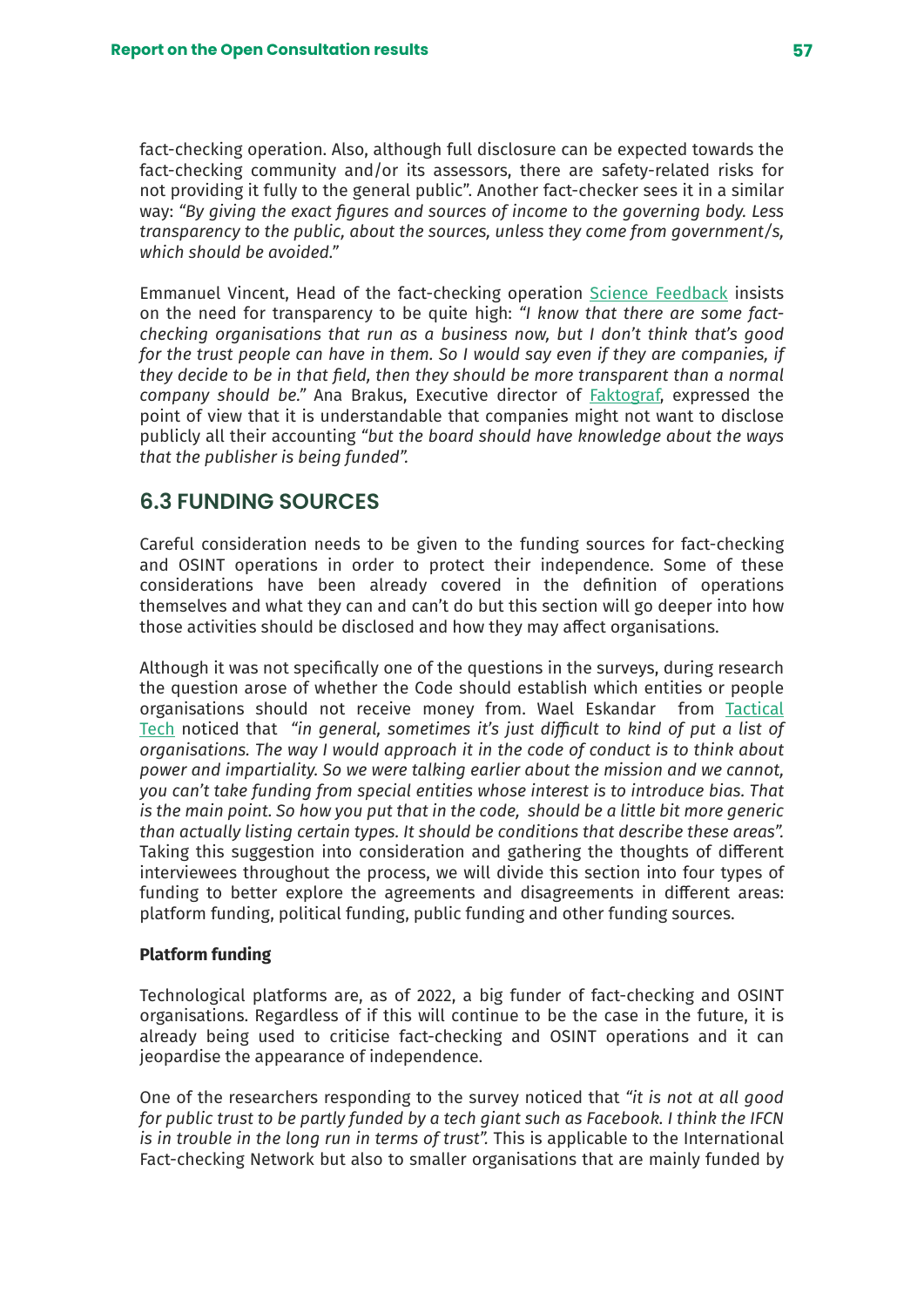big tech companies these days, as well as to the future of the EFCSN. As Emmanuel Vicent sees it, *"what we can see from experience is that when fact-checkers receive money from Facebook, I guess they become much less critical of Facebook. You should receive money from some entity, I guess, in some ways you're going to be a little bit biased in favour of that entity, whatever you want to think. And maybe some fact-checkers don't, but it's still a structural problem. So whenever people receive money from some, they are going to be perceived, at least perceived to be biased in favour of. There is nothing we can do against that perception, at least. So now there are rules you say that could make it so that fact-checkers trying to correct that potential bias, appearance of bias".* 

Mehmet Fatih Çömlekçi, an associate professor of Media and Communication studies at [Kirklareli University \(Turkey\),](https://www.klu.edu.tr/dil/en) added that fact-checking organisations can use their voice, especially through a network created by the Code, to establish independence from the platforms despite business relationships.

*"The algorithms of social media platforms are one of the reasons why this information is that kind of problem in society. So fact-checking platforms, or some kind of Code, some kind of statement, or manifestation can address this issue," he said. "I think we [fact-checkers] can take funds, we can make collaborations, because we as fact checkers have to work with these platforms, because this information spreads [on] their platforms, it's logical to work with them, it's logical to take funds, I don't see any great problem with that – but they have to say something about these algorithms"*, he added.

Transparency seems to be one of the things organisations can do in relation to platforms. 81'6% of Wide Group organisations think that **agreements with platforms have to be publicly acknowledged.** 

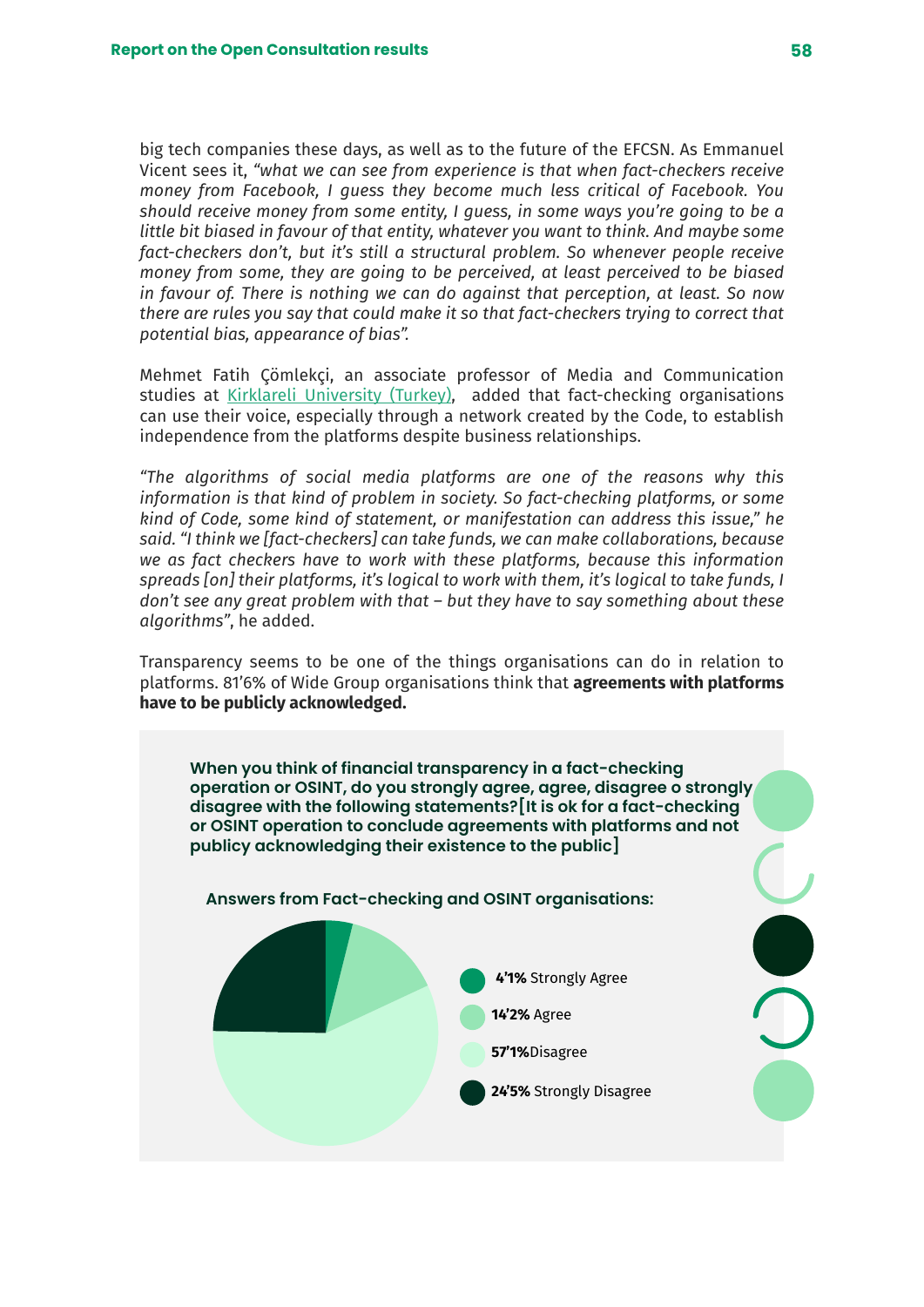#### **Political funding**

There is a wide agreement that funding coming from political parties is a no go (see section 3.1.1). In Emmanuel Vicent's words *"it's quite obvious that they have an agenda. They are, they're not really trying necessarily to find the truth. They aren't just trying to win somo fights with somebody else. So in that case, that's quite clear for me". Ana Brakus from Faktograph sees it in a similar way: "we should not accept money from political parties in any way or form, political parties are no-go".*

In this regard, Aidan White, founder and director of the [Ethical Journalism Network,](https://ethicaljournalismnetwork.org/) takes it further: *"This should be applied in particular to groups such as government and state institutions, as well as all from entities with links to political, corporate or cultural centers of power. This test should also examine whether potential funders are engaged in any political, social or commercial activity that is anti-social or compromises principles of democracy and human rights protection."*

#### **Public funding**

With national agencies funded with public money together with European Union projects and funding from national governments of their own and from abroad, there is a wide agreement in considering that public funding can be allowed with secure mechanisms in place. Nevertheless many nuances arise when going deeper into these considerations.

81'6% of organisations consider acceptable that **fact-checking and OSINT operations can be funded by their country's public entities/governments as long as they clearly establish mechanisms for their work to remain independent**, while 91'8% agree that **fact-checking and OSINT operations can be funded by international or foreign public entities/governments as long as they clearly establish mechanisms for their work to remain independent**. Anyhow some entities understand that national public money is a no-go: *"We can not accept money from the government. If we are going to fact -check them, from any government. That's what we think''* said Marilín Gonzalo, Public Policy Manager at [Newtral](https://www.newtral.es/). On the other hand, Ana Brakus, Executive director of [Faktograf](https://faktograf.hr/), pointed out that she has no problem with sources of public funding that are open through open goals that have rules and regulations. **"For me, journalism is a public good, and it should be financed by public money because it's a public service in a way for me"** she said.

Nevertheless, organisations do not support the idea that **public money should only be used for non fact-checking or investigative activities**: 65'3% disagree with that limitation in the use of public funding.

Desirée García, former Head of [EFE Verifica](https://verifica.efe.com/), puts it like this: *"you should make it very clear that you are getting finance funds from companies, private companies, or governments or political parties. I think at least you must make it clear and be transparent about that"*. Sam Dubberly, Head of A[mnesty's Evidence Lab,](https://citizenevidence.org/about-us/) agrees with that idea of acknowledging it publicly.

Some find it trickier: *"If we receive money from the French government and they say it's to go and teach fact-checking in schools, we think it's just fine. But maybe if*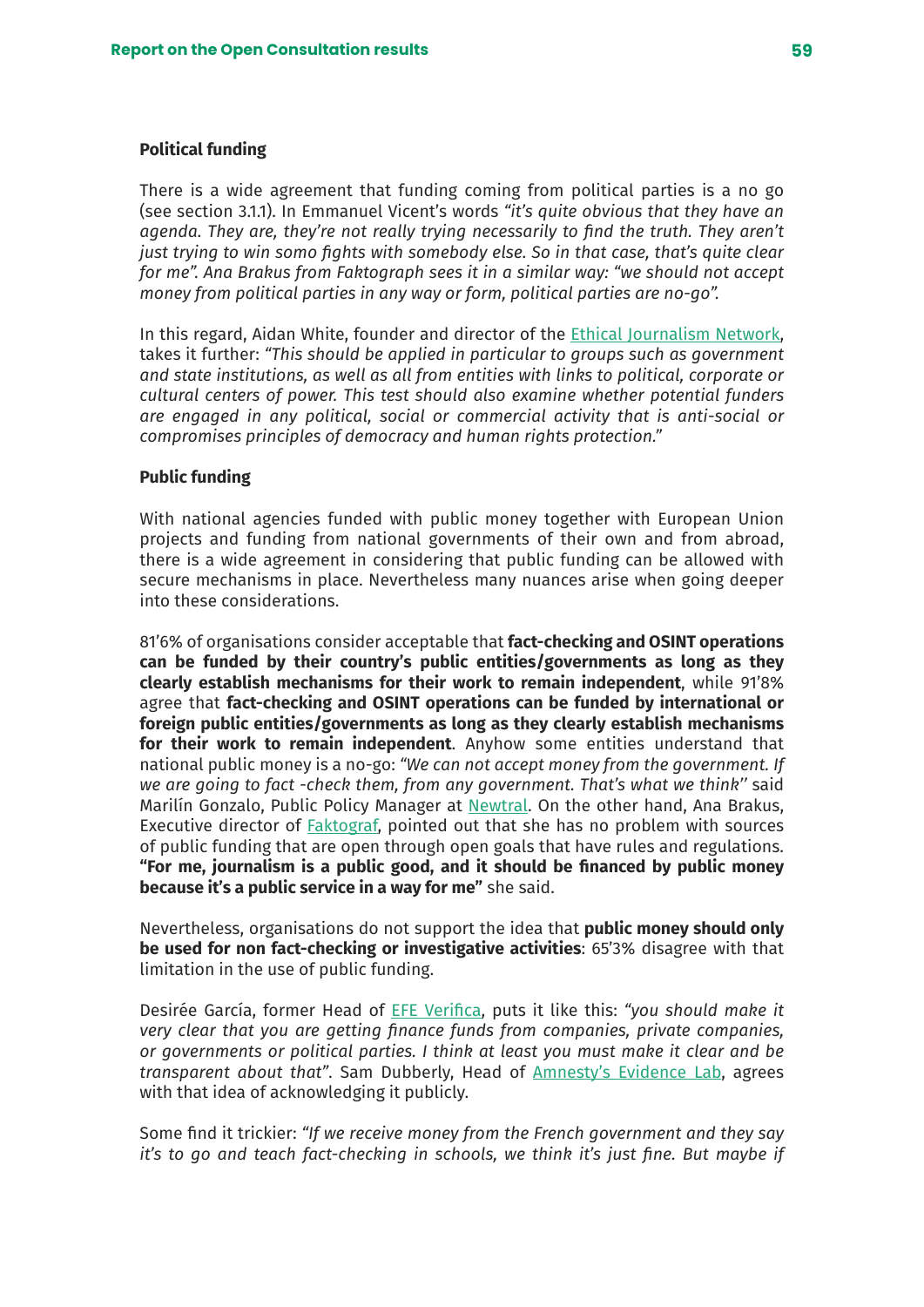*somebody gets money from the Russian government, we might have more questions about why it is and what they are going to do with it"* said Emmanuel Vincent, Head of Science Feedback. Lukas Andriukaitis, Associate Director at the [Atlantic](https://www.atlanticcouncil.org/programs/digital-forensic-research-lab/) [Council's Digital Forensic Research Lab,](https://www.atlanticcouncil.org/programs/digital-forensic-research-lab/) thinks it's impossible to clearly define this. *"For example. Would you take money from Singapore? Some might say yes, some might say no. Some might say it's a democracy. Some might say it's a complete dictatorship. It's like these grey zone areas are very problematic. I think the answer is in transparency because if you show where you're taking the money from them, all the risks can make their own decisions and all the rest can decide whether to work with you, whether to trust you and so on and so on. So I think transparency is better than saying which sources you are not able to take from."*

#### **Other funding sources**

The Wide Group members were specifically asked about **the need to publicly declare the goods and services they receive from external sources, including paid subscriptions or free access to tools and/or software**. A tight situation comes up here with 55'1% agreeing or strongly agreeing with this statement.



Another instance that the code needs to explore is **which activities should be considered as part of the fact-checking and OSINT operation and which shouldn't.** This question came up throughout the Open Consultation several times when considering media literacy and consultancy, for example. A way of looking at it is through the definition of fact-checking and OSINT allowed activities.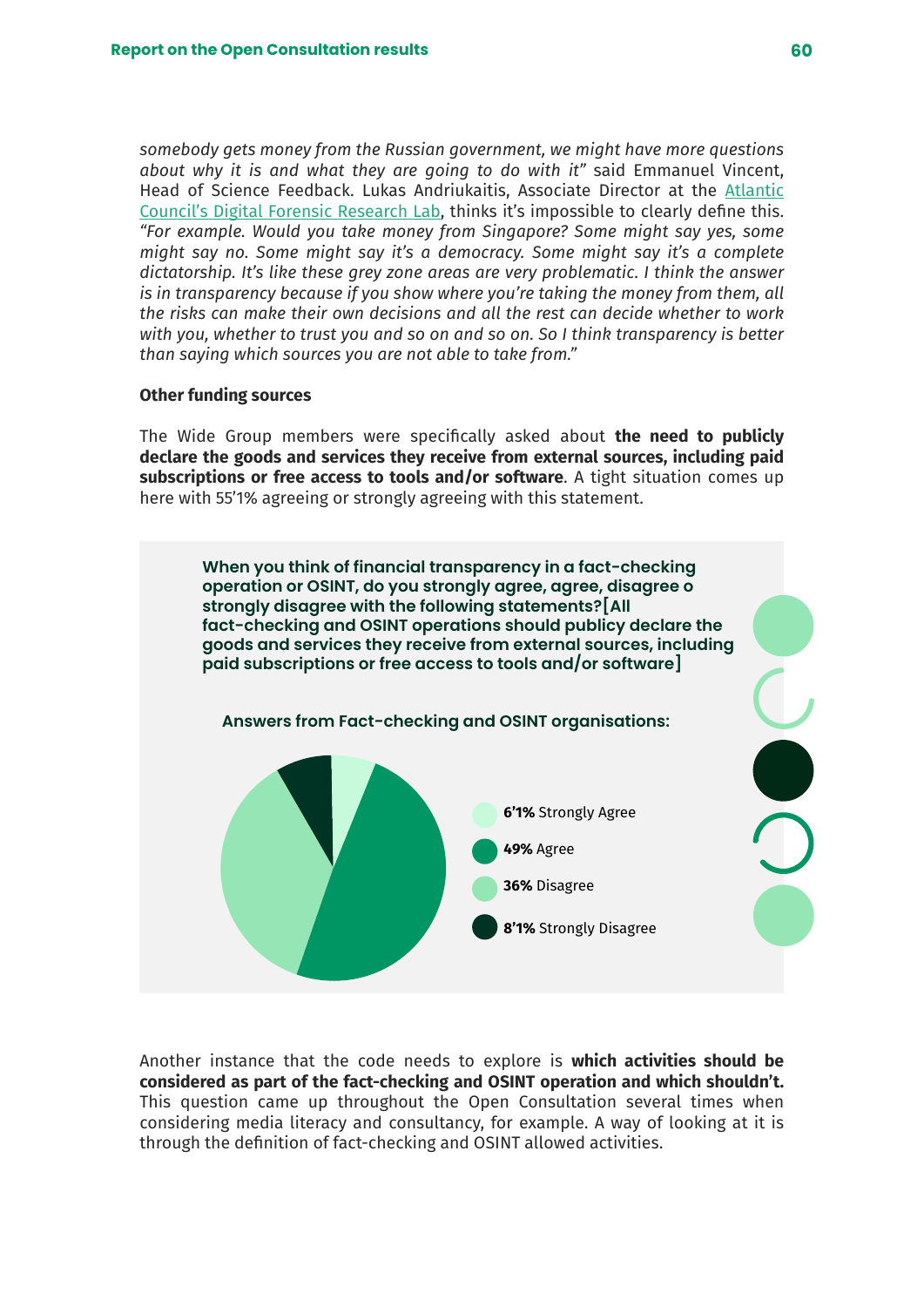## **6.4 RECOMMENDATIONS**

With all the insights gathered throughout the Open Consultation, we can say that there is a **wide agreement on organisational transparency understood as the need to fully disclose ownership, governance and editorial power of the operation.** When it comes to fully disclosing the team members there is an understanding that **newsrooms need to be as transparent as possible without endangering journalists and researchers**. It is important to correctly define this policy and its limits so that the public can clearly understand the reasons for which identities are concealed and don't perceive them as arbitrary.

Financial transparency is trickier and may benefit from a **tiered system of adhesion.** A bare minimum of public financial transparency should be set up but organisations could be encouraged and have recognition for going beyond that minimum. There is an agreement that such **bare minimum should be the same for all operations despite their nature and should include the name of every donor, business partner or client contributing more 5 or 10% of the income of the operation**. On top of that bare minimum, greater transparency could be rewarded with a star system similar to the Transparify scale. **While this is the minimum demandable of public disclosure, there is a wide enough agreement amongst organisations to fully disclose all their contributors to the Governance Body and/or assesors deciding if the operation fits the Code.** Last but not least, it would be advisable to ask organisations to publicly sign a certificate of their declaration and make clear that the assessors/governance body doesn't have the powers needed to dig into their finances.

When it comes to funding sources there seems to be an agreement on **publicly disclosing the ones that may be most controversial such as platforms or public funding** whether it comes from national or international governments or entities. Further discussion may be needed on the disclosure of goods and services from external sources: a suggestion would be to set up a minimum contribution value in goods from which you would have to declare it.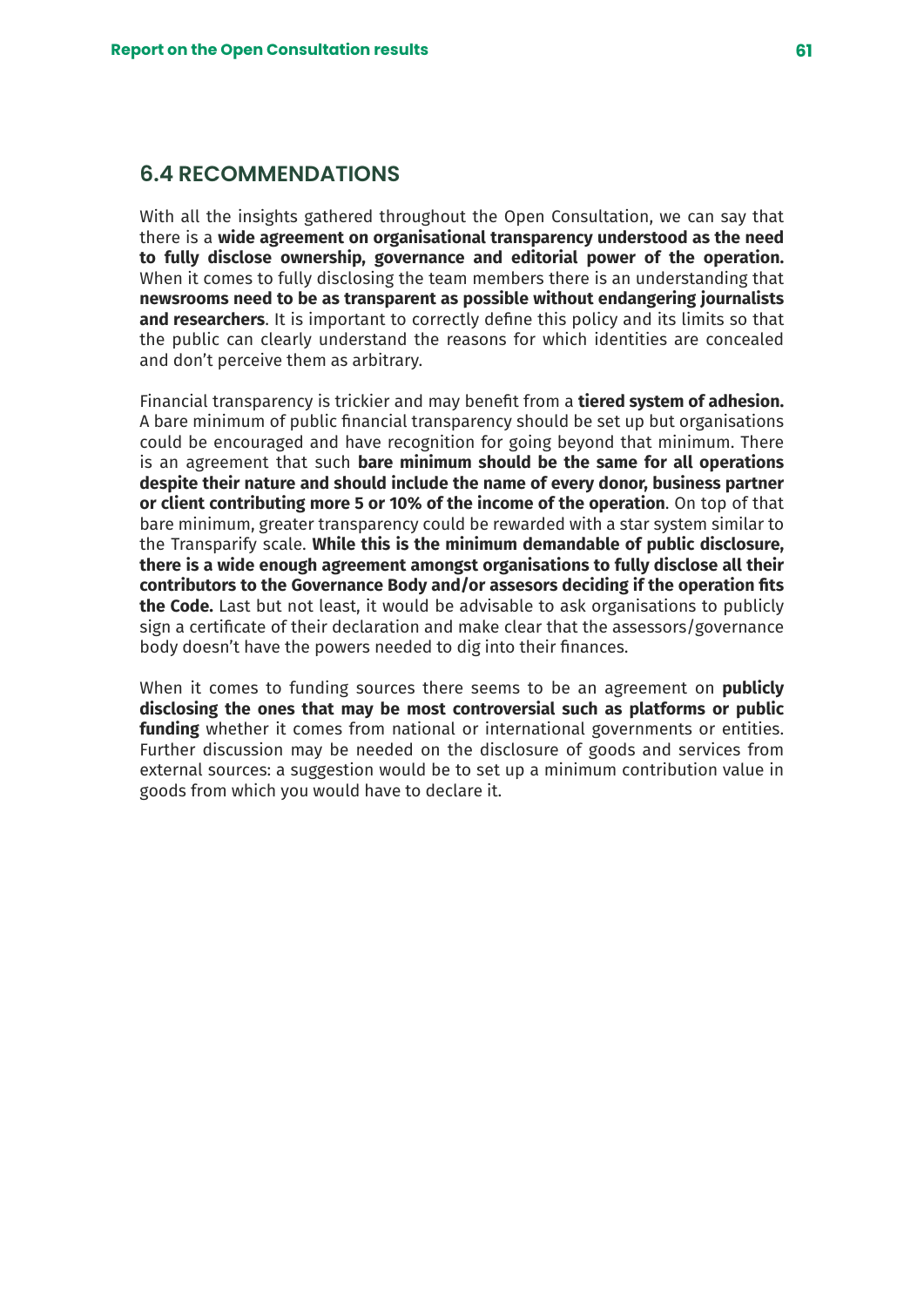# **7. ACCESS AND RENEWAL**

During the open consultation, participants were asked to comment on the processes of **accessing** and **renewing adherence** to the Code.

With regards to access, there was a **general agreement around the fact that the Code should always assess potential new members, and that the process should ultimately be managed by the Governance Body.** On the other hand, participants shared different views about whether applications and assessments should be made public or remain confidential.

Participants were also asked **how often the Code should undergo a renewal process to make sure it stays up to date with the developments affecting both the world of fact-checking and, more broadly, the landscape of news media, media literacy, and technology**. Answers mostly agreed on a one or two-years time frame.

## **7.1 ACCESSING THE CODE**

The large majority of the interviewed subjects agreed that **all fact-checking and OSINT operations should undergo an assessment to become part of the European Code, regardless of membership to other instruments,** such as the [International](https://www.poynter.org/ifcn/) [Fact-Checking Network \(IFCN\)](https://www.poynter.org/ifcn/) or the [European Digital Media Observatory \(EDMO](https://edmo.eu/)). 86% of respondents belonging to fact-checking and OSINT organisations, together with the totality of respondents from the pool of media organisations, platforms, and civil society representatives, either agreed or strongly agreed with this statement.

Related to the conditions needed in order to apply to the Code as a prospective member, Lukas Andriukaitis, from the [Atlantic Council's DFRLab](https://www.atlanticcouncil.org/programs/digital-forensic-research-lab/) thinks that *"it should be a list of requirements: how long the organisation has been open for, how many readers is reaching, maybe even the funding, if it´s sustainable… I think that a set of criteria should be met and not only one should be used".* Along the same lines, Aidan White, from the [Ethical Journalism Network](https://ethicaljournalismnetwork.org/), considers that *"there should be an admission process that sets a number of standards including time in operation and evidence of public engagement and impact of work".*

Hanno Fenech, Senior Policy & Communications Officer for the [Independent Press](https://www.ipso.co.uk/) [Standards Organisation](https://www.ipso.co.uk/) (IPSO) adds: *"There has to be a means of ensuring that the organisation is capable of achieving its own goal, if it is actually being effective, because you don't want to lend legitimacy by membership or by application of your code to an organisation that's actually not doing the things that other organisations within the structure are."*

When asked about the idea of a model with tiers of adherence and non-negotiable requirements needed to be accepted into the Code, Marilín Gonzalo, from the fact-checking media outlet [Newtral](https://www.newtral.es/), does not *"see anything that justifies that need to be tierd". The same opinion was shared by White who proposed that "all organisations should adhere to the code and its principles".*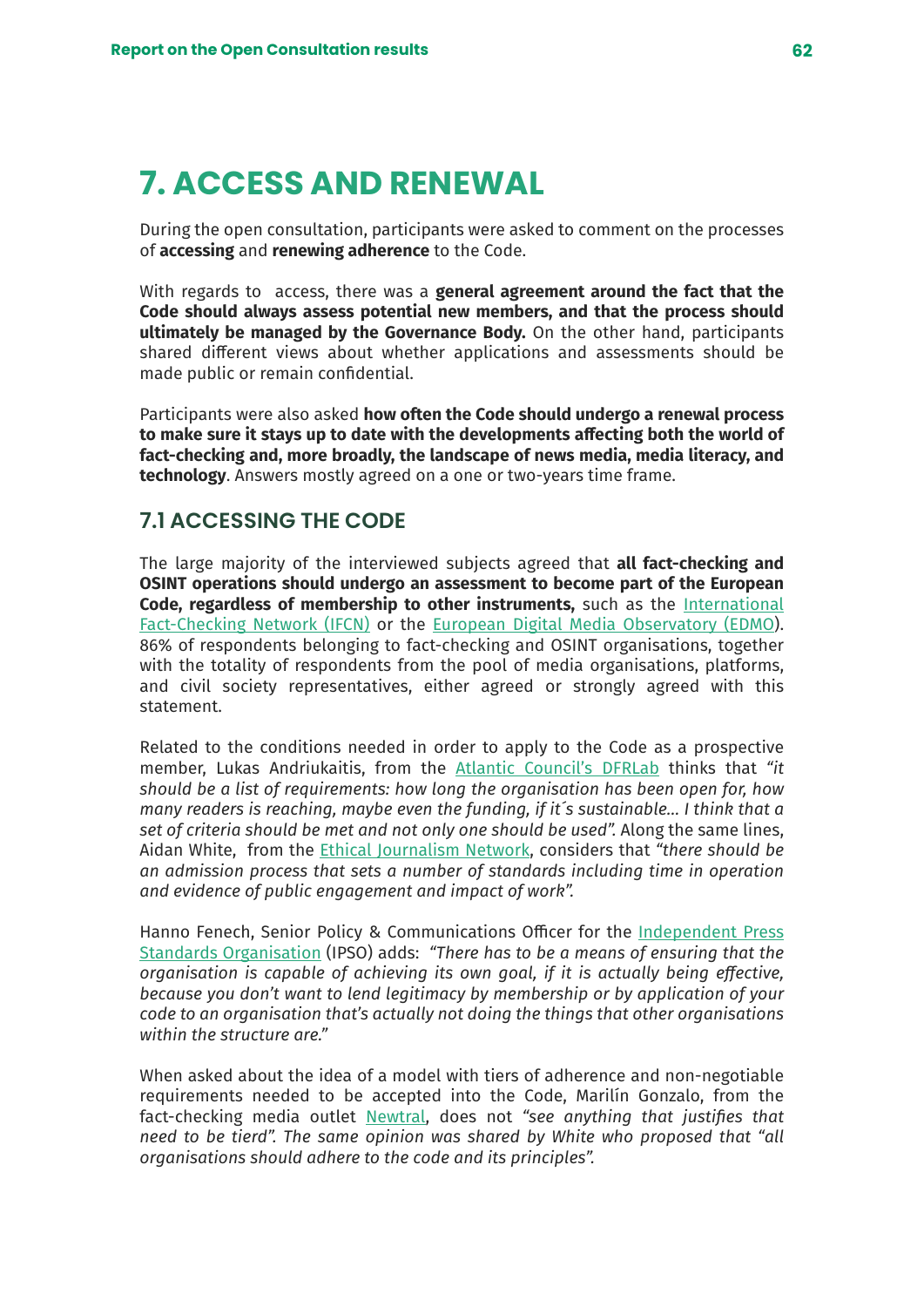However, Fenech's view, from IPSO, is that *"any progress is better than no progress at all. If at the moment they do not meet all those requirements, I still think that they should be included and brought to the in-group as a means of trying to reach all of the requirements for our regulation. Again, we're press regulators, but every year they have to submit a statement showing how they have followed all of their regulatory obligations".*

## **7.2 ASSESSING THE APPLICANTS**

In terms of who should be able to evaluate if an organisation has the requirements needed to join the Code, the majority of respondents (84% over the three pools) agreed that **the Governance Body of the Code should have the final say in evaluating and accepting applications,** but it should always take into consideration the opinion of external sources, such as academics and experts.

According to Fenech, the evaluating process should be done *"within the organisation", because "if you farm everything out to other independent bodies, you strip the organisation of its ability to actually follow its remit."* Aidan White, Founder and President of the [Ethical Journalism Network](https://ethicaljournalismnetwork.org/), also advised that assessments should be carried out by *"the Board of the Governance Body, or a membership and admissions sub-committee."* Andrea Wills, Board member at [IMPRESS](https://impress.press/), shared the same perspective: *"I think applications should be evaluated by the same set of people,"* meaning either all internal or all external assessors. *"I don't think it should be a mix, because otherwise you would get different opinions."*

On the other hand Claire Wardle, who leads Strategy and Research at [First Draft,](https://firstdraftnews.org/) supported the idea of an hybrid evaluation group, composed by both internal and external members: *"I think that there is value in having an advisory group that represents the different groups within the umbrella"* of the Code, she said during a phone interview. The possibility of a mixed group was also praised by Bill Adair, Knight Professor of the Practice of Journalism & Public Policy at Duke University, and creator of [PolitiFact,](https://www.politifact.com/) who defined it as *"a great idea."* A representative from a fact-checking organisation who took part in the survey proposed a *"middle ground"*  where the Governance Body *"calls in outside experts for different assessments, and their agreement is required, not just considered."*

Several respondents in the fact-checkers and OSINT organisations' group highlighted the need for transparency when selecting and dealing with external assessors.

Along these lines, Ramón Salaverría, who is an assessor to the **IFCN** Code of [Principles,](https://ifcncodeofprinciples.poynter.org/know-more) believes that a peer review process, similar to the one used in academia, could work. Using only one assessment report can be dangerous, while *"the usual procedure in science and in other fields is the peer review, the blind peer review. That means that you don't know who is the author, but in this case, obviously the expert knows the author, but maybe I say blind when there are two reviewers who don't know that they are doing it at the same time, the same review. And, I believe that using that kind of approach, obviously it's more work demanding, more complex to*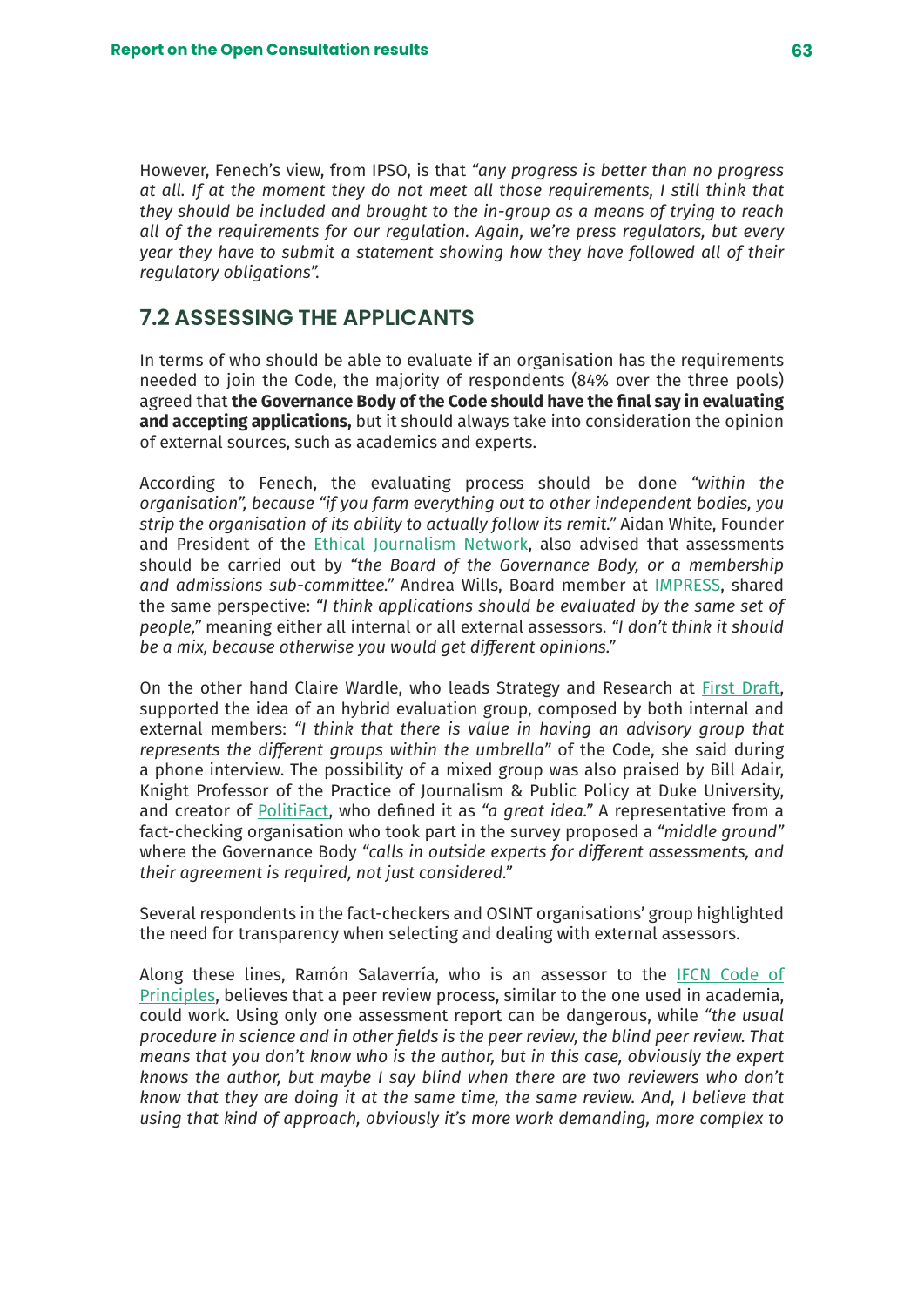*develop. But I believe that will give us a more reliable system than the IFCN, because nowadays in the end there is just one person who is deciding and that makes a weak system in the end".* 

Furthermore, 80% of fact-checkers and OSINT organisations, along with 90% of responding representatives of the civil society, platforms and media associations (3 organisations out of 13 declined to answer this question) agreed that **the Governance Body should rely on other fact-checking and OSINT operations in the region when evaluating the compliance of new organisations**, in order to take advantage of their knowledge of the media and political landscape. All the researchers who took part in the survey also agreed that **the assessment of an organisation's integrity needs to be carried out by someone with expertise in the region where the evaluated organisation operates.**

*"Every country has a really specific context, and one fact-checker or researcher [tasked with assessing an organisation] should have intense and wide knowledge on the culture, society and political establishment of that country,"* said Mehmet Fatih Çömlekçi, an assistant professor of Media and Communication studies at [Kirklareli University in Turkey](https://www.klu.edu.tr/dil/en). He added that assessments should be handled by *"one representative should be from this region, who knows the region, and one representative who is not related to the region or the country. It could be a mix of people who know the country best and people who could be more objective".* 

When an application gets rejected, the experts interviewed agreed on the fact that organisations should be able to apply again. *"I think it's important that, where mistakes or failures are made, you are allowed to continue to try to improve and to meet the standards,"* said Fenech. *"An appeal system is possible,"* confirmed White, adding that *"re-application should be possible at any time once an organisation is able to demonstrate that it is able to meet the admission standards."*

Salaverría referred to the academic world and suggested that organisations cannot reapply until a certain time has passed after the rejection: *"when you have been rejected, you have to wait sometimes six months, sometimes a year, sometimes even up to two years before you try it again. And I believe that the Code should have a similar approach on that providing, indicating a time that should be observed before going to another trial".*

On the other hand, the **surveys highlighted different views about whether applications and assessments should be made public, for transparency reasons, or rather should remain confidential, for security concerns**. Platforms, media associations, and civil society representatives were equally divided about transparency (38% in favour and 38% against, with 3 organisations not responding), and also a 38% voted in favour of confidentiality (with 4 organisations not responding). On the other hand, the majority of fact-checkers and OSINT operations voted in favour of transparency (86%), and against confidentiality (77'5 %). Researchers also favoured the need for transparency.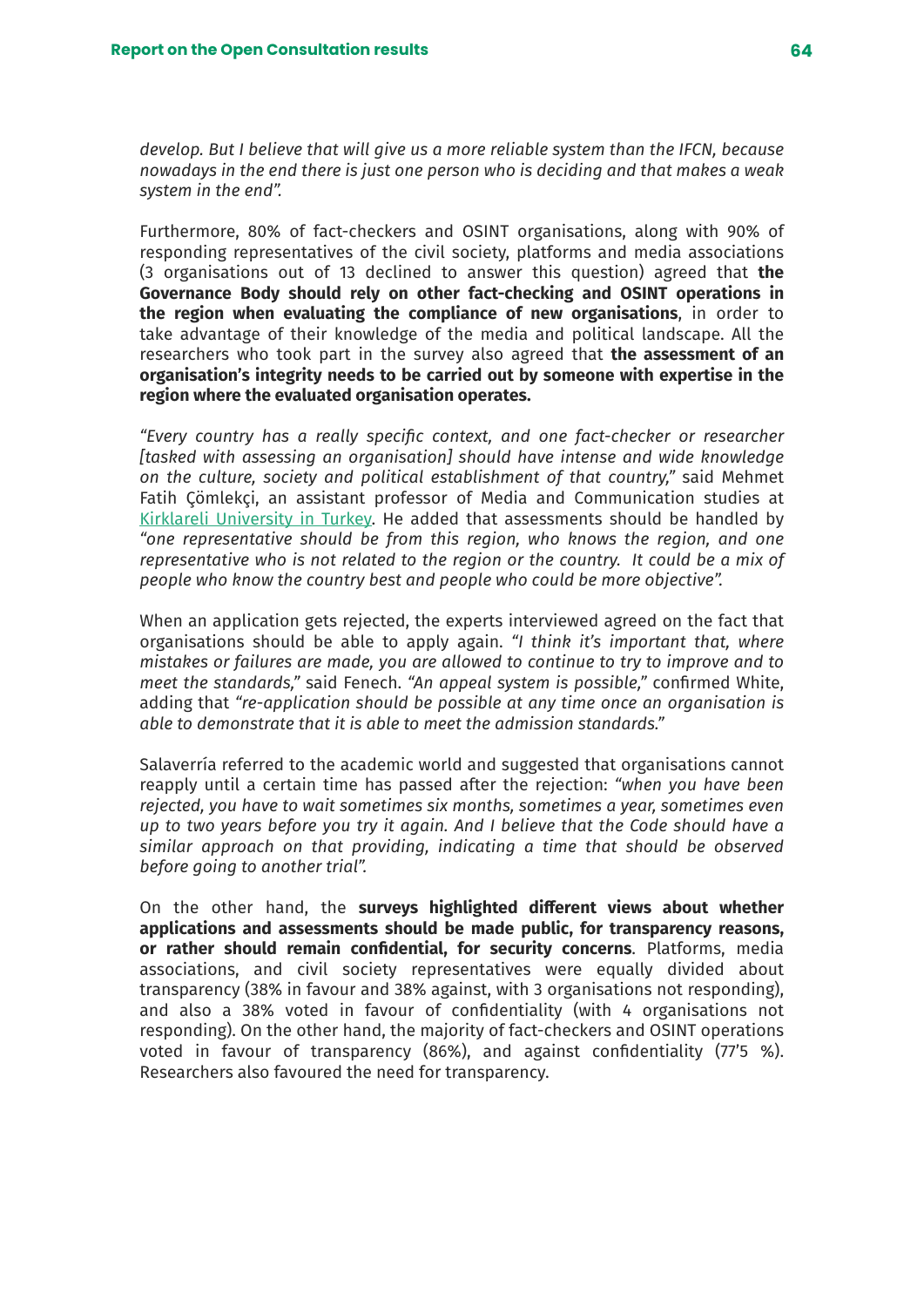## **7.3 RENEWAL PROCESSES & TIMEFRAME**

When asked about **how often the operations that are members of the European Code should undergo a renewal process**, the majority of respondents among both fact-checkers and OSINT organisations, and platforms, media, and civil society disagreed about a six month time frame. 55% of fact-checkers and OSINT organisations voted in favour of a one year timeframe, while 71% voted for "every two years." Platforms, media associations, and civil society representatives provided a more nuanced landscape: respondents were equally divided about "one year" (with three organisations not responding), and 55% voted in favour of "two years" (5 out of 9 interviewees, with 4 non responding.)

One fact-checking organisation from the Wide Group suggested that, rather than automatic and time-based, the renewal assessment could be triggered by or actual breaches of the Code, or the suspicion of inappropriate behaviours. The possibility of adding an *"emergency check clause that triggers the renewal process"* was also proposed by the non-profit organisation [Access Info Europe.](https://www.access-info.org/#)

Lastly, the majority of respondents disagreed when asked if the Code should only be a training and reinforcement mechanism for best practices, instead of an accreditation-based system. This opinion was shared among all the three interviewed pools, more in detail: 65% of fact-checkers and OSINT organisations voted either "disagree" or "strongly disagree"; as did 59% of researchers and 87'5% of responding platforms, media associations and civil society's representatives (even though in this pool 5 interviewees out of thirteen did not answer this question.)

*"I think it should be an accreditation-based system for the basic floor-level requirements, but beyond that it should only promote, not enforce best practices,"* added a representative of a fact-checking organisation who took part in the survey.

## **7.4 RECOMMENDATIONS**

After going through the results of the Open Consultation, there is a wide agreement that fact-checking and OSINT organisations wishing to adhere to the Code should undergo an assessment regardless of membership to other codes or instruments. These assessments should be made publicly available, as voted by 86% of fact-checking and OSINT organisations.

When it comes to evaluating if an organisation has the requirements needed to join the Code, once again, the majority of respondents agreed that the Governance Body of the Code should have the final say. However it would be important to consider the idea of establishing an hybrid evaluation group based on a peer review system as experts suggested. There is also an agreement in considering that the Governance Body should rely on other fact-checking and OSINT operations in the region when evaluating the compliance of new organisations. Furthermore, taking into consideration the amount of applications that can come through, we would encourage the professionalisation of the review, instead of relying only on a Governance Body that will not have this as its first job or task.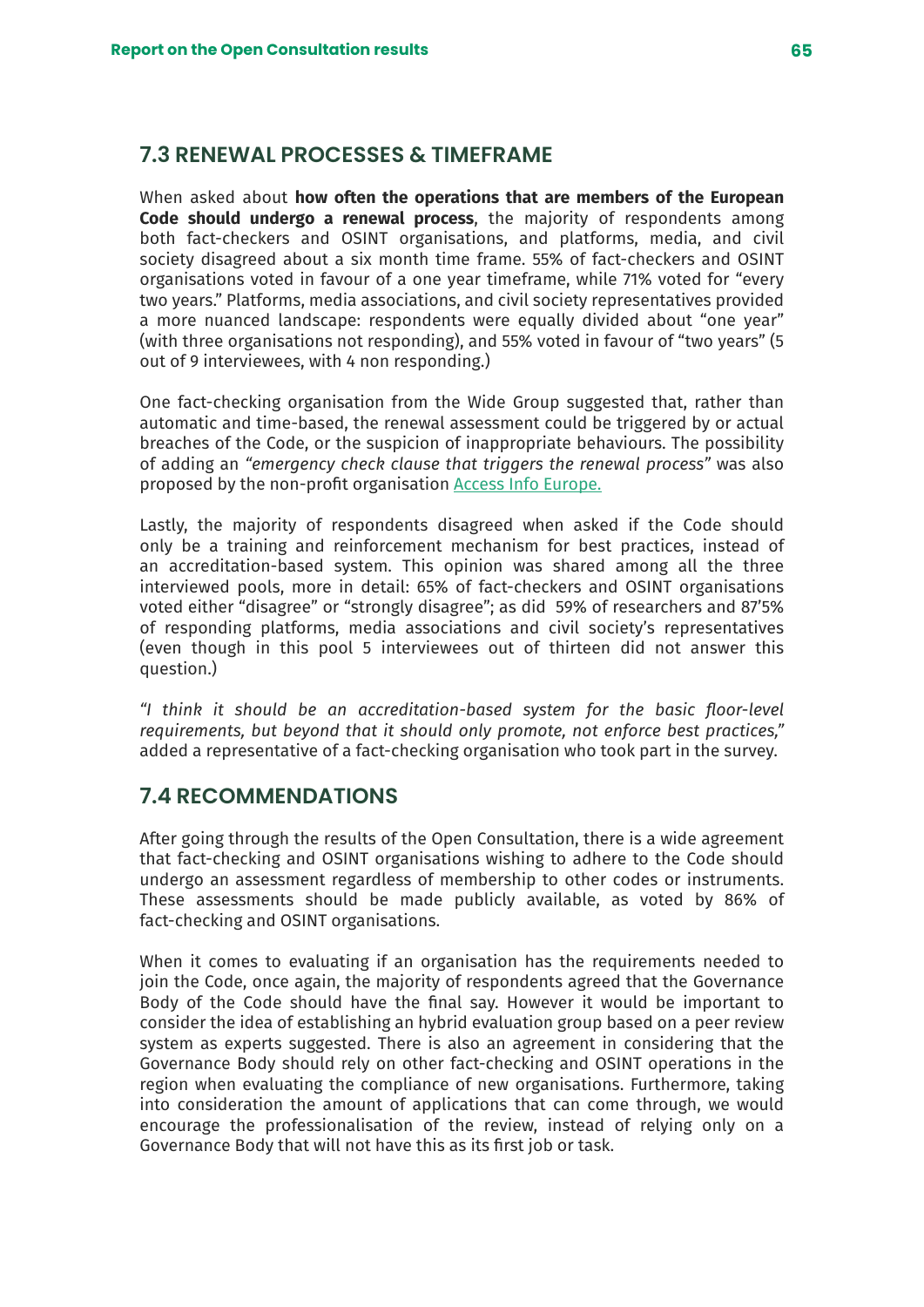In terms of rejected applications, experts suggest having an appeal system and consider the option of establishing that a rejected organisation cannot reapply until a specified period of time has elapsed in order to carry out the improvements indicated.

Thinking about a renewal process for the members of the European Code, a two year timeframe is the winning option between the fact-checking and OSINT organisations (71% against 55% that voted for a year timeframe). This wide option may also require a more thorough vetting process.

Lastly, it is clear among the three pools that the Code should be an accreditation-based system instead of a mere training and reinforcement mechanism for best practices.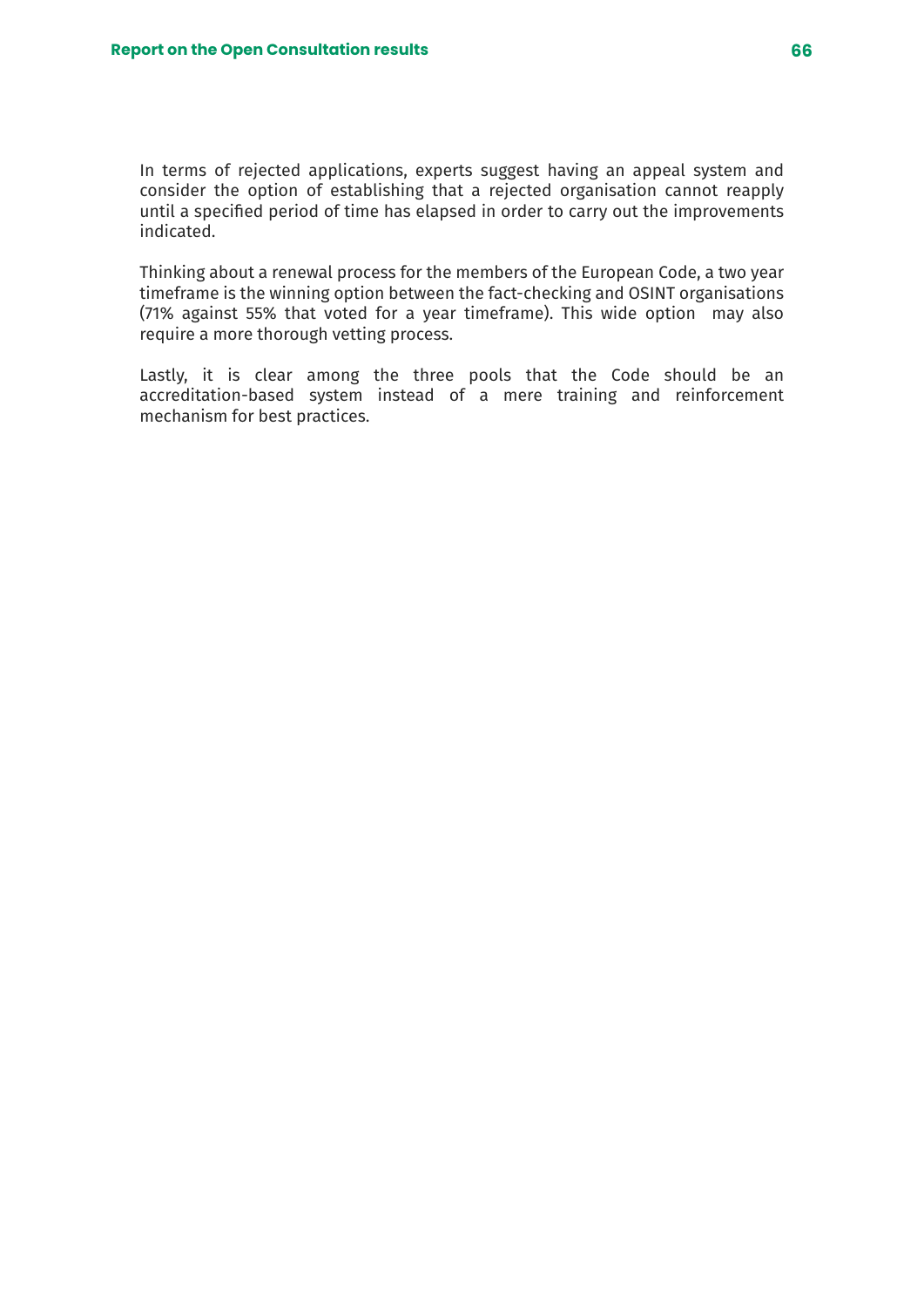# **8. COMPLIANCE AND ENFORCEMENT**

In the Compliance and Enforcement section of the open consultation surveys, the majority of participants agreed that **the Governance Body should be the only entity responsible for taking action on claims of wrongdoing by members of the Code**. Potential sanctions should always be explicit, motivated, and commensurate to the scale of the mistakes they ought to punish.

The large majority of the interviewees agreed that **the Governance Body of the European Code should keep open channels of communication**, so that members and other stakeholders are able to provide evidence of wrongdoing by fact-checking and OSINT operations that could represent a failure to fulfil the requirements of the Code. 92% of fact-checking and OSINT organisations either agreed or strongly agreed with this statement, along with the totality of responding media associations, civil society, and platforms representatives (10 out of 10, with further 3 non responding.)

Aidan White suggested that *"there should be regular meetings and an annual meeting, a website and social media platforms, established to ensure that all possible channels of communications are used."* Andrea Wills also claimed that communication could happen *"via a website, conferences, consultation, workshops, newsletters and feedback from members, social media etc."* On the other hand, Hanno Fenech said that, while communication *"has to be open and honest,"* it should not *"blur the lines"* between the obligations of every party involved, adding: *"There is always going to be some friction between a regulatory and overseeing body and the people that it oversees."*

## **8.1 DENOUNCING A FAILURE**

In order to avoid abuses of the claim system, 88% of fact-checkers and OSINT organisations, and 89% of platforms, media associations and civil society representatives (with 4 organisations non responding) agreed that the **Code should detail who can denounce a failure to fulfil its requirements on the part of a fact-checking or OSINT operation.**

**When you think of how the European Code should be enforced, do you strongly agree, agree, disagree o strongly disagree with the following statements?[For the claim system not to be abused, the code should detail who can denounce a failure to fulfill its requirements on the part of a Fact-checking operation or of an OSINT operation] Answers from Fact-checking organisations: Answers from platforms, media associations and civil society representatives:**

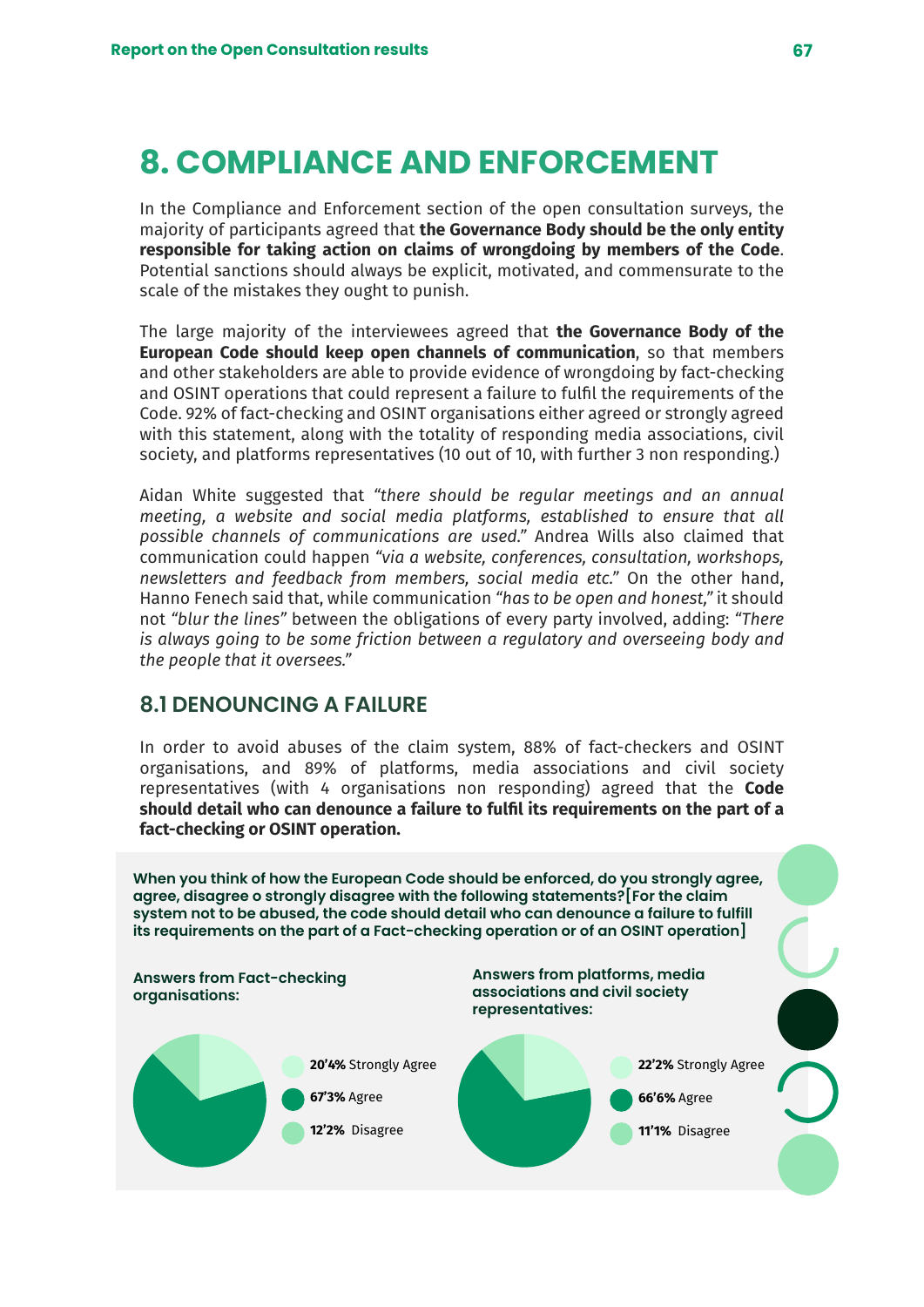Experts mostly agreed that everyone should be able to report a complaint, but they should be weighted according to different criteria. *"All Europeans should be able to make fact-checking complaints. But of course, the type of complaint should influence who is the best person to make that complaint,"* said Fenech. *"I think anyone could make the complaint, but I think the ones that should be taken the most seriously are the ones that received the most complaints,"* added Lukas Andriukaitis, Associate Director at the [Atlantic Council's Digital Forensic Research Lab \(DFRLab\)](https://www.atlanticcouncil.org/programs/digital-forensic-research-lab/) based in Belgium. Furthermore, according to White, *"complaints should first be taken up with the fact-checking organisation concerned. If a complainant is dissatisfied with how their complaint is dealt with, they should then be encouraged to take their complaint to the EFCSN."*

According to a fact-checking organisation of the Wide Group, however, the abuse of the claim system *"would be better prevented by establishing a clear, precise, and practical form, rather than by prescribing who can lay such claims."* The form *"should be created in a way that would deter harassers and trolls and/or make it immediately clear to the assessor if the complaint is proper and genuine."*

The two pools also agreed that the **Governance Body should have the sole authority to take action on claims of wrongdoing against a member and to apply sanctions:** 77'5 % fact-checkers and OSINT organisations voted in favour, and 78 % of media associations, platforms, and civil society representatives (with 4 non responding). At the same time, 94% of fact-checkers and OSINT organisations, and the totality of responding media associations, platforms, and civil society interviewees, agreed that **the Governance Body could look for independent expert advice to evaluate a particular conduct that could represent a failure to fulfil the requirements of the Code, as long as that advice is non-bindin**g (5 organisations of the latter group did not respond).

Furthermore, all but one of the responding interviewees either agreed or strongly agreed that **the Governance Body**, after seeing the alleged evidence of wrongdoing and listening to the accused member, **should be able to provide a public explanation as to why it has decided to take or not take action against said member.**

### **8.2 SANCTIONS**

According to 96% of fact-checking and OSINT organisations, all the researchers, and other stakeholders (with 4 non responding in the latter group), **the Code should be explicit about the different actions or sanctions that can be taken against a member that has been found to have failed to fulfil the requirements.**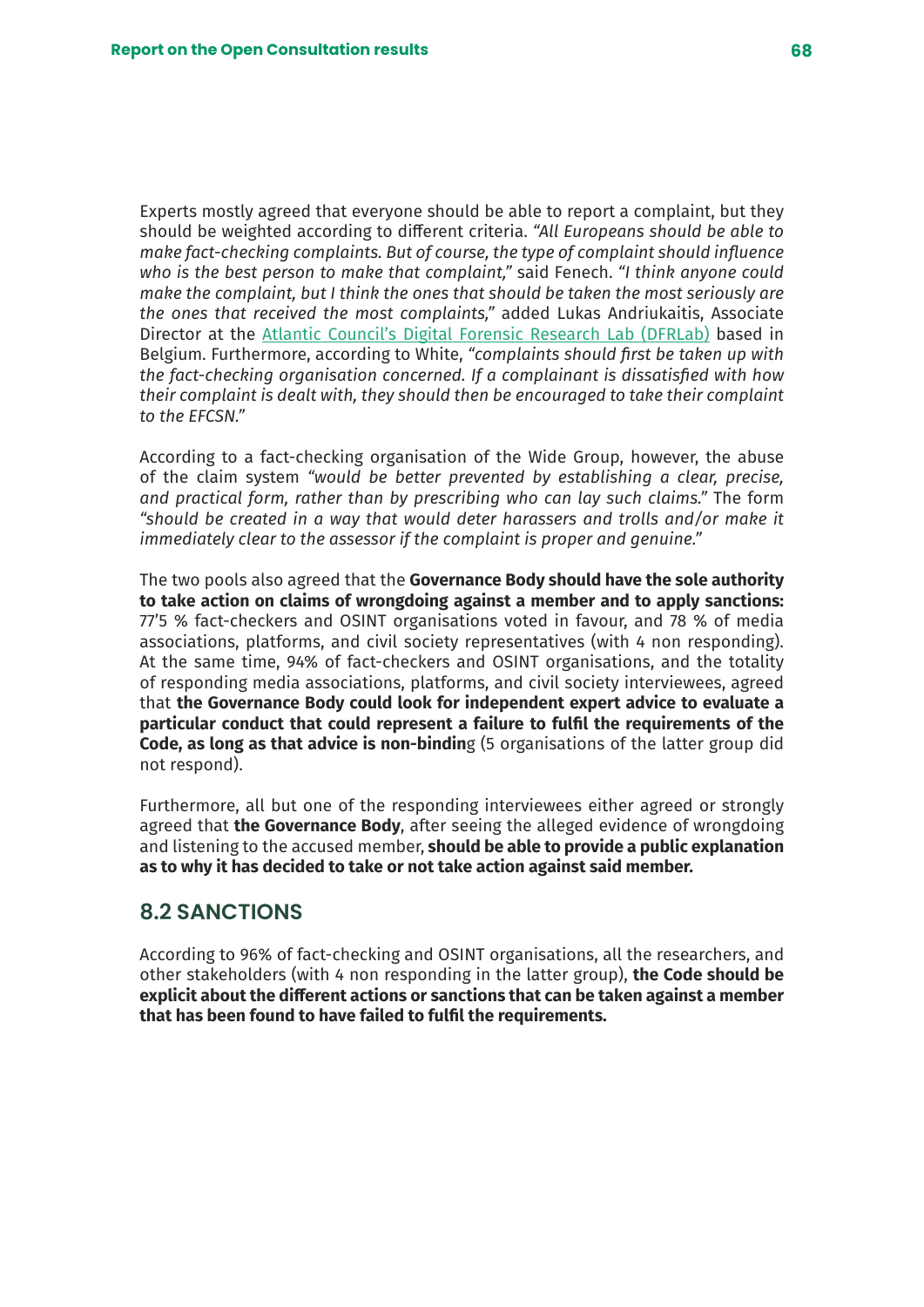Talking about sanctions, 88 per cent of respondents among fact-checkers and OSINT organisations; and 87,5% media associations, platforms, and civil society representatives (with 5 interviewees non responding in this latter set) believe that **no sanction should be stronger than withdrawing the membership of a fact-checking or OSINT operation, and not allowing it to reapply for the next two years.** 

Also, if a claim of wrongdoing is connected to a particular content, 88% of fact-checking and OSINT organisations agree that **a correction by the involved member as required by the Governance Body should be enough to settle the claim.**  Platforms, media, and civil society representatives presented a different opinion, as 56% of them disagreed with this statement (5 out of 9 organisations, with 4 non responding.)

Along the same lines, interviewees were asked if, when establishing compliance and enforcement mechanisms for members, **the Code should differentiate – and thus propose commensurate actions or sanctions – among different degrees of transgressions, that can range from misunderstandings or honest mistakes to bad-faith repeated practices and other actions that can be considered as failing to fulfil the requirements of the Code**. 49% of fact-checking and OSINT organisations agreed with this statement, and 41% strongly agreed. 100% (8 out of 8, with 5 non responding) of the platforms, media, and civil society organisations also agreed.

**90% of the Wide Group members agree that the Code should differentiate among different degrees of transgressions, that can range from misunderstandings or honest mistakes to badfaith repeated practices and other actions that can be considered as failing to fulfil the requirements of the Code.**

*"Sanctions should be more flexible," said a fact-checking organisation from the Wide Group, adding: "An honest mistake should not have any repercussions, while a deliberate falsehood may justify the removal of an organisation for a reasonable amount of time. For instance, if the 'mistake' was made deliberately from a single member, for his own benefit, that individual could be removed, and the organisation regain signatory status after strict reevaluation. On the other hand, if the organisation is caught taking bribes, it should be banned, perhaps even permanently. Therefore, establishing a clear sanctioning method, and penalties, depending on the 'crime', could be useful."*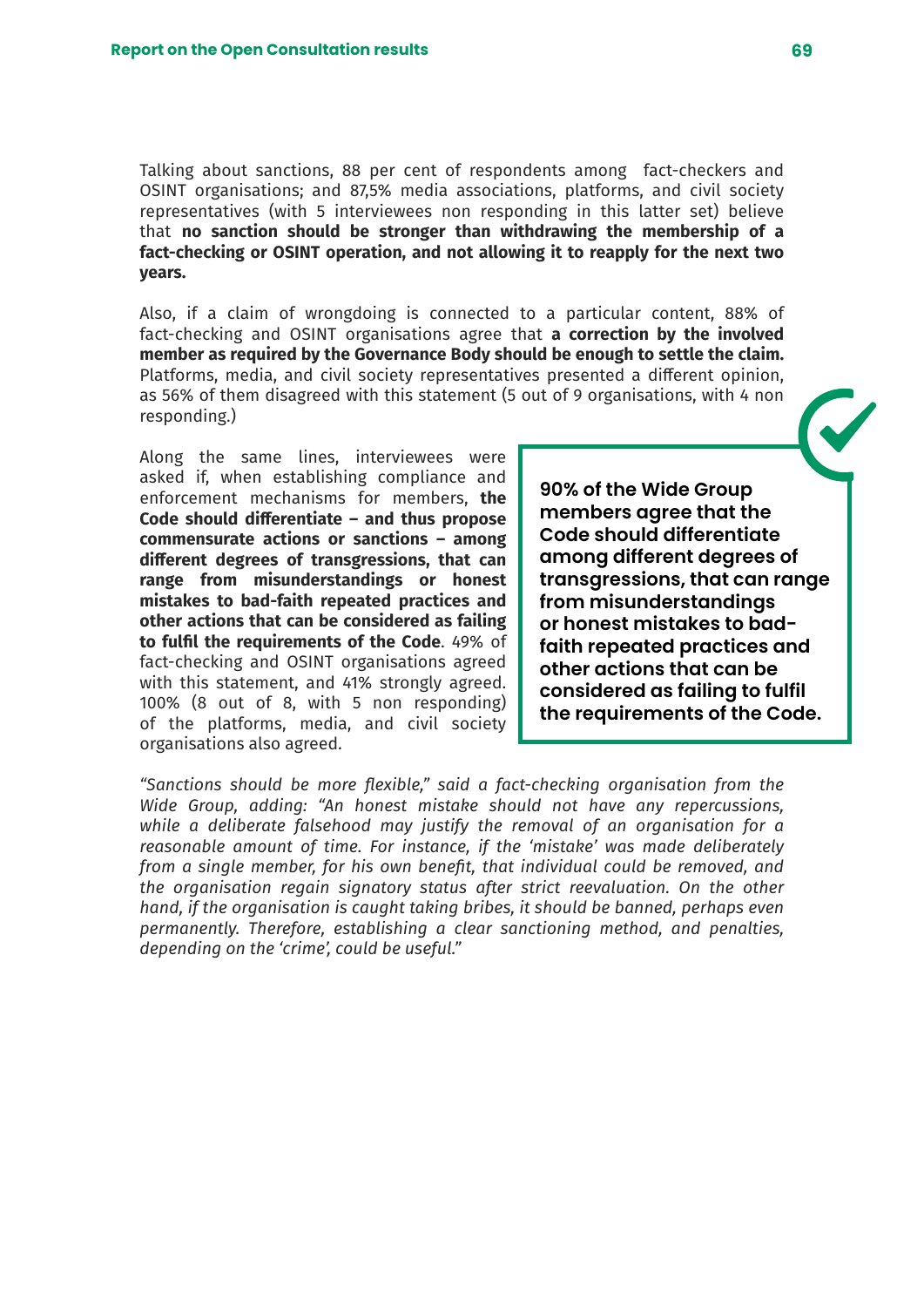As it happened in the discussion about Access and Renewal of the Code, the survey presented a fragmented landscape of opinions about whether **the Governance Body should conduct its investigations of wrongdoing publicly, for transparency reasons, or confidentially**. In the latter case the survey proposed that **the Governance Body shall publish an annual report on the conducted investigations.**

**When you think of how the European Code should be enforced, do you strongly agree, agree, disagree o strongly disagree with the following statements?[The Governance Body conduct its investigations of wrongdoing publicy for transparency reasons]**

#### **Answers from Fact-checking and OSINT organisations:**



**When you think of how the European Code should be enforced, do you strongly agree, agree, disagree o strongly disagree with the following statements?[The Governance Body should not conduct its investigations of wrongdoing publicy for protection reasons but should publish an annual report on the investigations conducted for transparency reasons]**

#### **Answers from Fact-checking and OSINT organisations:**

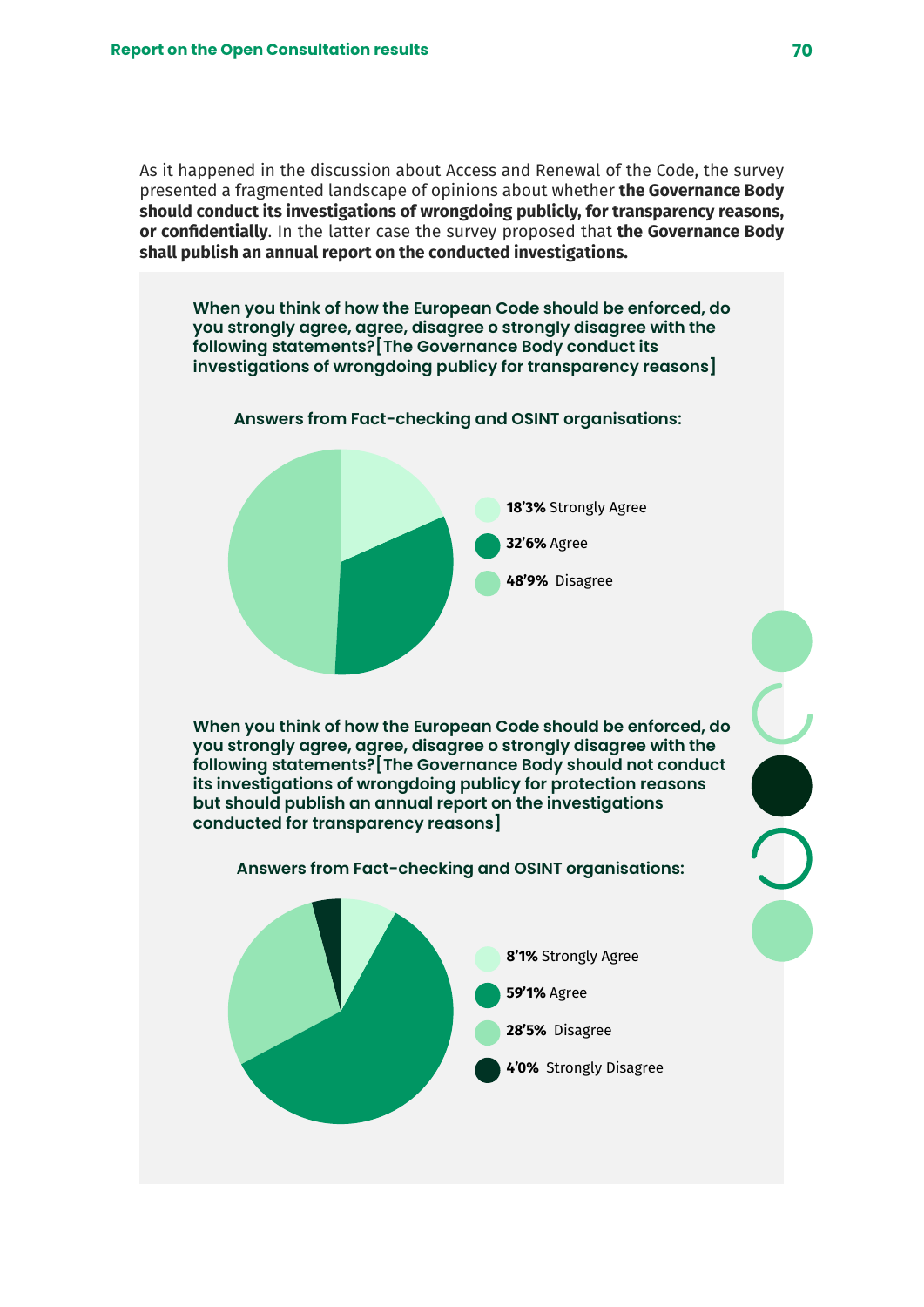51% of fact-checking and OSINT organisations voted either "agree" or "strongly agree" on the option about transparency, while 56 percent of media, platforms, and civil society representatives (5 out of 9, with 4 non responding) voted "agree".

Respectively 67% and 62,5% of the two groups agreed on confidentiality (with 5 media, platforms, and civil society organisations non responding). "Transparency always needs to be weighed against safety, so this needs to be flexible," added a representative of a fact-checking organisation.

## **8.3 RECOMMENDATIONS**

Taking into account the responses from fact-checking and OSINT organisations, together with answers from other stakeholders, it is important for the Code to detail who can denounce a member of the Code for failing to meet the requirements. Experts consulted suggest designing a clear and practical form in order to avoid the abuse of a claim system.

The majority of fact-checking and OSINT organisations respondents, and also with other stakeholders' answers, advocate for a Governance Body acting as the sole authority to take action on claims of wrongdoing against a member and to apply sanctions. However, the majority of both groups also support seeking independent expert advice to evaluate a possible violation of the Code, as long as that advice is non-binding.

Regarding sanctions, we recommend that the Code should make explicit the different actions or sanctions that can be taken against a member that has been found to have failed the requirements. We also recommend following the clear consensus **no sanction should be stronger than withdrawing the membership of a fact-checking or OSINT operation, and not allowing it to reapply for the next two years.** 

The Code must also take into account that it needs to differentiate among distinct degrees of transgressions (from misunderstandings or honest mistakes to bad-faith repeated practices and other actions that can be considered as failing to fulfill the requirements of the Code) and makes clear that a correction by the involved member as required by the Governance Body should be enough to settle the claim.

Although opinions about whether the Governance Body should be transparent when it conducts its investigations of wrongdoing are divided, it is clear that **the Governance Body should publish an annual report on the conducted investigations.**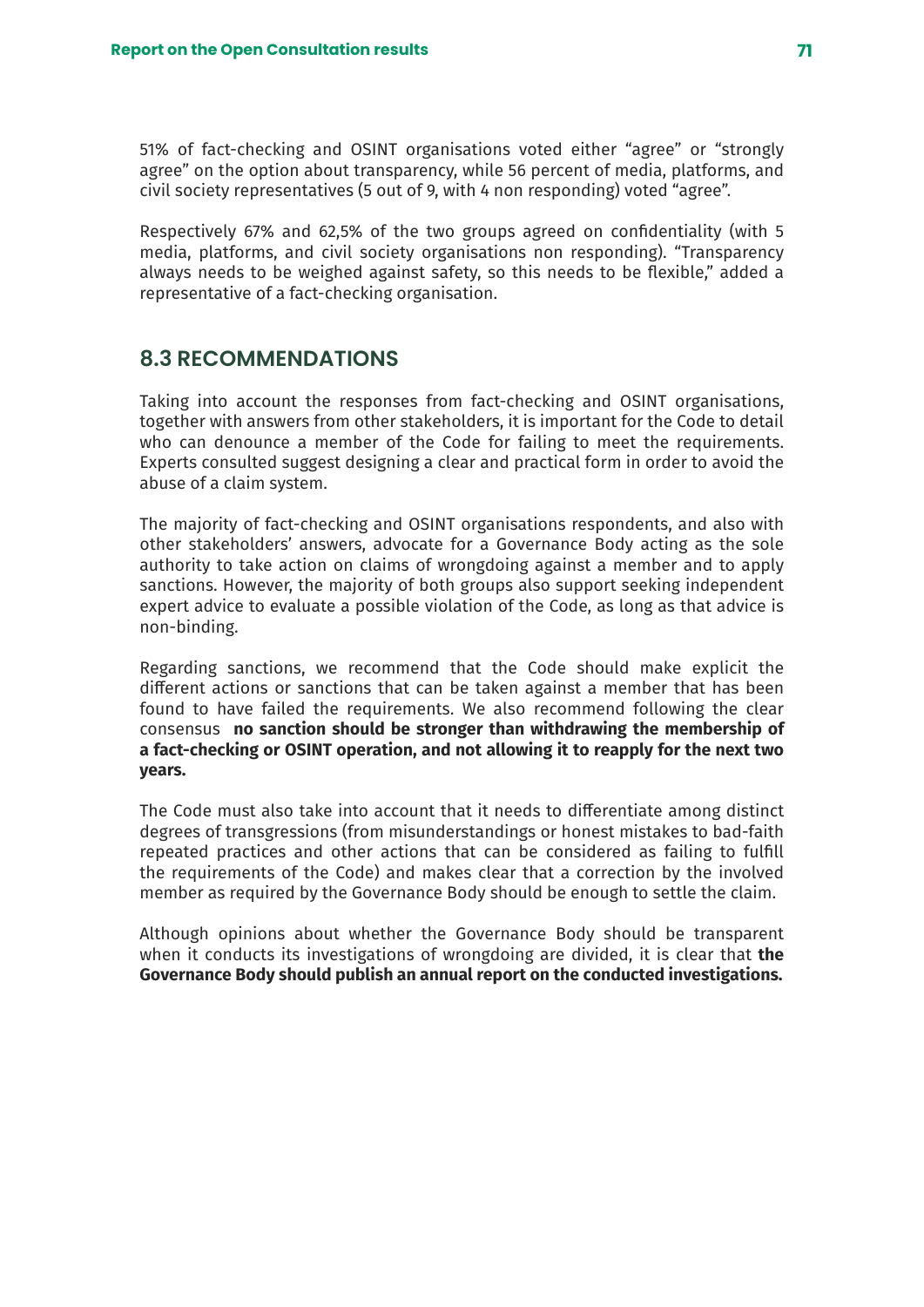# **9. EVOLUTION AND CHANGES**

This section of the open consultation focused on how, when, and by whom should the European Code be modified. While the questionnaires sent to fact-checkers/ OSINT organisations and media, platforms, and civil society representatives for the previous two sections – access and renewal, and compliance and enforcement – were mostly similar, the two groups were asked different questions regarding the evolution and changes of the Code, and thus presented different opinions.

# **9.1 IMPROVEMENTS OF MEMBERS AND OPEN CHANNELS OF COMMUNICATION**

The majority of fact-checkers and OSINT organisations agreed on several duties of the Governance Body on the issue at hand: **the Body should periodically report to the members on which areas of the Code are subject to improvement, and propose changes to that effect** (98%)**; it should keep a registry of consistency in the application and interpretation of the Code across members** (96%)**; and set up a meeting with all members at least once a year**, to keep them informed about issues related to the Code and to propose any necessary changes for their adoption or rejection (92%).

All fact-checking and OSINT organisations but one agreed that **the Governance Body should also keep open channels of communication for members and other stakeholders to be able to propose changes and assessments of effectiveness for the Code**, and all but two agreed that it should have an appeals mechanism that can be activated by members of the Code upon their decisions.

# **9.2 APPROVEMENT OF FUNDAMENTAL ASPECTS BY THE GOVERNANCE BODY**

Furthermore, 82% of respondents in the group of fact-checkers and OSINT organisations think that the fundamental aspects of the European Code should not be changed without approval of a majority of members, but minor tweaks should be able to advance with a qualified majority of the Governance Body.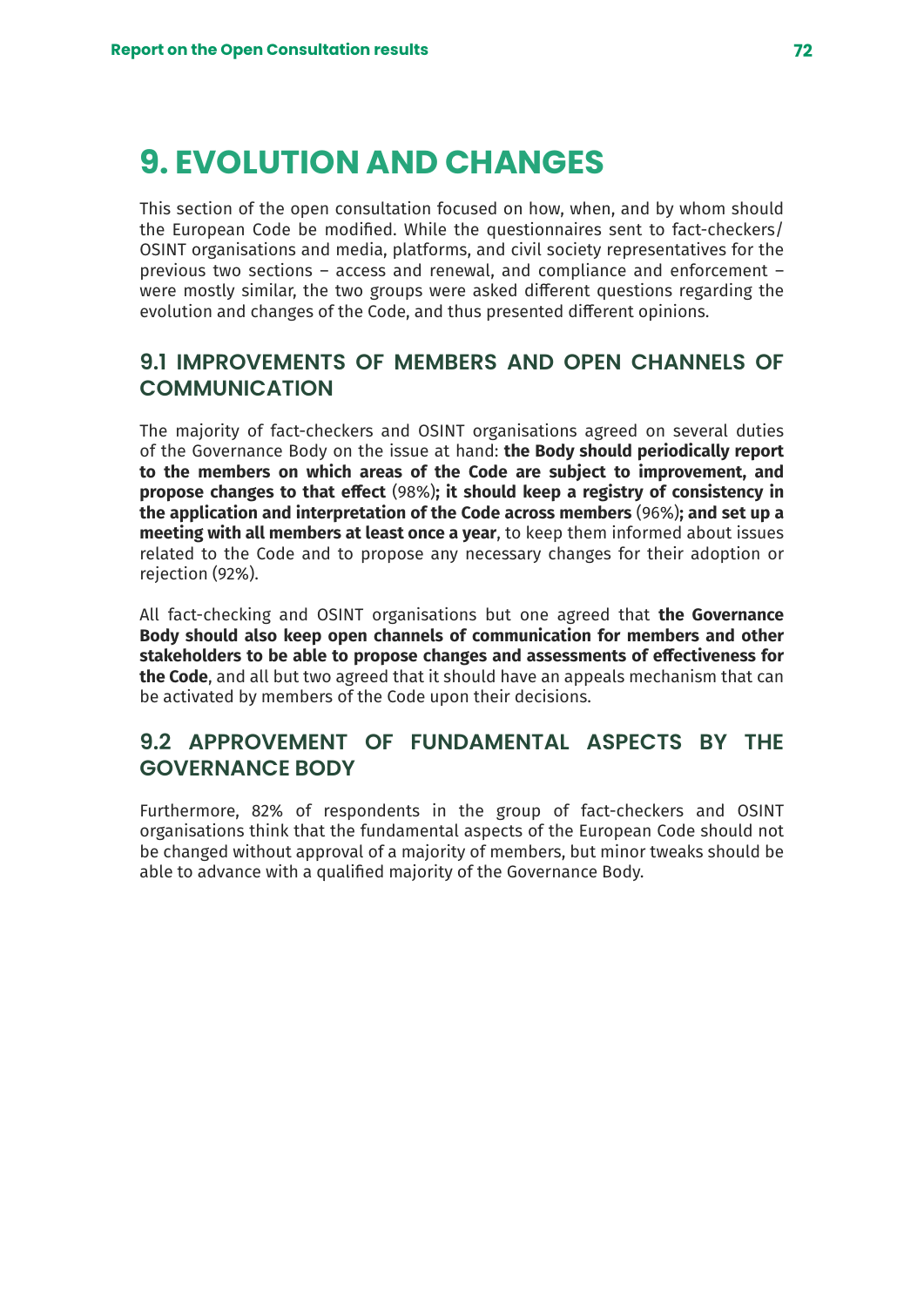

For what concerns media, platforms, and civil society representatives, **the Governance Body should closely monitor the changes and improvements of the online platforms to be able to react to new developments quickly** (85%), and it should only **react to major changes or developments within the platforms**, in order to avoid that the European Code is changed on a regular basis over trivialities that do not necessarily influence the work of fact-checkers (85%).

All the organisations in this group (13 out of 13) also agreed that **the Governance Body should keep open channels of communication with the online platforms,** to discuss new developments that might cause the necessity of a change of the European Code, and that it should regularly inform the members of the Code of processes such as observed changes, new developments, impetus to change or update the Code. Furthermore, according to the totality of respondents in this group, **the European Code should be open to new developments in both existing and new platforms, in order to stay always up to date.**

Experts have different opinions about the frequency with which the Code should be reviewed. Hanno Fenech explained that the Independent Press Standards Organisation (IPSO) does *"a yearly review,"* but the process *"is always open"* in case they receive complaints or other particular requests. "Anything I've ever been involved with in relation to renewing reviser code has been about five years," said Andrea Wills, while Aidan White stated that *"the code should be reviewed after two years in the first instance, and a mandatory review every five years thereafter."* Lukas Andriukaitis added that the Code *"could be fully reviewed every year, but every half a year suggestions could be taken and analyzed until the actual review of the process."*